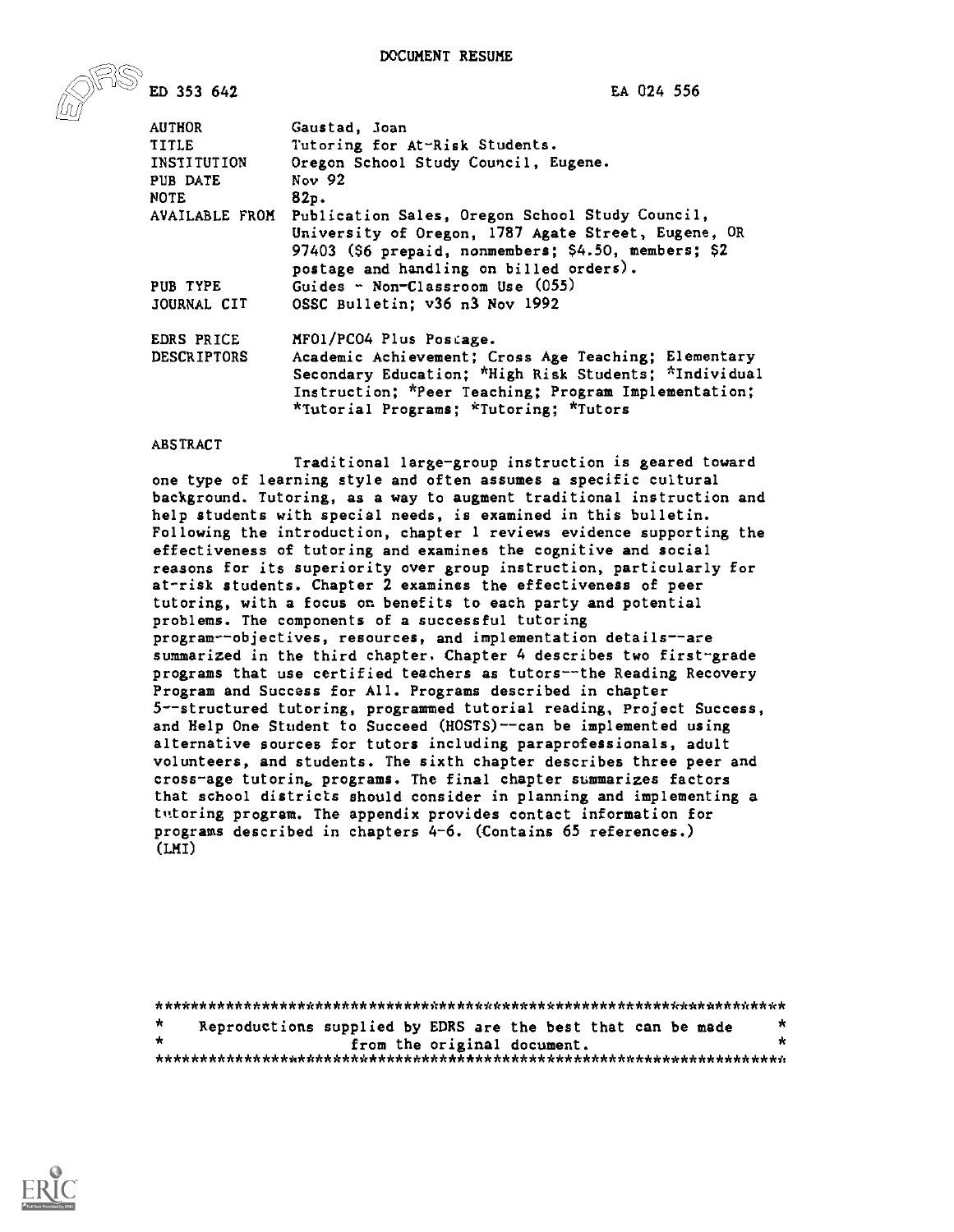

EA OBHSS6

MAQ

# **egy** TUTORING FOR AT-RISK ិន<br>Et STUDENTS

Joan Gaustad

U.S. DEPARTMENT OF EDUCATION<br>Ofice of Educational Research and Improvement

EDUCATIONAL RESOURCES INFORMATION CENTER (ERIC)

- **Ef** This document has been reproduced as<br>- received from the person or organization<br>- originating it
- C Minor changes have been made to improve<br>reproduction quality

Points of view or opinions stated in this docui<br>meal : do inot necessarily -represent Iollicial<br>OERI position or policy

"PERMISSION TO REPRODUCE THIS MATERIAL HAS BEEN GRANTED BY

Piele  $\mathcal{P}$ 

TO THE EDUCATIONAL RESOURCES INFORMATION CENTER (ERIC)."

Oregon School Study Council November 1992 • Volume 36, Number 3

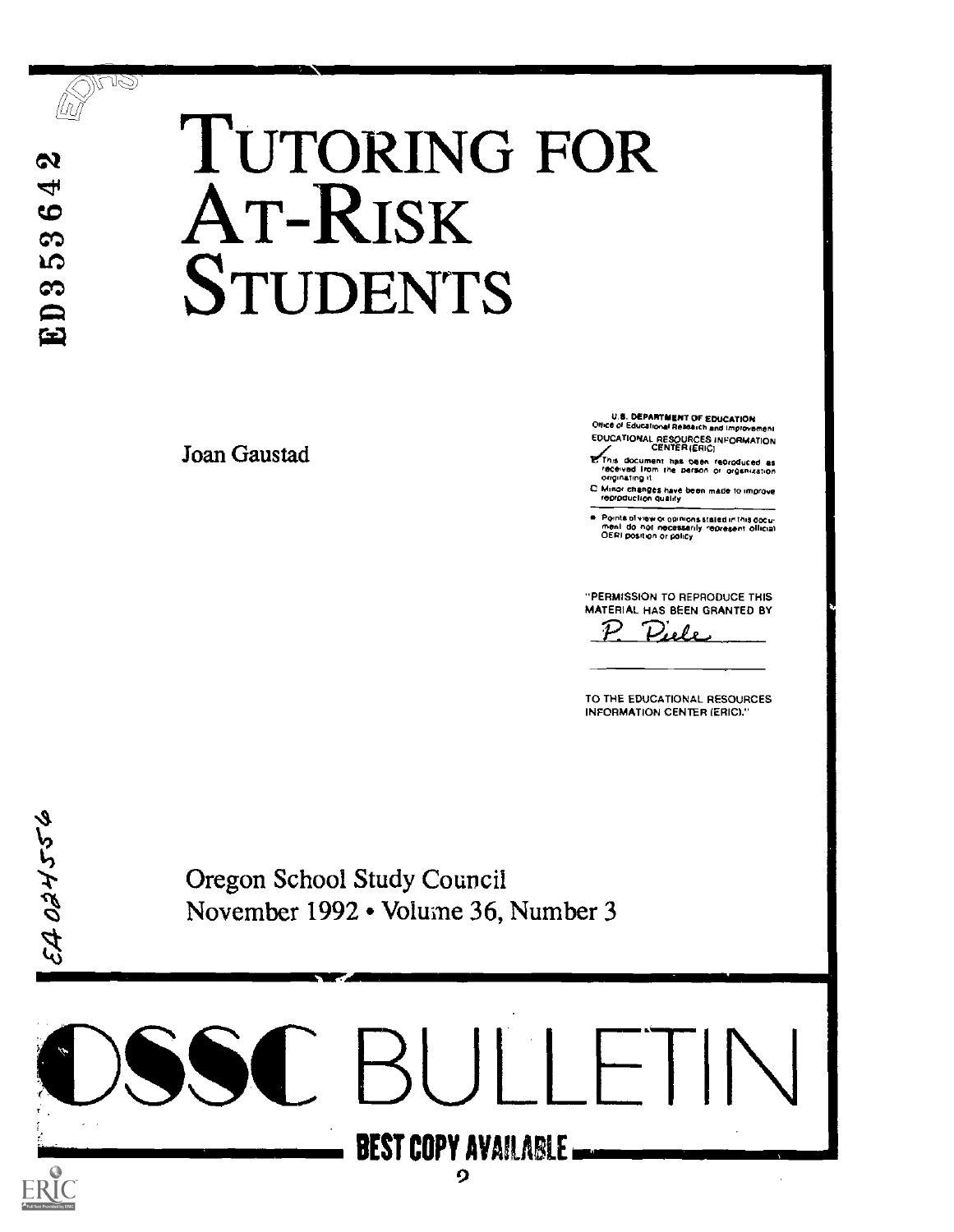

 $\mathbb{R}$ 

# TUTORING FOR AT-RISK STUDENTS

Joan Gaustad

Oregon School Study Council November 1992 • Volume 36, Number 3

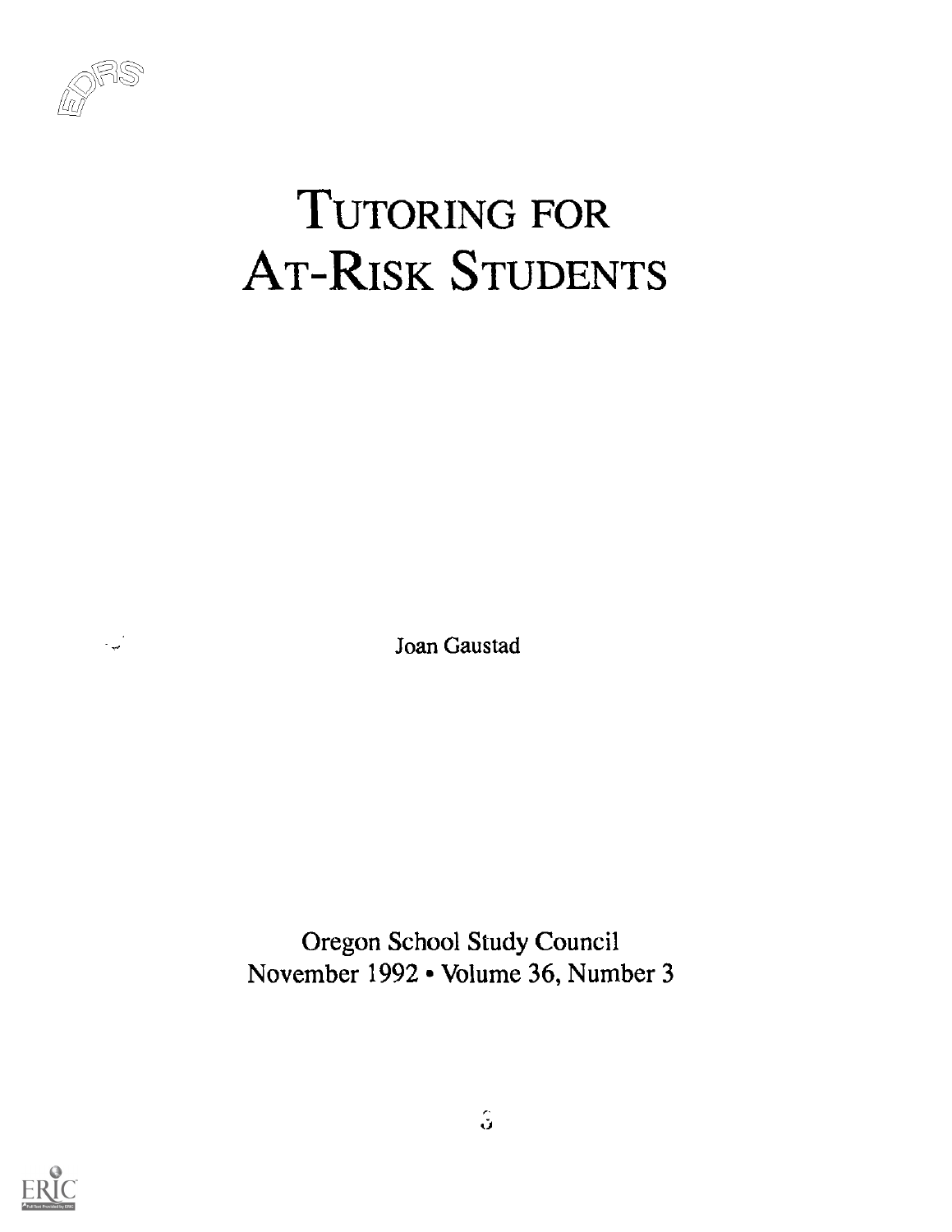ISSN 0095-6694 Nonmember price: \$6.00 Member price: \$4.50 Quantity Discounts: 10-24 copies - 15% 25-49 copies - 20% 50+ copies - 25%

#### OSSC STAFF

Philip K. Piele, Executive Secretary Stuart C. Smith, Editor Linda S. Lumsden, Associate Editor and Production Deborah Drost, Assistant Editor and Production Audrey Muller, Publications Sales

#### OSSC GOVERNING BOARD

Mike Cone, School Board Member, Gresham Grade SD 4 Mike Delvin, School Board Member, North Bend SD 13 James Maxwell, Superintendent, Lane ESD Philip K. Piele, Professor and Executive Secretary, Oregon School Study Council David Conley, Associate Professor, Division of Educational Policy and Management, University of Oregon Bill Korach, Superintendent, Lake Oswego SD 7J Bob Stalick, Superintendent, Greater Albany Public SD 8J Diane Harr, School Board Member, Oregon School Boards Association

#### OREGON SCHOOL STUDY COUNCIL

1787 Agate Street University of Oregon Eugene, Oregon 97403 (503) 346-5044 Fax: (503) 346-2334

The Universi:y of Oregon is an affirmative action, equal opportunity employer.

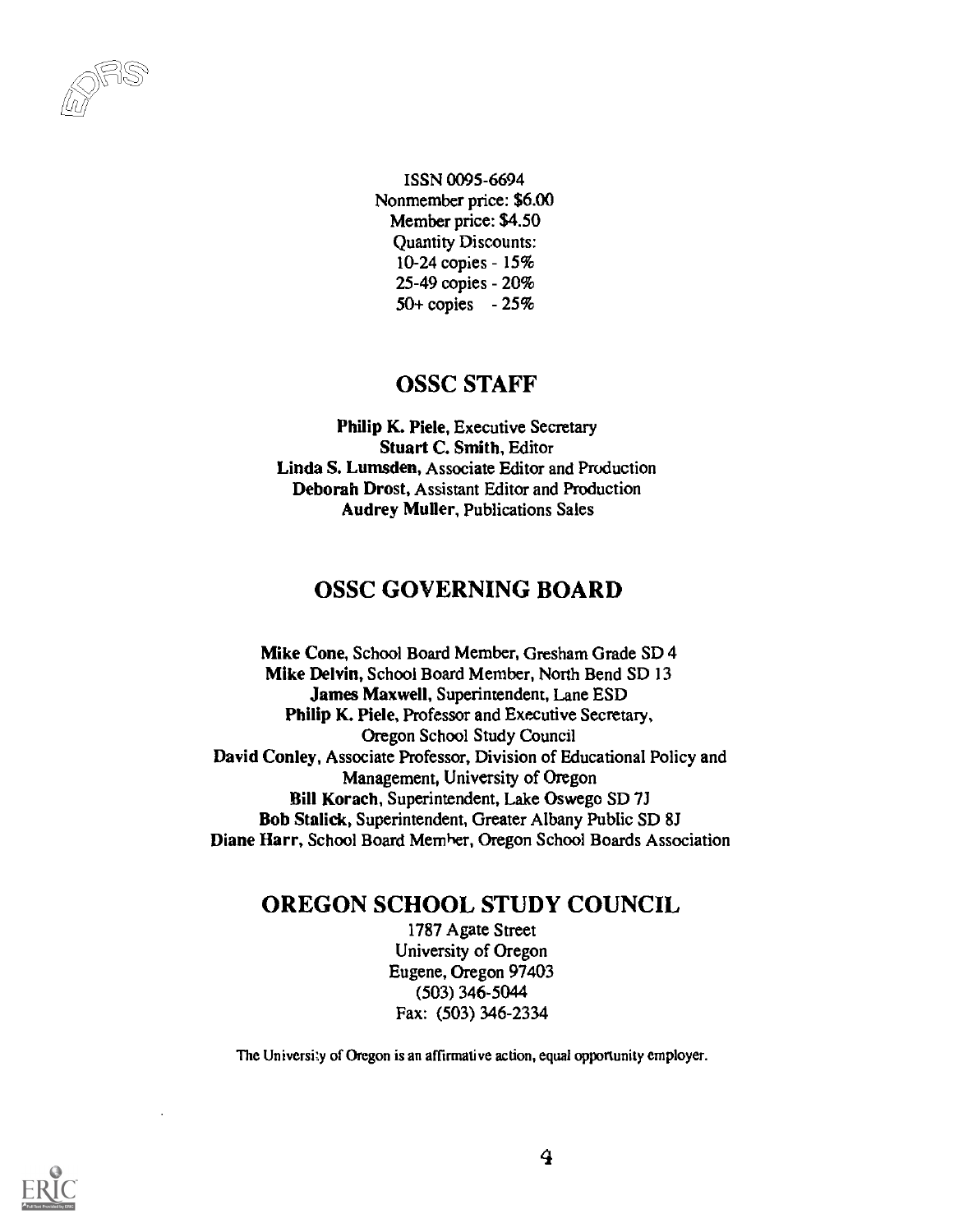

One-to-one instruction is the oldest form of teaching and potentially the most effective. The achievement of students receiving individual tutoring surpasses that of students receiving conventional group instruction. Nonetheless, as Barbara A. Wasik and Robert E. Slavin (1990) note, the expense of individual tutoring has traditionally relegated it to "the margins of group instruction."

Tutoring has attracted renewed interest, however, as changing socioeconomic conditions create increasing concern for the future of poorly educated citizens. Evidence suggests that providing tutoring during key periods in the learning process is an investment that may yield substantial long-range benefits. Programs using peers, volunteers, or paraprofessionals as tutors offer schools alternatives that are less expensive than programs using professionals. In addition, peer and cross-age tutoring can produce benefits for tutor as well as tutee.

This Bulletin begins by exploring the reasons for the effectiveness of tutoring, particularly for those students at risk of failure in the regular chassroom. It examines representative tutoring programs using adult and student tutors and summarizes key elements that schools and districts should consider during planning and implemention of their own tutoring program.

Joan Gaustad, author of this Bulletin, received a BA in psychology from Grinnell College in Grinnell, Iowa, and an MA in clinical psychology from John F. Kennedy University in Orinda, California. She currently works as a freelance writer in Eugene, Oregon, and has written two other recent OSSC Bulletins, Nongraded Education: Mixed-age, Integrated, and Developmentally Appropriate and Making the Transition to Nongraded Primary Education.

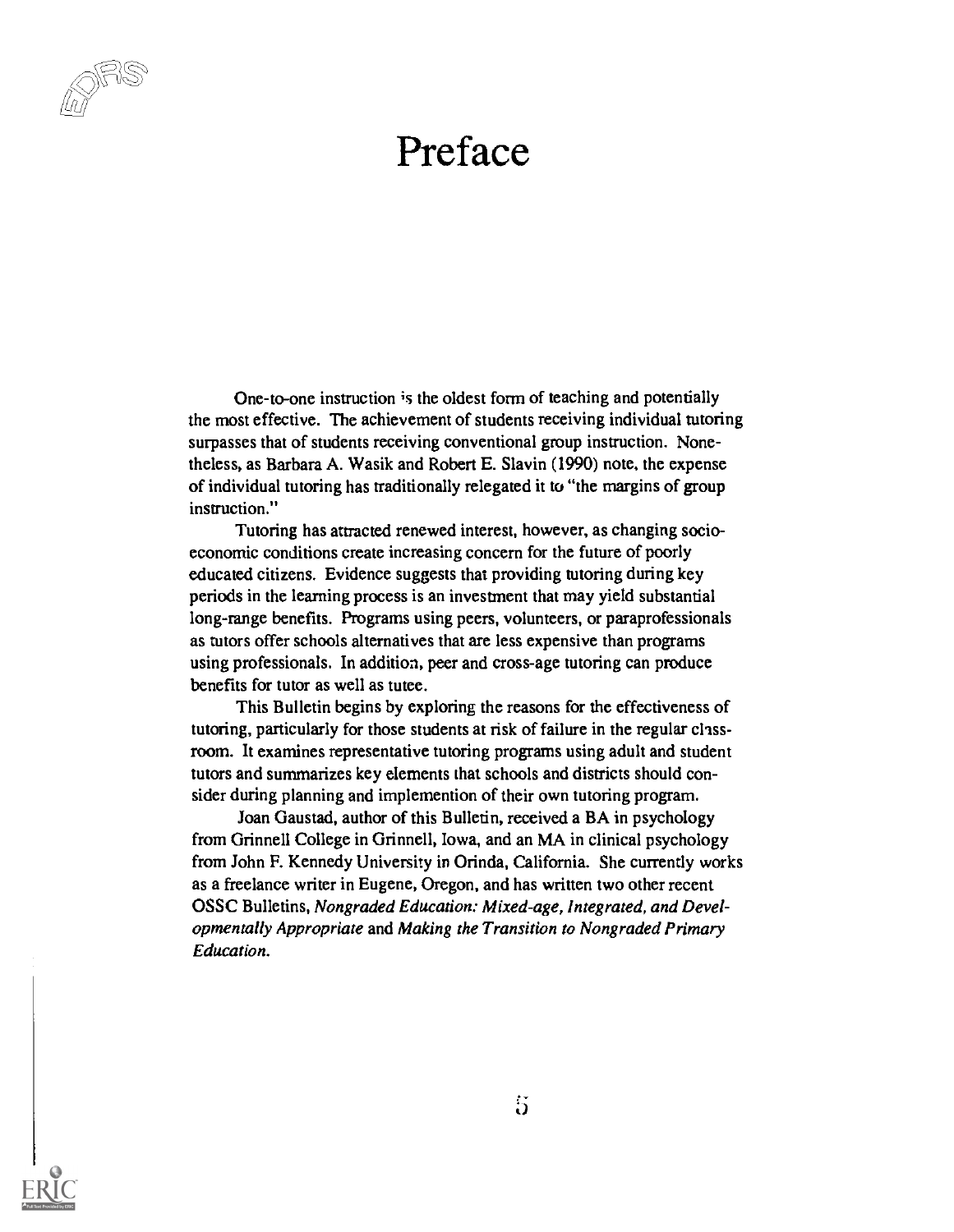

 $\langle \cdot, \cdot \rangle$ 

# **Contents**

| Preface                                                   | iii |  |
|-----------------------------------------------------------|-----|--|
| Introduction                                              | 1   |  |
| 1. The Effectiveness of Tutoring                          | 3   |  |
| The Components of Successful Instruction                  | 3   |  |
| Learning and Individual Differences                       | 4   |  |
| Instruction in the Conventional Classroom                 | 6   |  |
| The Advantages of Tutoring                                | 7   |  |
| 2. Peer and Cross-age Tutoring                            | 9   |  |
| Advantages of Peers as Tutors                             | 9   |  |
| Benefits to the Tutor                                     | 11  |  |
| Potential Pitfalls of Peer and Cross-age Tutoring         | 12  |  |
| Low Achievers Can Be Good Tutors                          | 13  |  |
| 3. Components of a Successful Tutcring Program            | 14  |  |
| Program Objectives                                        | 14  |  |
| <b>Resources</b>                                          | 15  |  |
| Details of Implementation                                 | 15  |  |
| Conclusion                                                | 21  |  |
| 4. First-Grade Reading Programs Using Certified Teachers  | 22  |  |
| Reading Recovery Program                                  | 22  |  |
| Success for All                                           | 28  |  |
| 5. Programs Using Paraprofessionals. Adult Volunteers, or |     |  |
| <b>Students as Tutors</b>                                 | 32  |  |
| <b>Structured Tutoring</b>                                | 32  |  |
| Programmed Tutorial Reading                               | 34  |  |

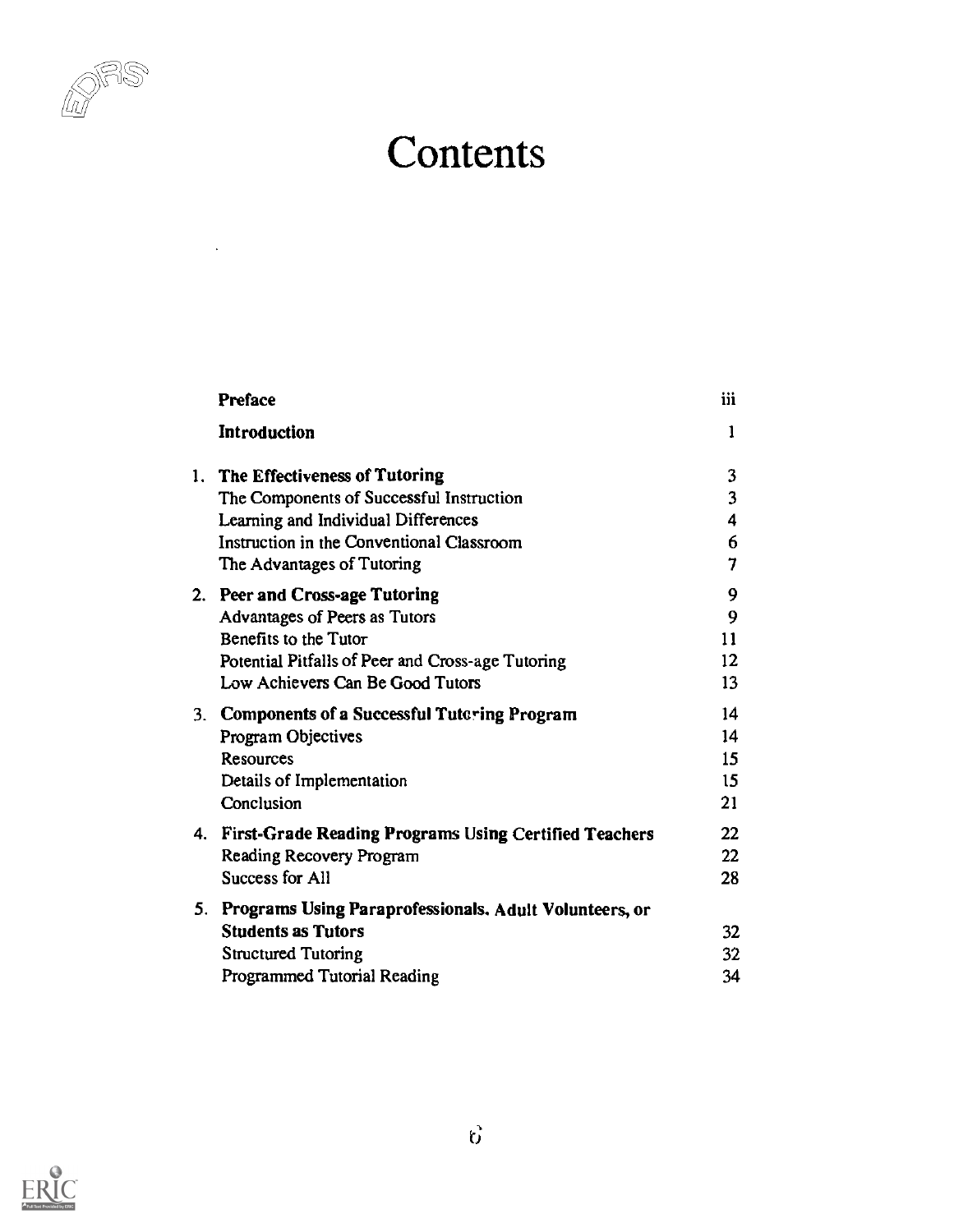$\widehat{\ell\!u\!l}$ 

| <b>Project Success</b>                                     | 37 |  |
|------------------------------------------------------------|----|--|
| Help One Student to Succeed (HOSTS)                        | 38 |  |
| 6. Peer and Cross-Age Tutoring Programs                    | 44 |  |
| Willamette High School Peer Tutoring Program               | 44 |  |
| The Coca-Cola Valued Youth Program                         | 48 |  |
| Companion Reading Program                                  | 53 |  |
| 7. Factors to Consider Before Selecting a Tutoring Program | 59 |  |
| Program Effectiveness                                      | 59 |  |
| Appropriateness for Local Needs                            | 61 |  |
| <b>Availability of Resources</b>                           | 62 |  |
| <b>Combining Programs</b>                                  | 64 |  |
| Conclusion                                                 | U  |  |
| <b>Appendix</b>                                            | 67 |  |
| <b>Bibliography</b>                                        | 69 |  |
| Interviews                                                 | 73 |  |

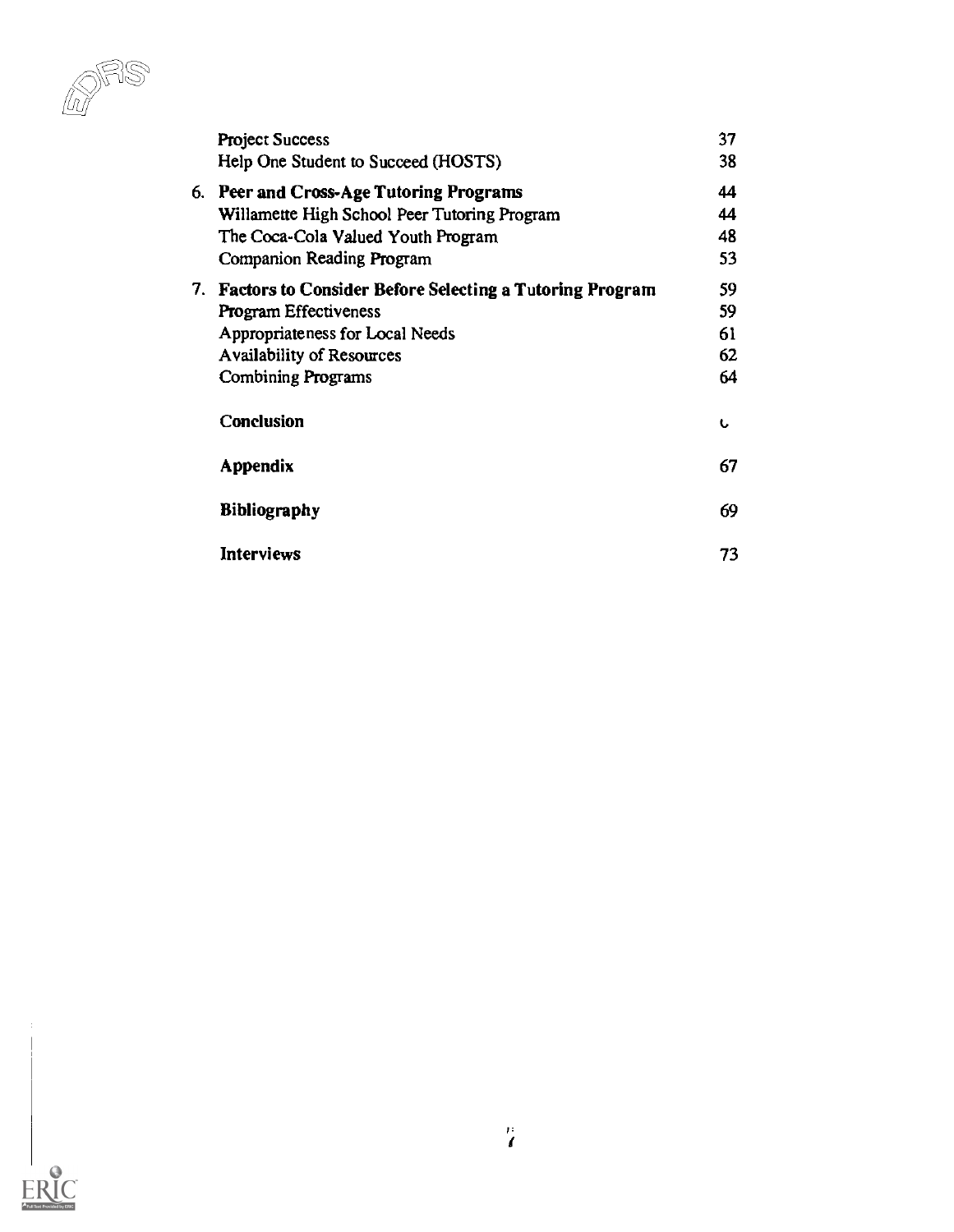### Introduction

Over the past several decades, educational research has revealed the inability of conventional, graded group instruction to meet the learning needs of all students. Traditional large-group instruction is geared toward one type of learning style and often assumes a specific cultural background. A teacher with a class of twenty-five to thirty students is unlikely to possess the time or skills required to meet the needs of children whose learning styles or cultural backgrounds diverge from the norm.

Most approaches devised to increase academic success for at-risk students have fallen short of their goal. Although grouping students by ability yields slight gains for high-ability students, it produces losses for those of average and low ability (Paul M. Hollingsworth and Grant V. Harrison 1991). The common practice of retaining low-achieving students is ineffective, and most remedial programs have had disappointingly limited success (Robert E. Slavin and others 1991).

As jobs requiring unskilled labor are replaced by jobs requiring high levels of technical skill and education, the cost to society of allowing slow or problem learners to drop out of school has increased. At the same time, the nation's schools are being confronted with increasing numbers of at-risk children.

Much can be done and is being done to improve large-group instruction to better meet the needs of all children. Examples include promising approaches such as nongraded education and cooperative learning. Tutoring can also play a vital role in helping children with special needs, whether it is used as a pullout program or integrated into classroom instruction. Not only can individual instruction improve students' academic achievement, the oneto-one relationship can provide at-risk children with emotional support and positive role models.

Robert E. Slavin and Nancy A. Madden (1989) define an at-risk student as "one who is in danger of failing to complete his or her education with an adequate level of skills." Factors associated with the likelihood of



ි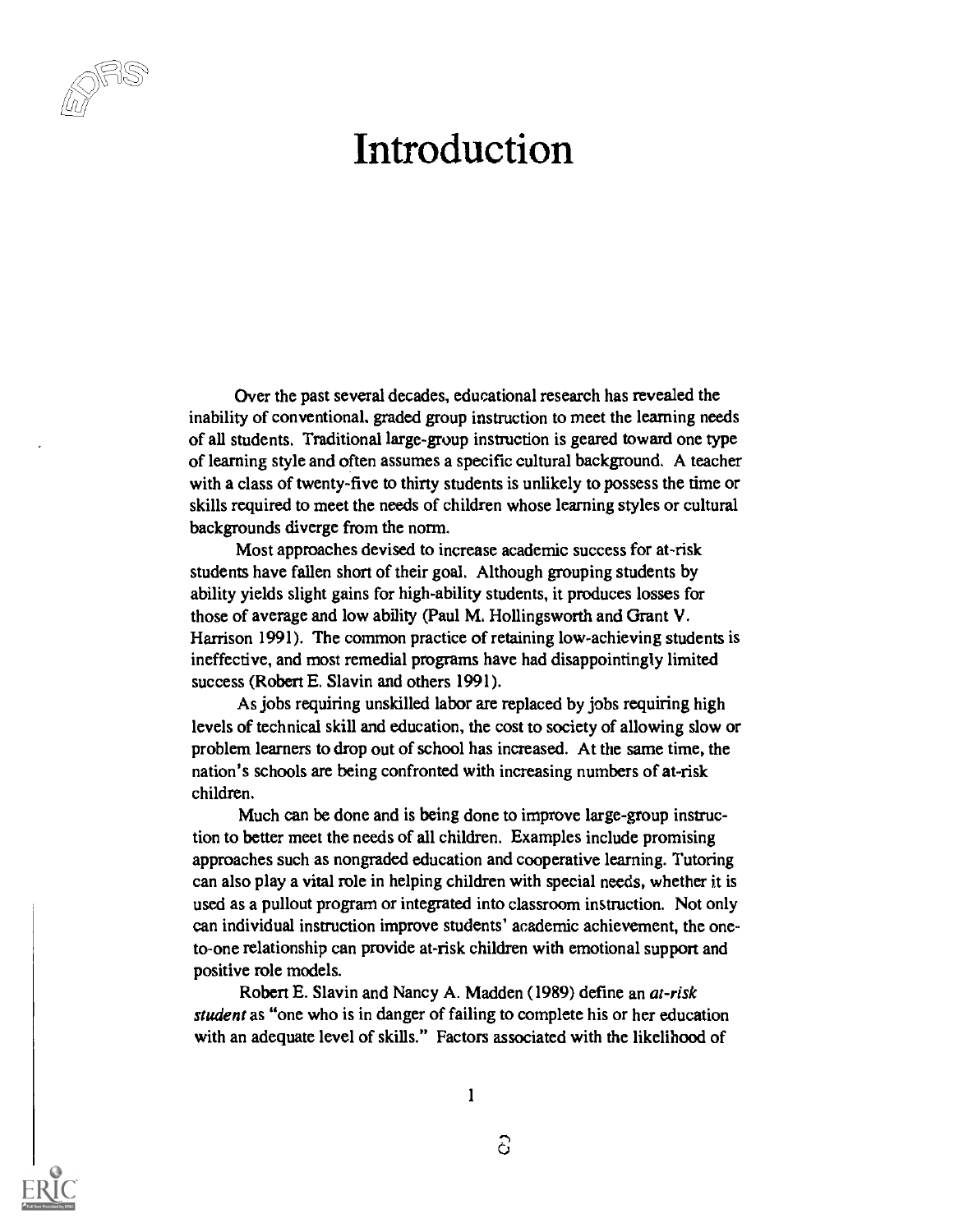school failure include a low ranking on the socioeconomic scale, grade retention, poor attendance, and a history of behavior problems. Many schools use eligibility for Chapter 1 or other remedial services as criteria for identifying at-risk students.

It is important to remember that many students with identifiable risk factors, such as low socioeconomic status or non-English-speaking background, are successful in school, and that the majority of dropouts are not in high-risk groups (Joan Gaustad 1991). Children lacking obvious risk factors may be in need of tutoring. As Robert E. Slavin and Nancy A. Madden (1987) state, "The fact that students are not achieving adequately in the early grades, for whatever reason, is the most important diagnostic indication that a student is at risk."

Chapter 1 reviews evidence supporting the effectiveness of tutoring and examines the cognitive and social reasons for its superiority over group instruction, particularly for those students who are at risk of failure in the regular classroom. Chapter 2 examines the effectiveness of peer tutoring. Chapter 3 summarizes the components of a successful tutoring program.

The next three chapters present examples of effective, replicable tutoring programs. Chapter 4 presents programs that use certified teachers as tutors. Programs described in chapter 5 can be implemented using alternative sources for tutors including paraprofessionals, adult volunteers, and students. Chapter 6 concludes by summarizing factors school districts should consider in planning and implementing a tutoring program. An appendix provides contact information for the programs described in chapters 4-6.



 $\mathbf S$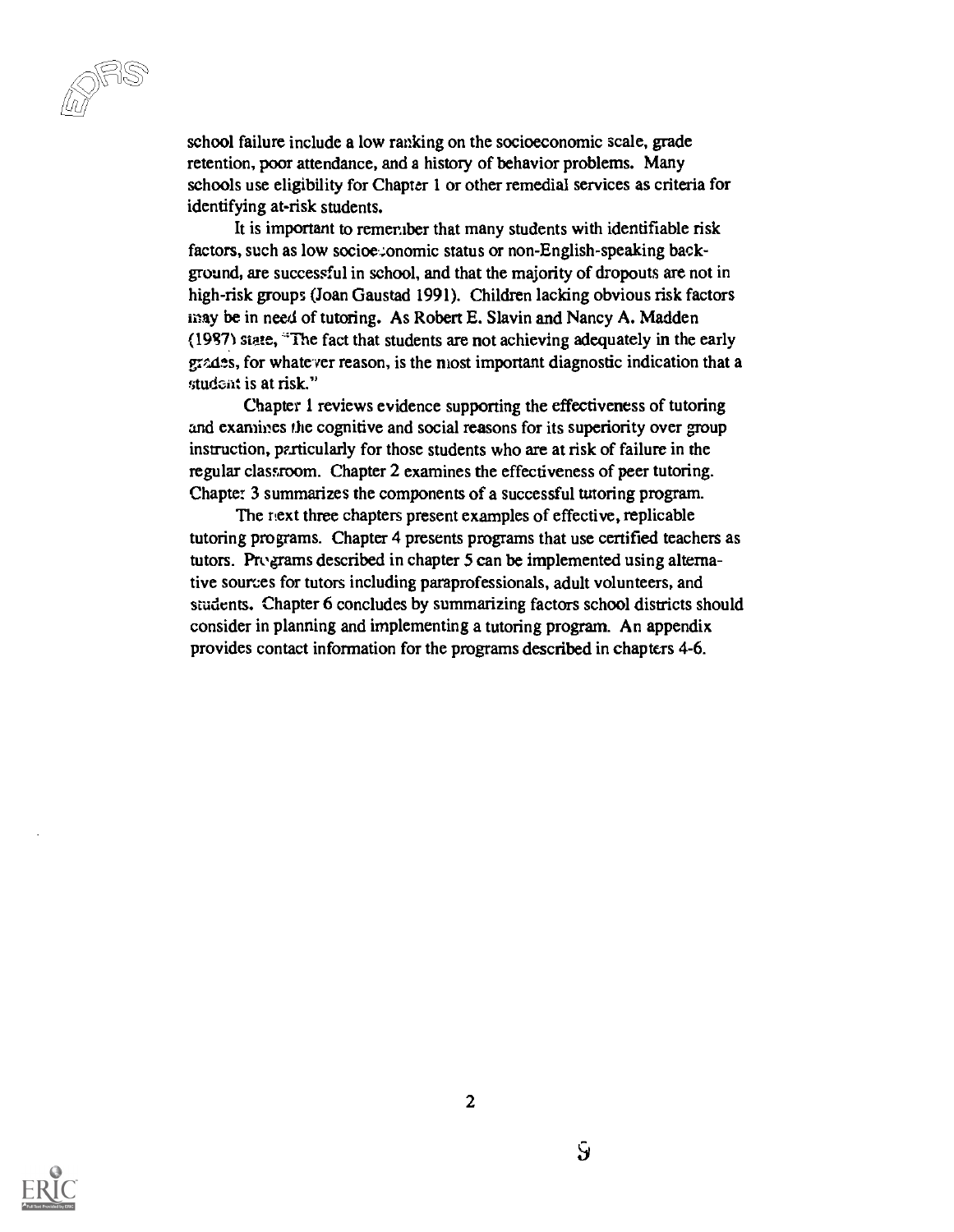

#### Chapter 1

## The Effectiveness of Tutoring

In 1980, two University of Chicago doctoral students began separate studies comparing tutoring with different types of group instruction. As the results unfolded, they and their advisor, noted education researcher Benjamin S. Bloom (1984), were "astonished at the consistency of the findings." Ninety percent of tutored students reached levels of achievement attained by only the highest 20 percent of conventionally taught students. The average tutored student performed better than 98 percent of those in the control group.

In 1991, Robert E. Slavin and his colleagues at the Center for Research on Effective Schooling for Disadvantaged Students (CDS) reviewed a wide range of early intervention programs designed to prevent school failure. They found that all forms of tutoring they studied were more effective than any other strategy. "The most effective form of instruction known is one-toone tutoring by qualified teachers," states a CDS program description (CDS undated).

This chapter explores the reasons why tutoring can be much more effective than group instruction, particularly for at-risk students. Understanding how tutoring works can illuminate the differences among tutoring models. It can also assist with the selection of programs appropriate for particular groups of at-risk students and guide the process of adapting a program to local needs without compromising its effectiveness.

#### The Components of Successful Instruction

It is helpful to consider the instructional process in general before exploring the specific advantages of tutoring. Joanne Anania (1983) summarizes the elements of successful instruction as described by Bloom.

First, what is to be learned and how the task should be approached must be communicated to the learner. Cues are the means used to communi-



: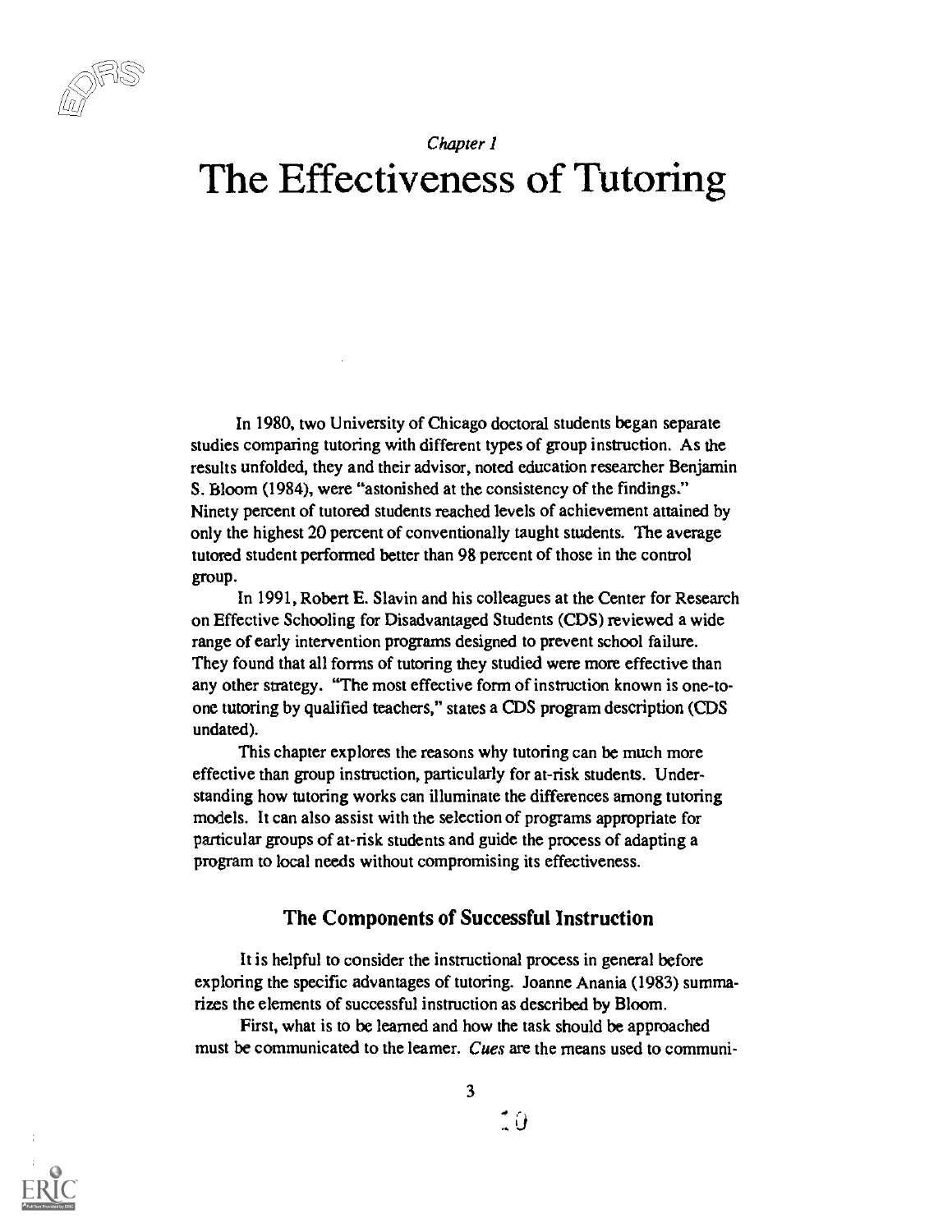cate this information to the student. Cues may be verbal or nonverbal and may be provided by either instructional materials or the teacher. A student cannot properly respond without understanding the cues.

The learner must also be actively engaged in the task. *Participation* is the term Bloom uses for this essential process. Examples of participation include listening to the teacher's explanations, thinking about ways to solve a problem, asking questions, responding to questions asked by the teacher, and actually working on the task such as completing a series of subtraction problems, painting a picture, or discussing a group project with teammates.

Positive reinforcament is any rewarding event that motivates the learne. to repeat the behavior that earned the reward. Forms of reinforcement may be praise from teachers and parents, admiration of peers, or tangible rewards such as candy or privileges. The source of reward may also be internal such as pride in accomplishment or the pleasure of discovery. Whether the source is internal or external, there must be some type of incentive to motivate the learner.

Disapproval, criticism, and punishment are examples of negative reinforcement, a less effective, unpredictable motivator. Exposure to primarily negative reinforcement can "disrupt learning and depress cognitive performance," states researcher Norma Feshbach (1976).

Feedback informs the learner about her progress in mastering the task. Correctives are adjusted instruction given to the learner to correct identified errors. The learner cannot proceed to more advanced tasks unless basic tasks have been correctly mastered.

#### Learning and Individual Differences

Cognitive, social, and emotional differences affect an individual's response to instruction. A particular set of cues may not be understood by all students. Each learner requires different amounts of participation, practice, feedback, and correctives to master a skill or task. Events that are rewarding to some may be unrewarding to others, and some students may need more praise and encouragement than others. As a result, it is unlikely that the same type of instruction will be effective for all children.

#### Cognitive Differences

The National Association for the Education of Young Children (1987) emphasizes the importance of developmental differences in primary-age children. For example, children of the same age are not equal in their ability to grasp abstract concepts. Researchers John Goodlad and Robert Anderson (1987) found that children entering first grade may vary in mental age by up

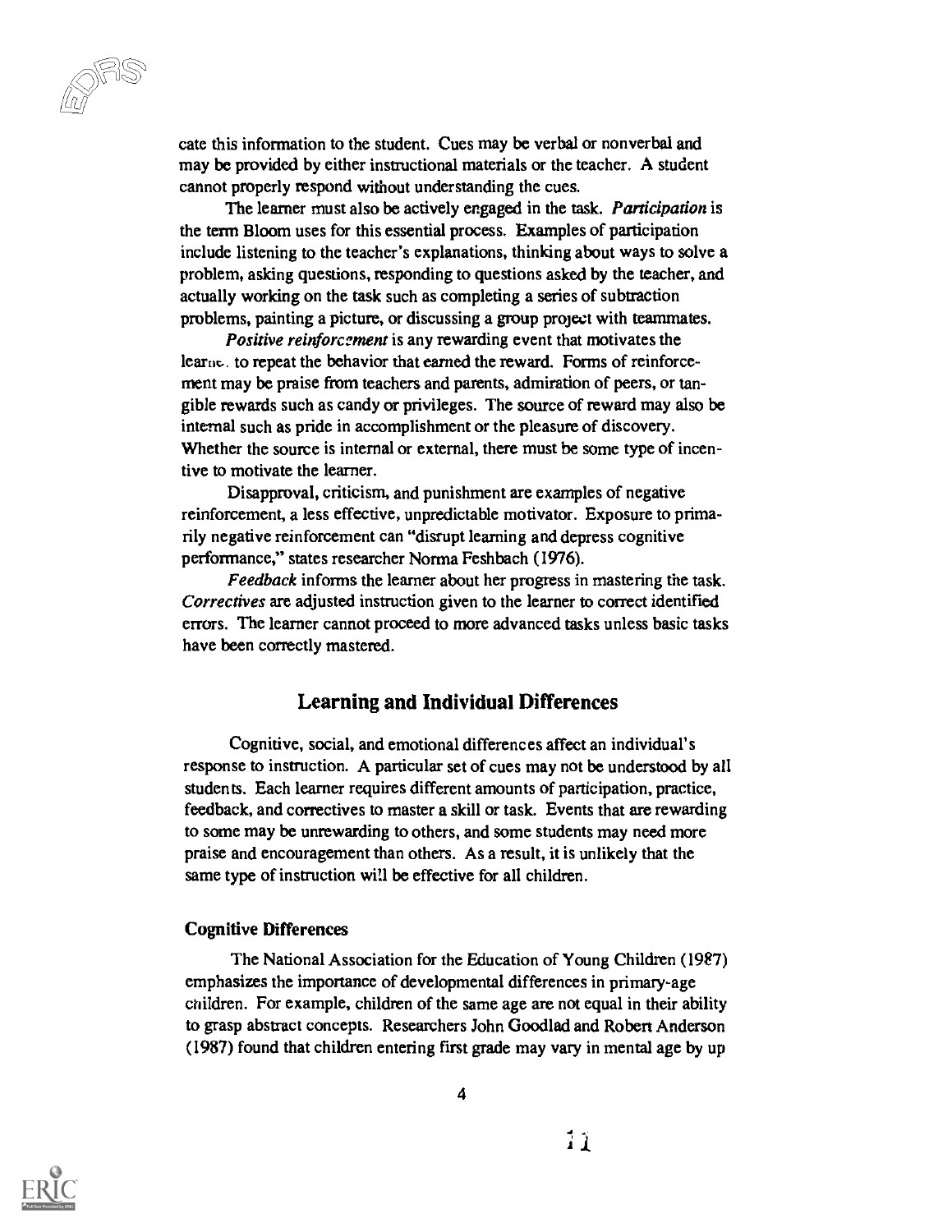laaji ka

to four years, and the amount of variation increases in subsequent grades. It is typical for young children to progress at different rates of speed in different areas of achievement, to spurt ahead and hit plateaus rather than moving at a uniform pace.

In recent years, psychological research has emphasized the importance of learning styles in academic achievement. Harvard University's Howard Gardner (1983) theorizes that seven different "intelligences" exist. Western education systems are primarily oriented toward the linguistic and mathematical/logical intelligences. Children whose primary type of intelligence is one of the other five—musical, spatial, bodily-kinesthetic, interpersonal, or *intrapersonal*—are at a disadvantage if instruction is geared only to the first two types.

#### Emotional Differences

Brain research has shown that the learner's emotional state strongly affects learning. Tension and fear inhibit learning while relaxation, trust, and a sense of security promote it (Betty Shoemaker 1989). Therefore, it is important that the home environment and classroom atmosphere provide a positive emotional experience.

Feshbach found that mothers of problem readers were more critical, interfering, and impatient than mothers of successful readers. In an experiment where children were taught a task by these mothers, they performed poorly in comparison to those taught by mothers of successful readers. "This outcome was produced by an interaction ranging from 8 to 15 minutes in duration," notes Feshbach. "One can only conjecture about the effects of sustained exposure to socialization experiences or teaching styles characterized by intrusiveness, impatience, and negative reinforcement."

Due to learning experiences such as these, some children may be disadvantaged in their approach to school tasks. Learning may also be inhibited by general anxiety related to family conflicts and problems.

#### Social and Cultural Differences

Feshbach also found that patterns of reinforcement varied according to socioeconomic background. Parents with low socioeconomic status used more negative reinforcement than did parents with middle-socioeconomic status, and Africian-American parents of low socioeconomic status used the highest proportion of negative reinforcement. Feshbach theorizes that this reflects the presence of more frustration, privation, illness, and general stress in the lives of poor families. Whatever the cause, disadvantaged children may start school with more emotional barriers to learning than their more advantaged classmates.



12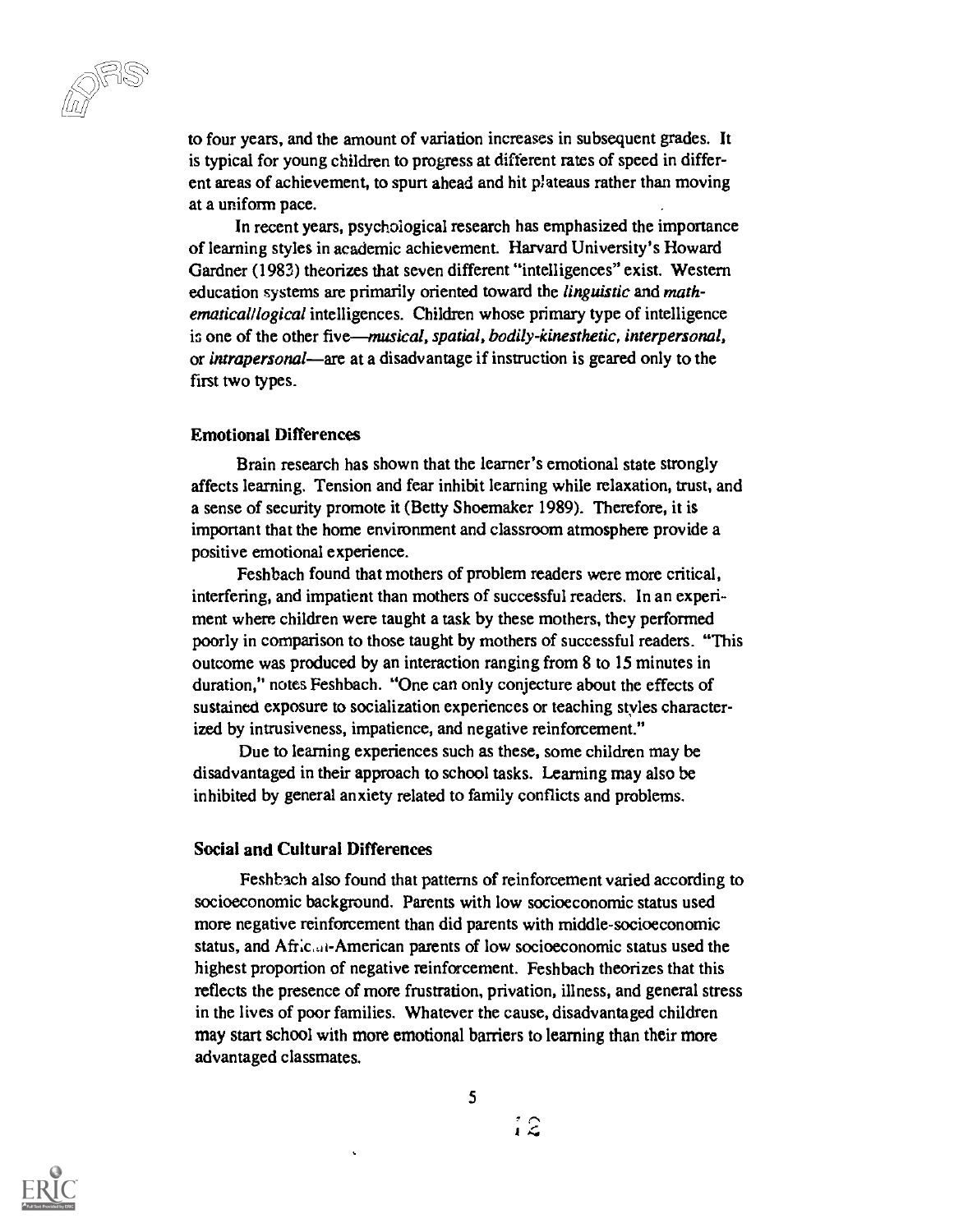Different home experiences also affect the understanding of instructional cues. Portland State University Professor Colin Dunkeld observed that children who have great difficulty learning to read often come from 'tomes in which not a single book, newspaper, or pencil can be found. Instructions that make sense to children in whose homes reading is commonplace may mystify children who come from an essentially oral culture. A non-Englishlanguage background is another potential cause of misunderstanding.

#### Personality Differences

Personality differences also affect the learning experience. Outgoing, articulate, or confident children will find it easier to ask questions, volunteer opinions, and request help. Insecure or introverted students may end up having fewer opportunities to participate and receive feedback. In addition, particular topics of study will interest and motivate individual students to different degrees.

#### Instruction in the Conventional Classroom

What do teachers do when faced with twenty-five to thirty students possessing varied abilities, experience, and patterns of learning? Brophy and Good (Bloom) found that teachers typically direct instruction to students ranking in the top third of the class and give them the most feedback and encouragement while paying the least attention to the bottom third.

This is not necessarily a conscious act, says Bloom:

Frequently the teacher gets most of the feedback on the clarity of his or her explanations, the effect of reinforcement, and the degree of active involvement in learning from a small number of high achieving students. Teachers are often unaware of the fact that they provide more favorable conditions of learning for some students than others. Generally, they are under the impression that all students in their classes are given equal opportunity to learn.

The reality is, however, that students who diverge significantly from that top third are not given an equal opportunity to learn and are less successful in school. Achievement differences become more marked over time. Each time a child misunderstands instructions, doesn't grasp a concept, or can't master a lesson in the time allotted, he starts the following lesson at an even greater disadvantage. A vicious cycle develops. Each successive failure creates an increasingly negative emotional state that interferes with further learning.

As Robert E. Slavin (1986) points out, in a competitive classroom situation in which "success is defined on a relative basis," a slow learner's

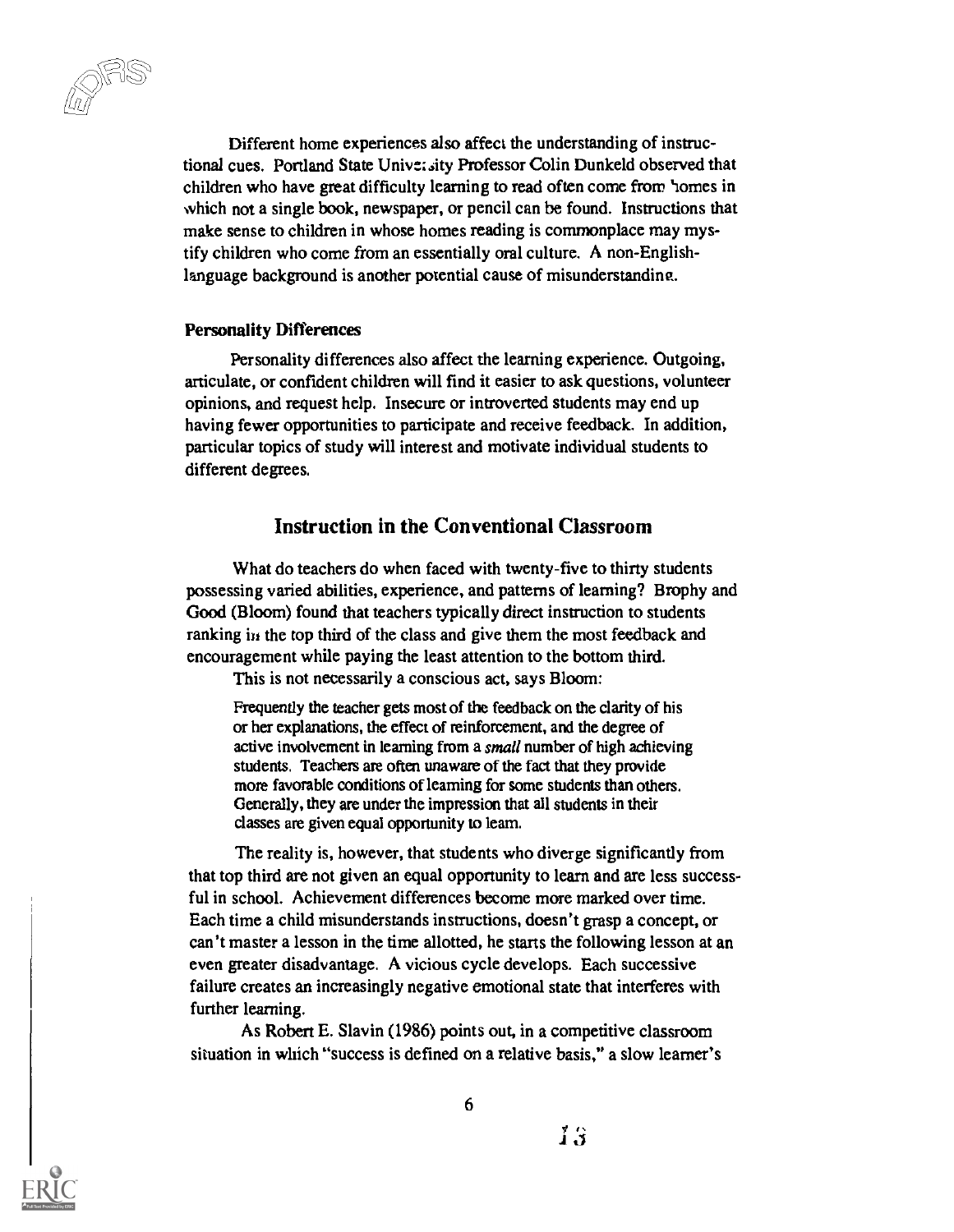progress appears paltry by comparison with that of faster-learning classmates. Not only is this contrast discouraging to slow learners, it appears to distort teachers' perceptions of achievement. Brophy and Good found that even when low achievers gave correct responses, they were praised only half as often as high achievers, and they were criticized for incorrect responses three times as often as high achievers (Anania). It is easy to believe that school can be, as Slavin puts it, "almost constant psychological torture" for some children.

Group instruction need not be this damaging and unfair. Whole-group teaching techniques have been developed to make instruction more effective for a broader range of students. In mastery learning, for example, periodic diagnostic tests are used to identify misunderstandings and confusion, and feedback and corrective instruction are given to students who need it before the teacher proceeds to subsequent lessons. Bloom asserts that mastery learning combined with other group methods can approach, if not match, the effectiveness of tutoring. And in mixed-age grouping, individual differences are used to deliberate advantage.

Nonetheless, classroom teachers are unlikely to be able to meet the needs of all students who have special problems. Whether a child is at risk due to school experiences or other causes, tutoring can accommodate individual needs to a far greater extent than any form of group instruction.

#### The Advantages of Tutoring

The power of tutoring derives from two factors: its capacity to adapt to the individual learner's cognitive needs, and the emotional benefits of the one-to-one relationship.

#### Cognitive Benefits of Individualized Instruction

Through tutoring, the elements of instruction can be completely adapted to the learner's pace, learning style, and level of understanding. The tutor can immediately adjust cues if the student's reactions show them to be ineffective and can provide the type of reinforcement each learner finds rewarding. Constant interaction guarantees a high level of participation. Basic misunderstandings are quickely discovered, and feedback and correction are immediate. The tutor can provide exactly the right kind and amount of practice needed, then move on to more difficult material as soon as the student is ready.



 $\epsilon$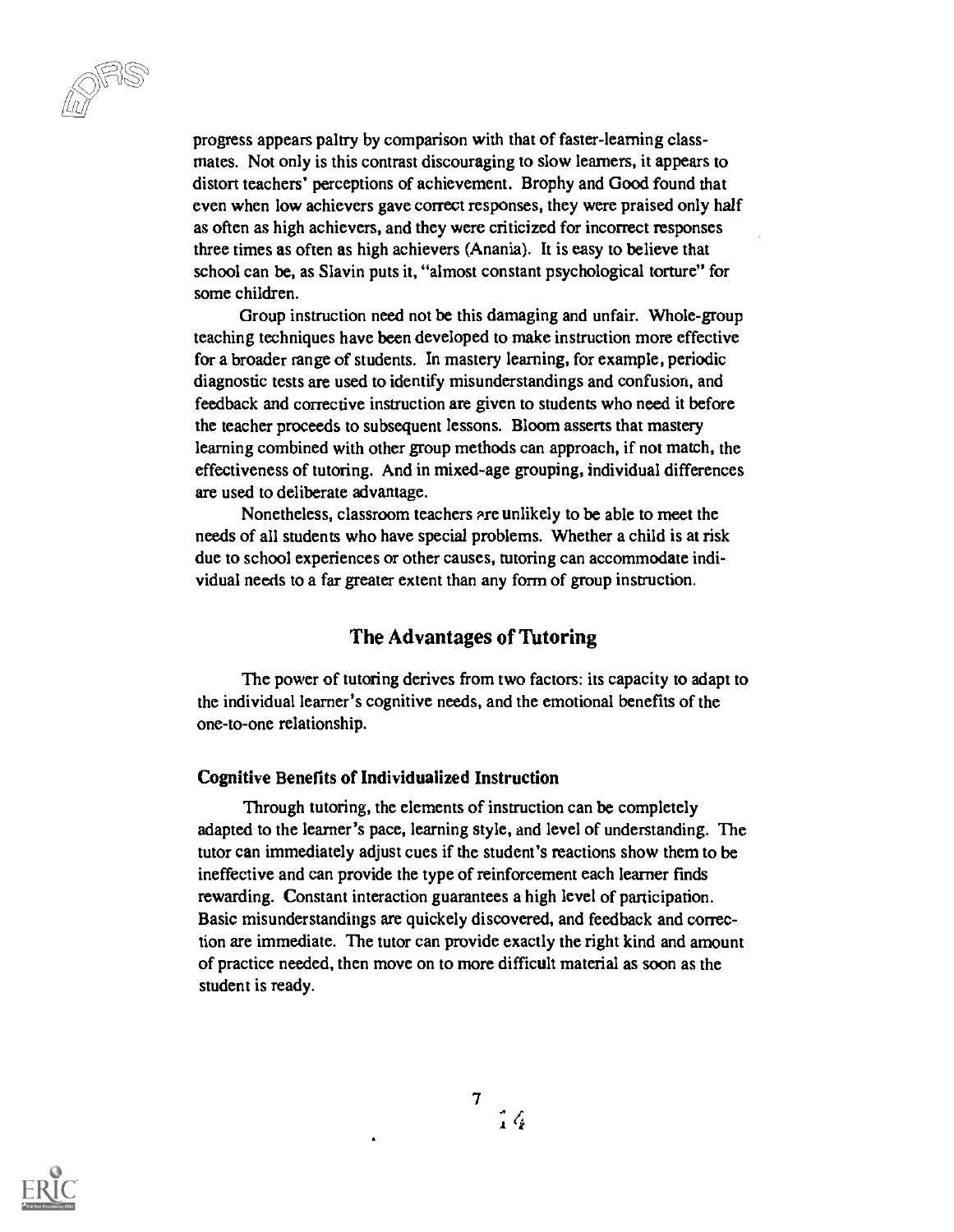uu -

#### Emotional Benefits of the One-to-One Relationship

Tutoring has many emotional benefits for at-risk students. As Slavin points out, the extra attention itself is motivating. Tutoring is free of competition. Individual goals can be set and achieved and progress praised without disheartening comparisons with faster learners, Also, the privacy of one-toone instruction may be more comfortable for shy or insecure children, who find it easier to risk making mistakes in front of one person than in front of a group.

The learner receives more praise and encouragement in tutoring situations than in group instruction. The tutor has more time to respond to each child than does the classroom teacher, and there is more genuine progress to praise. Research shows that as learners see continued evidence of their success, their belief in their capabilities rises as does their attitude toward learning and their interest in the subjects studied (Anania).

The one-to-one relationship may help fill important psychological needs, for example, for a child from a single-parent family. The power of this special relationship can go far beyond what is experimentally quantifiable. William Gibbons, founder of the Help One Student to Succeed (HOSTS) mentoring program and a former high school dropout, recalls the impact on his own life of one teacher who urged him to return to school. "I worked my butt off to show that I could do it because this teacher had confidence in me."

As Slavin points out, however, merely providing tutoring doesn't guarantee success. Success depends on the skill and training of the tutor and the quality of the instructional materials.

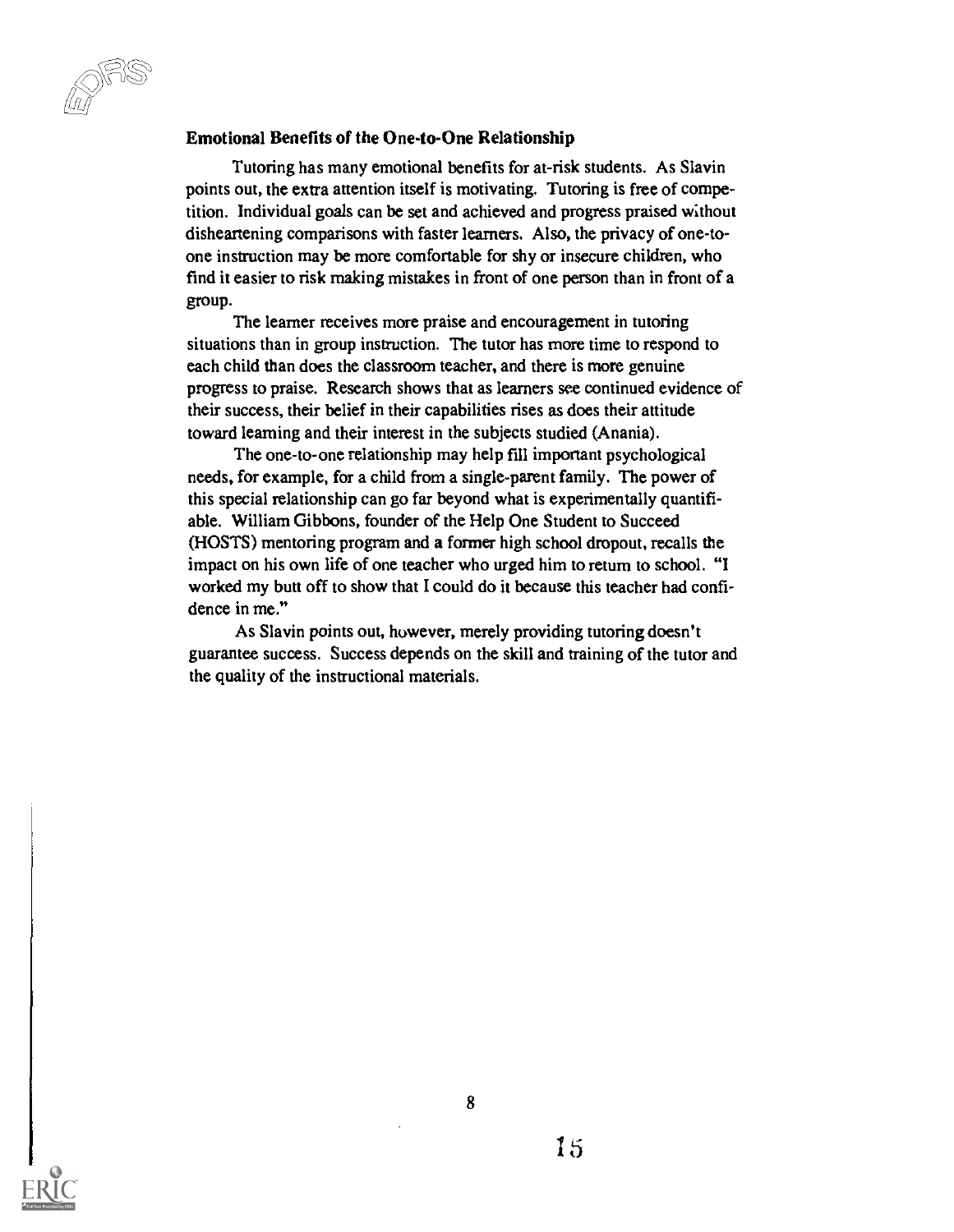

### Chapter 2 Peer and Cross-age Tutoring

The cost of tutoring by adult professionals makes it an impractical method of serving every at-risk student. Fortunately, there are less expensive alternatives. Effective tutoring programs using adult volunteers and paraprofessionals have been developed, and research has demonstrated that students can successfully tutor other students. Not only does peer tutoring benefit the tutees, the tutors gain cognitively and socially.

Jiska Cohen (1986) defines peer tutoring as "a one-to-one teaching process in which the tutor is of the same general academic status as the tutee." Strictly speaking, peer tutoring occurs when tutor and tutee have the same academic status (that is, both are in the same grade). When the tutor is older than the tutee, cross-age tutoring is a more accurate term. However, the term peer tutoring is often used to include both types of tutoring, and the definition of tutoring is occasionally stretched to cover the teaching of more than one tutee at a time.

In a frequently cited analysis of sixty-five programs, Peter A. Cohen and others (1982) established that peer tutoring can improve academic performance and attitudes toward the subject studied for both tutors and tutees. The effects were found to be stronger in well-structured programs. Some evidence indicated that tutoring increased the self-esteem of student tutors, an effect supported by many anecdotal reports. Additional evidence of the effectiveness of specific programs will be presented in chapter 6.

#### Advantages of Peers as Tutors

Children don't have as much knowledge of content or the teaching process as adult teachers. But in tutoring their peers, they actually possess some advantages over adults.

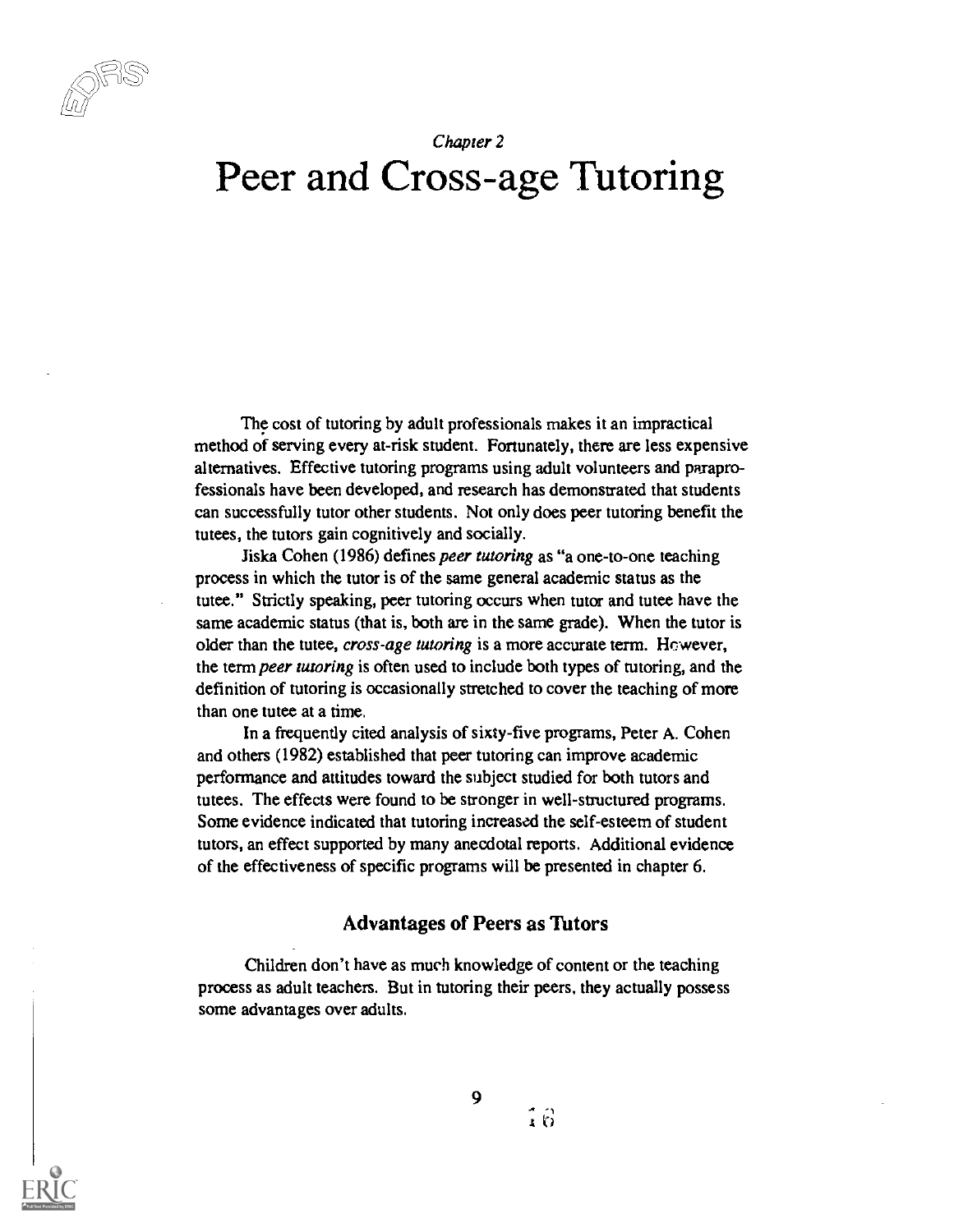#### Cognitive Advantages

Because they are cognitively so much closer to their tutees, peer tutors may more easily understand their problems. Allen and Feldman (1976) found that third graders and sixth graders were more accurate than experienced teachers in interpreting nonverbal behavior that indicatea whether their peers understood lessons.

Cohen points out that peer tutors may be better equipped to present subject matter in terms understandable to the tutee because their "cognitive framework" is closer to that of the tutees, and because they use the same informal language and gestures. In addition, "the peer seldom has the adult's prejudices against specific students or slow learners which can act as `selffulfilling prophecies'."

In fact, cross-age tutors may have a special empathy with younger low achievers, according to Josie Supik (1991), director of the Center for Prevention and Recovery of Dropouts for the Intercultural Development Research Association (IDRA) in San Antonio, Texas. This empathy greatly contributes to their effectiveness. In the Valued Youth Program developed by IDRA, low-achieving Hispanic middle-school students tutor at-risk Hispanic elementary students. Supik said tutors often "pick up on things teachers weren't able to pick up on, because that's where they were, that's who they were years ago, having the same kinds of problems."

#### Social Advantages

Cohen describes the importance of modeling in the learning process. Peer tutors can effectively model study skills such as concentrating on the material, organizing work habits, and asking questions. One factor that increases the influence of modeling is similarity between the model and the learner. An at-risk child may more easily identify with a student relatively close in age, particularly one of the same ethnic or social background, than with an adult teacher. Cohen also notes the importance of peer approval as a reinforcer, especially for older children.

Higher status is the second factor that promotes the effect of modeling. Cross-age tutoring takes advantage of the higher status inherent in the age difference while still retaining considerable similarity. Research has found that even telling a child that another was older increased imitation (Allen).

Theodore Sarbin (1976) contends that the establishment of a warm, relaxed, friendly relationship between tutor and tutee plays a significant role in facilitating learning. The likelihood that friendship will develop between students close in age is an important advantage of peer tutoring. Just having an older, higher-status friend can help enhance a tutee's self-esteem.

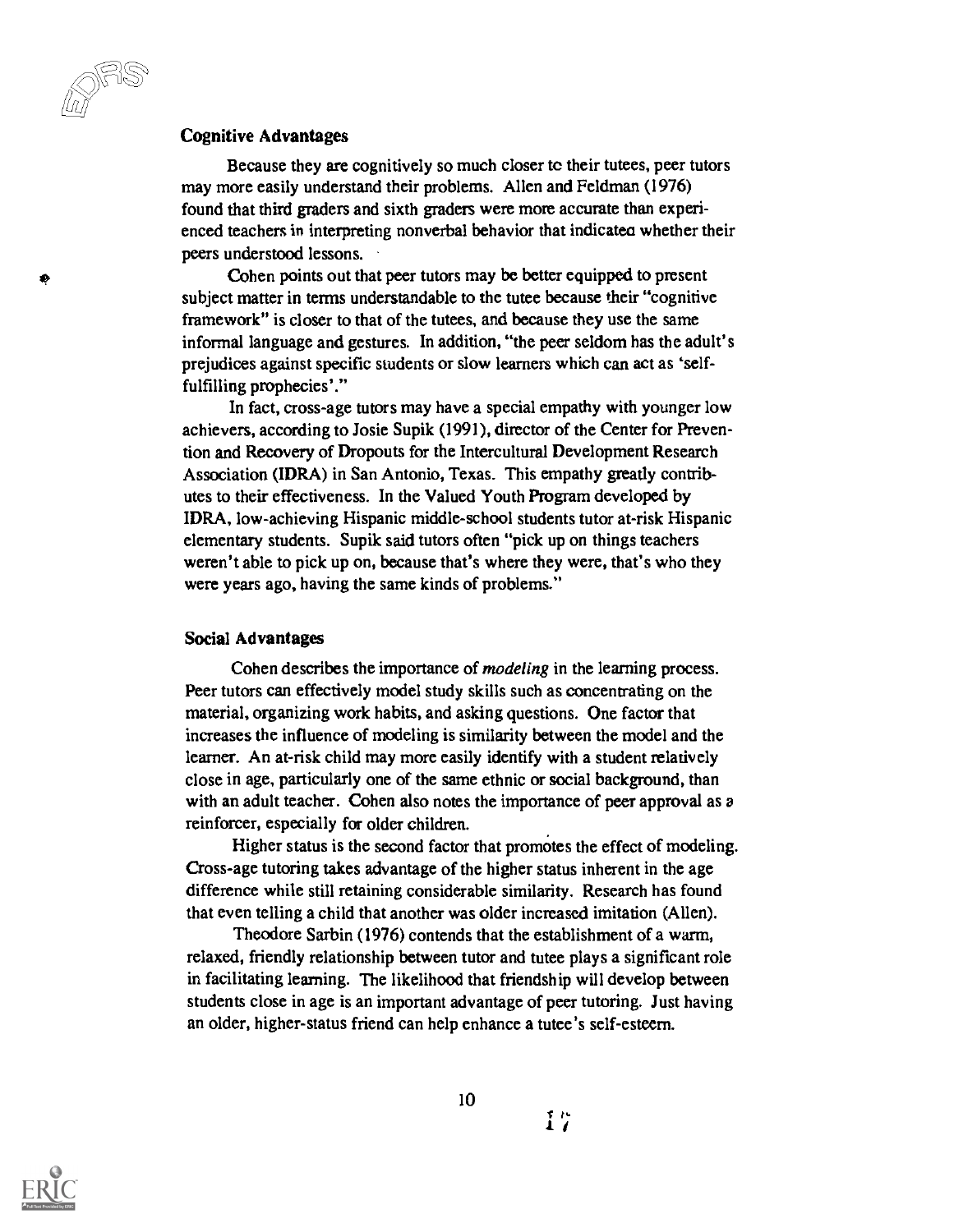Tutees may also reflect the caring way they are treated by their tutors by acting more positively toward younger children. This ripple effect can improve the climate of the classroom and even spread to the tutee's families.

#### Benefits to the Tutor

At-risk students can benefit from tutoring as well as being tutored. An impressive amount of evidence supports the academic and social benefits of tutoring. Although it may seem intuitively evident that students with high academic achievement would make the most effective tutors, that is not the case. In fact, students with low academic achievement may actually be superior in some ways.

#### Academic Benefits

Tutors benefit from the time spent reviewing and practicing material with their tutees. At-risk students who are unwilling to spend time reviewing on their own behalf are often willing to do so to help a younger child, improving their own study skills in the process. In fact, tutors have often been found to make more academic progress than their tutees. Educators using the Companion Reading program, in which same-age peers take turns tutoring each other, report that "students pay closer attention in group instruction when they are responsible for helping someone else learn" (Charles E. Sambs and Randy Schenkat 1987).

Tutors may also experience higher cognitive gains from organizing material to teach, a process that "facilitates long-term retention, as well as aiding in the formation of a more comprehensive and integrated understanding" (Cohen). Gains of this sort will vary depending on the nature of the program. For example, tutor training classes in the Valued Youth Program seek to encourage critical and higher-order thinking skills. The classes also guide tutors to think about how students learn and judge which strategies may be effective with their tutees (Intercultural Development Research Association 1991). Other programs provide preplanned tutoring scripts that do not require tutors to organize material or decide between strategies. In such programs, tutors are less likely to improve higher-order cognitive skills.

#### Social and Emotional Benefits

Simply being named a tutor and identified as capable of helping another student raises status and may, increase self-esteem. More importantly, the self-esteem of tutors rises as they see concrete evidence of their competence—improvement on the part of their tutees. Tutoring also pro-

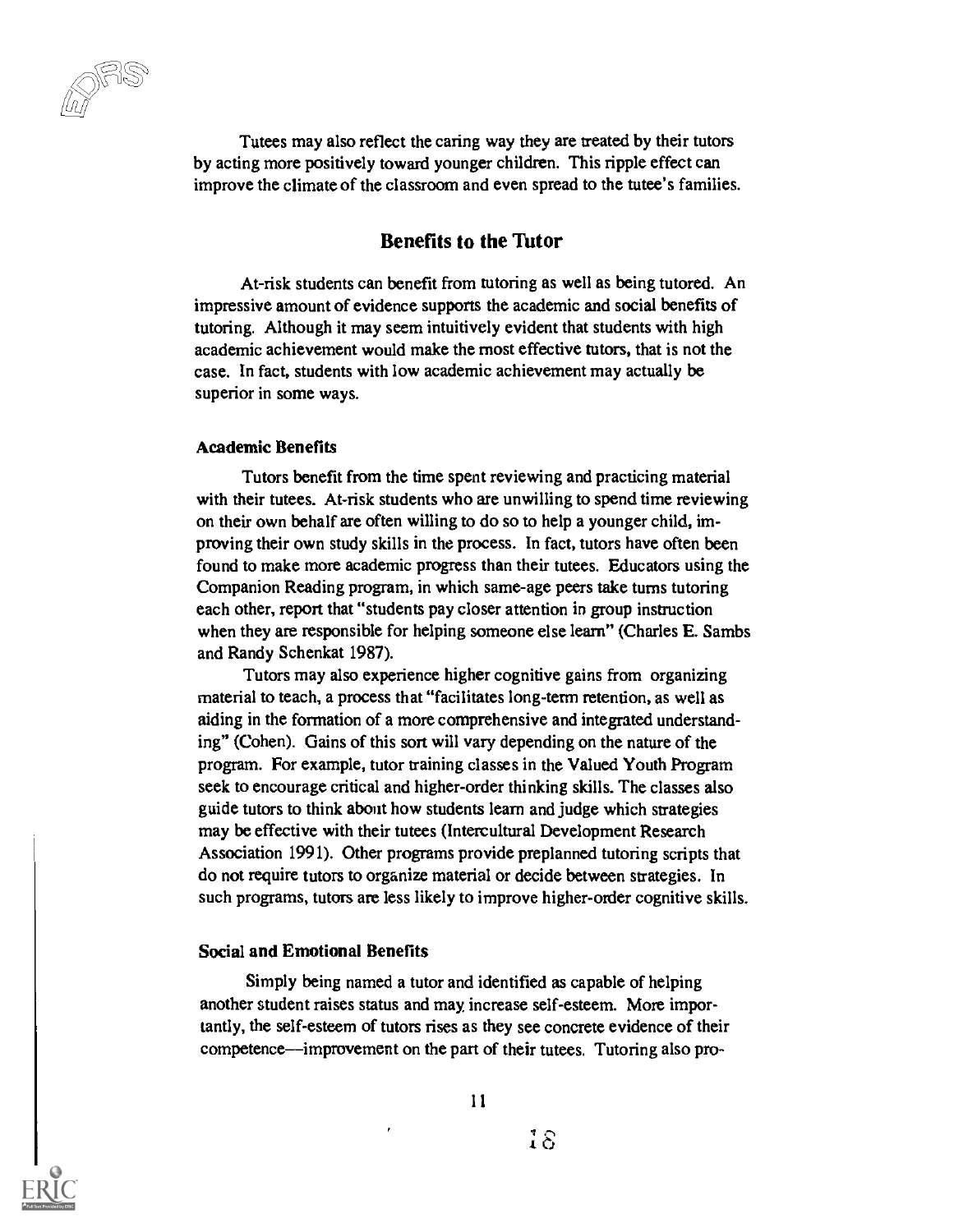vides opportunities to practice and improve communication skills and work habits

Tutoring may be an at-risk student's first positive experience with the structure of school authority. In the role of teacher, the tutor suddenly acquires a new understanding of his own teachers and insight into himself. "Kids who are usually disruptive in class will immediately see a mirror when they go into the elementary school," related Supik with a chuckle. "They say, 'This kid will not sit still, he won't pay attention to me, he doesn't listen.' And it clicks!" As a result, teachers often see a dramatic improvement in tutors' classroom behavior and attitude toward school.

Knowing they are making a meaningful contribution can be a powerful experience—one that most children rarely have, as Allen notes:

Unfortunately, in our society children are typically the recipients of help from others, rather than the givers of help.... The feeling of being useful to others is particularly imponant for adolescents; being caught between childhood and adulthood, they realize that they are not yet useful and needed members of society.

The impact of this experience may be even greater for at-risk students who have often felt like failures.

Along with increased status and self-esteem comes a sense of responsibility. Knowing they are looked up to by younger children can motivate tutors to make major behavior changes. According to Supik, many Valued Youth Program tutors stop skipping classes and behaving disruptively, and about 20 percent even stop associating with former friends who behave that way. "They realize that's not how they want to behave anymore because now they're role models, they're mentors. So they have to change their behavior, and by doing so, they don't fit in with that old group."

Cardenas and others (1991) point out that teachers often expect and demand less from students who have been labeled as low achievers. Seeing tutors act responsibly and competently may change teachers' perceptions, expectations, and behavior toward these students. Many studies have shown a correlation between high teacher expectations and student achievement. Hopefully, this will eliminate the opposing cycle of low expectations leading to failure.

#### Potential Pitfalls of Peer and Cross-Age Tutoring

Simply putting two students together does not produce a successful tutoring relationship. Without training, many tutors will resort to damaging practices adults have used with them, such as threats of punishment, scornful put-downs, and attempts to induce guilt. Feshbach found that children four

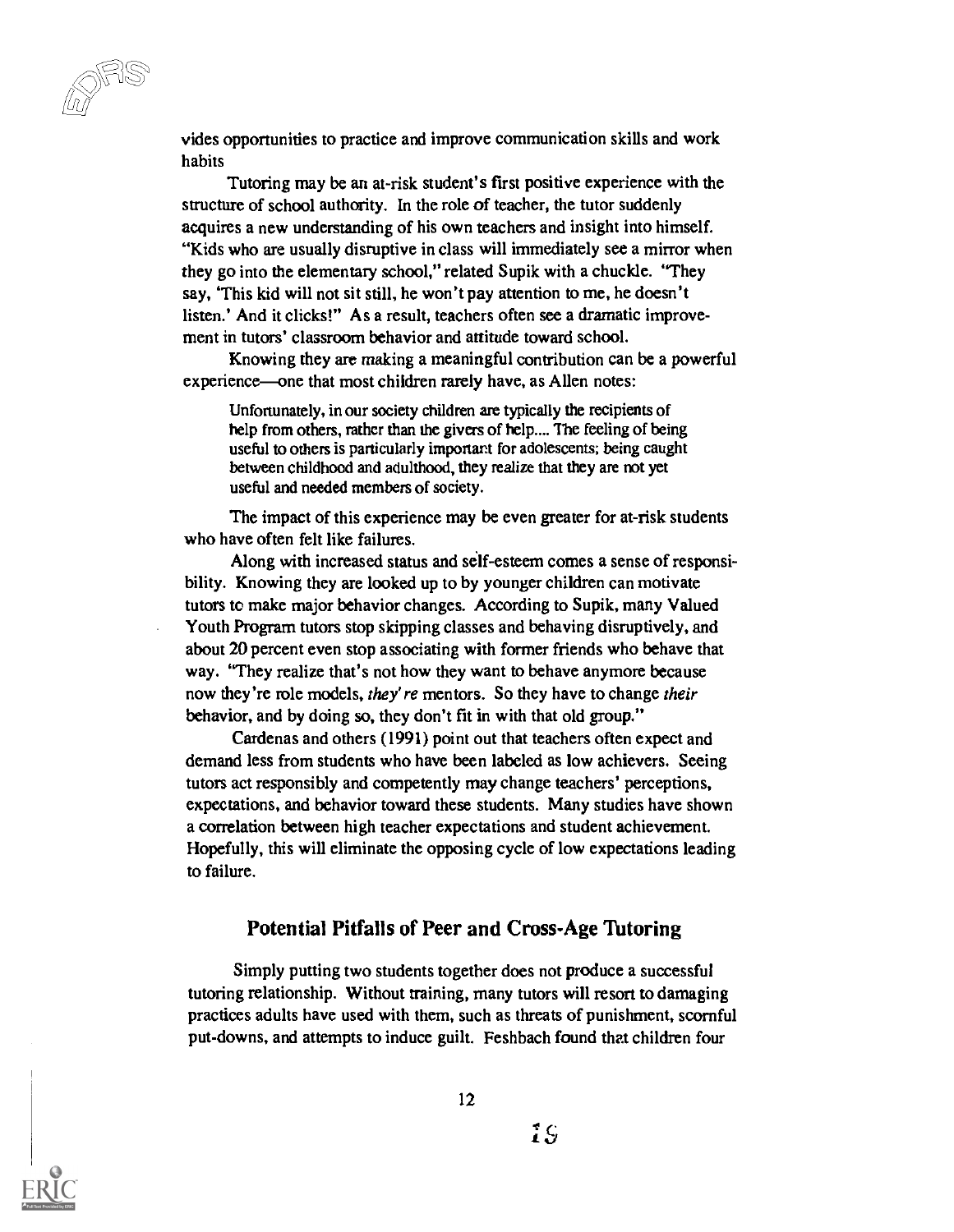years of age had already adopted positive or negative reinforcement styles corresponding to those used by their mothers. Peggy Lippitt (1976) notes that younger children "are very inventive in retaliating for such behavior by tattling, teasing, destroying property, and otherwise being a nuisance."

It must be acknowledged, however, that this is not a problem unique to peer and cross-age tutoring; untrained adult volunteers are also likely to use ineffective teaching techniques. With proper training and supervision, both children and adults can learn effective tutorial and communication skills.

Another potential problem is that student tutors may not have fully mastered the material to be taught. This, in addition to inadequate communication skills, may result in the transmission of distorted and inaccurate information. To prevent this, Cohen suggests assessing potential tutors' skills and comprehension before assigning them to tutor. Some programs provide tutors with training to increase their mastery of content and instructional skills.

One drawback of peer tutoring is that children assigned as tutees are, in effect, labeled as inferior to those chosen to be tutors. This perceived low status can be damaging to self-esteem. As a result, says Slavin, students often resist being tutored by peers. Cross-age tutoring is one way to avoid this problem. In the Companion Reading Program, described in chapter 6, all children in a class take turns tutoring and being tutored.

#### Low Achievers Can Be Good Tutors

Although tutors certainly ought to understand the material they teach, there is no need for them to be excellent students, especially with cross-age tutoring. "A sixth grader operating at a fourth grade level can be an excellent helper for a second grader who is also operating below grade level," asserts Lippitt. After exploring relationships between tutor characteristics and tutoring effectiveness, Robert D. Cloward (1976) concluded that "there is virtually no correlation between the tutor's intellectual credentials and his effectiveness in tutoring."

Lippitt notes that tutors who have struggled may be more patient and understanding than tutors who haven't experienced learning problems. Feshbach found that second-grade male tutors who were successful readers were more critical of tutees with reading problems than were male tutors with reading problems. Tutors with reading problems gave tutees with similar problems comparatively less criticism and more positive reinforcement.



 $20$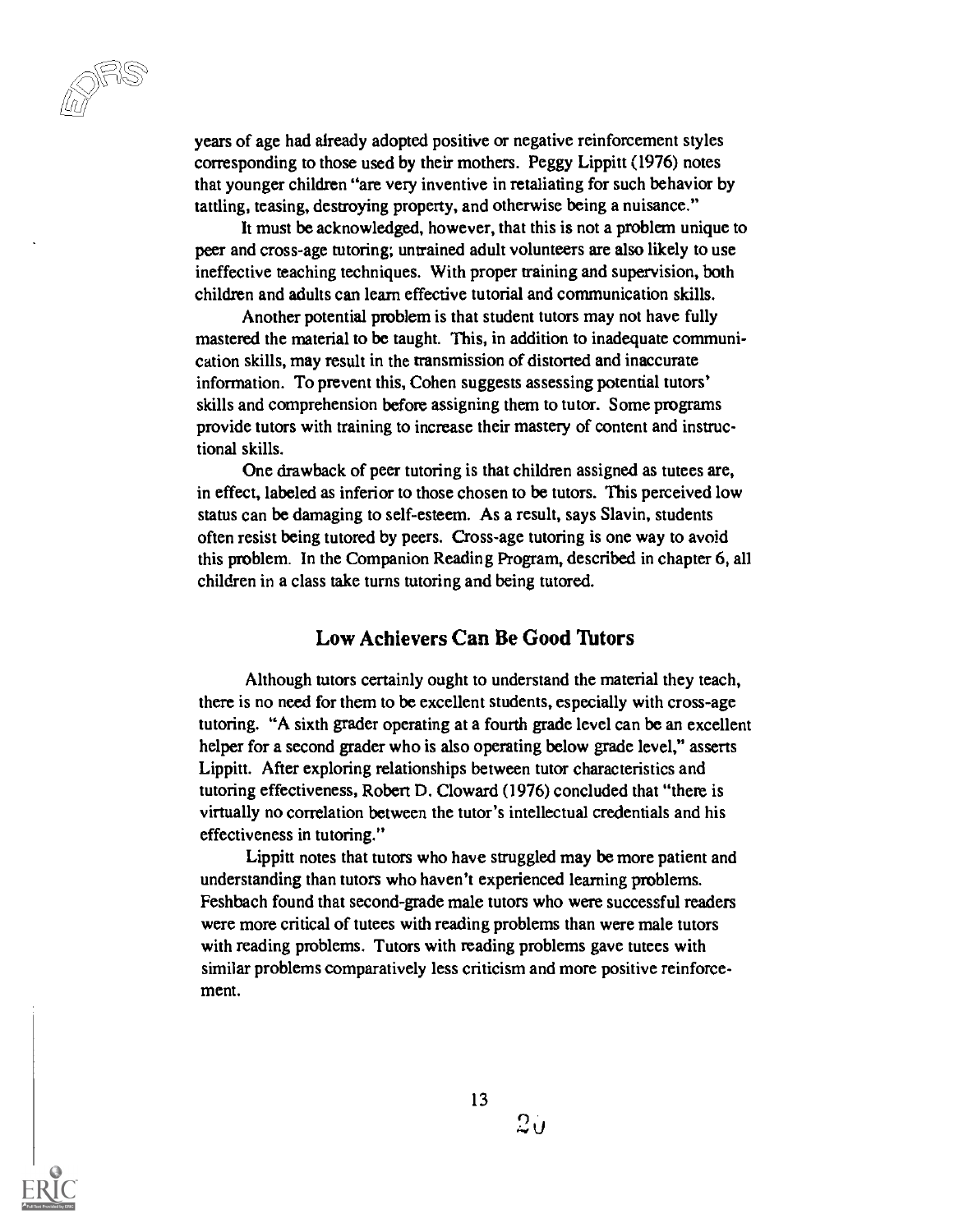### Chapter 3 Components of a Successful Tutoring Program

A variety of tutoring programs share the common aim of helping atrisk students succeed in school. Local conditions will determine what type of program is appropriate. However, certain basic components must be included in any effective program.

Tutors must be obtained and provided with training and instructional materials. Criteria must be developed for selecting tutees, matching them with tutors, and assessing their progress. Similar criteria must be established for tutors if they are the focus of the program. Time and space must be arranged. Other essential elements include providing ongoing support for tutors and staff involved in the program, communicating with parents and the community, and evaluating the success of the program as a whole.

#### Program Objectives

The design of a tutoring program is dictated by its objectives. What age group is targeted? What subject area is the focus of improvement? Is academic progress the only objective or are improvements in self-esteem and attitude also desired? Are the goals of tutoring to be coordinated with classroom instructional goals? Determining objectives is the first prerequisite to selecting or developing an appropriate program.

Fred C. Niedermeyer (1976) emphasizes that clear, specific, and assessable outcomes should be stated from the beginning. For example, "Tutoring will improve the learner's ability to read" is vague. "The learner will sound out and read any regularly spelled, single syllable word comprised of previously learned letter sounds" is clear, specific, and easy to assess. If desired outcomes are vaguely stated, it will be impossible to determine whether they have been achieved.

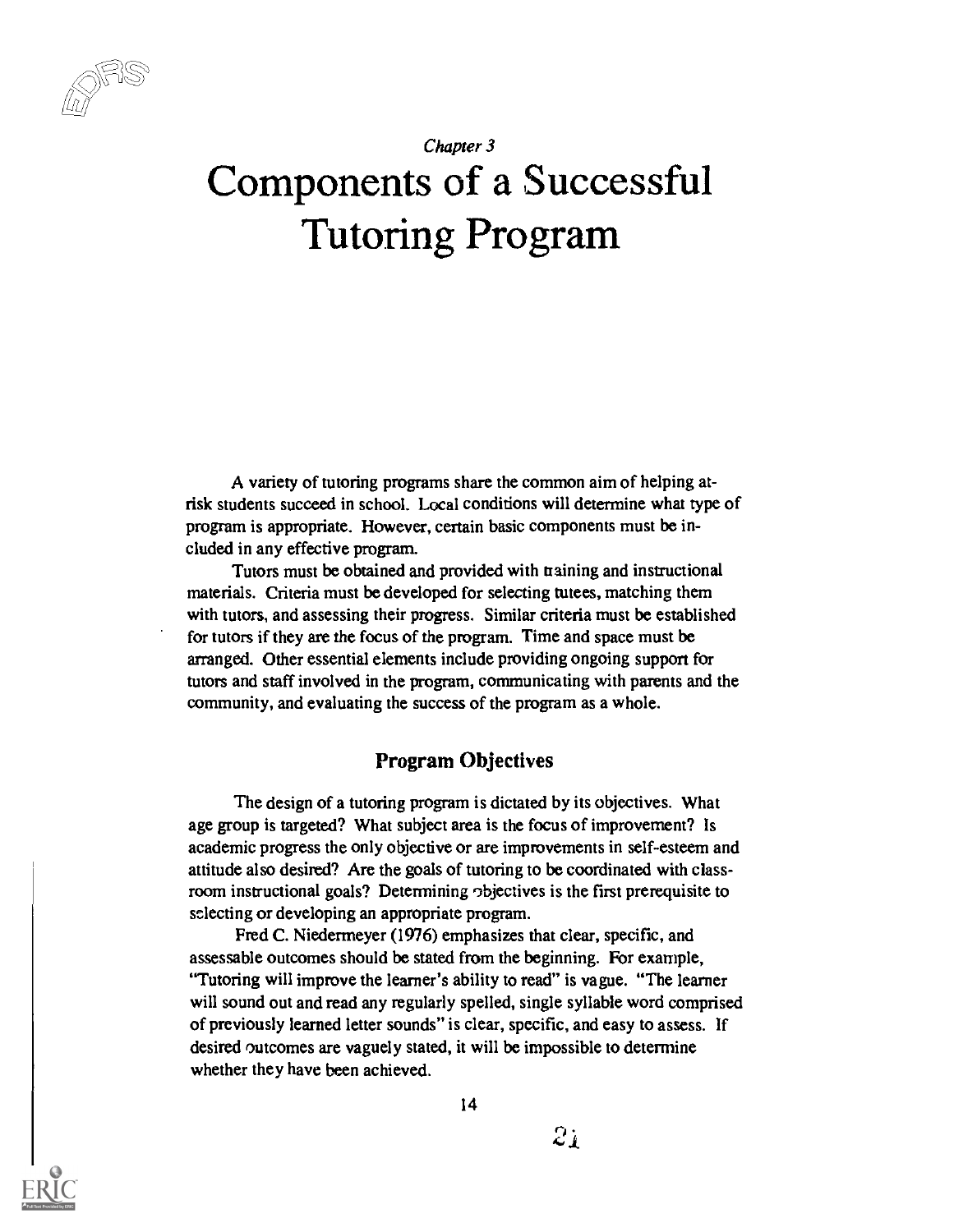cc )

According to Cliff Eberhart, Chapter 1 specialist with the Oregon Department of Education, the ultimate objective should be to teach the child how to learn independently. "Helping the child through today's lesson, which is what most tutors do, is all right for today, but it isn't effective over the long haul." Instead, Eberhart supports programs that teach students metacognitive strategies. "That's what people mean when they talk about teaching study skills, teaching critical thinking skills. And that is teaching the child how to control his or her own learning. That's great!"

#### Resources

Practical considerations interact with objectives to determine the form a program will take. Program design is affected by the human, physical, and financial resources available.

Who will do the tutoring? Are there funds to hire professionals or paraprofessionals or to train current staff? Is there a substantial pool of potential volunteers?

Who will administer the program, collect data, and provide tutors with training and supervision? Who will communicate with parents and the community? Are teachers, administrators, and other affected staff committed to supporting the program over the course of time?

What physical facilities are available? Do individual schools include a wide enough age range to permit intraschool cross-age tutoring? Are elementary and secondary schools in close proximity, or is transportation available to bring the tutors to the tutees? Does a program have specific physical requirements, or can it be adapted to a variety of settings? Are new instructional materials needed?

Many aspects of program design depend on the answers to these questions. Financial resources will determine whether a program must be designed around existing human and physical resources.

#### Details of Implementation

"Good tutoring programs don't just happen; careful and detailed planning is essential," emphasizes Ralph Melaragno (1976). This secion provides an overview of major elements that should be present in a good tutoring program.

#### Selecting Tutees

Programs use a variety of criteria to select tutees. Examples include Chapter 1 eligibility, scores that fall below a set percentile of achievement in

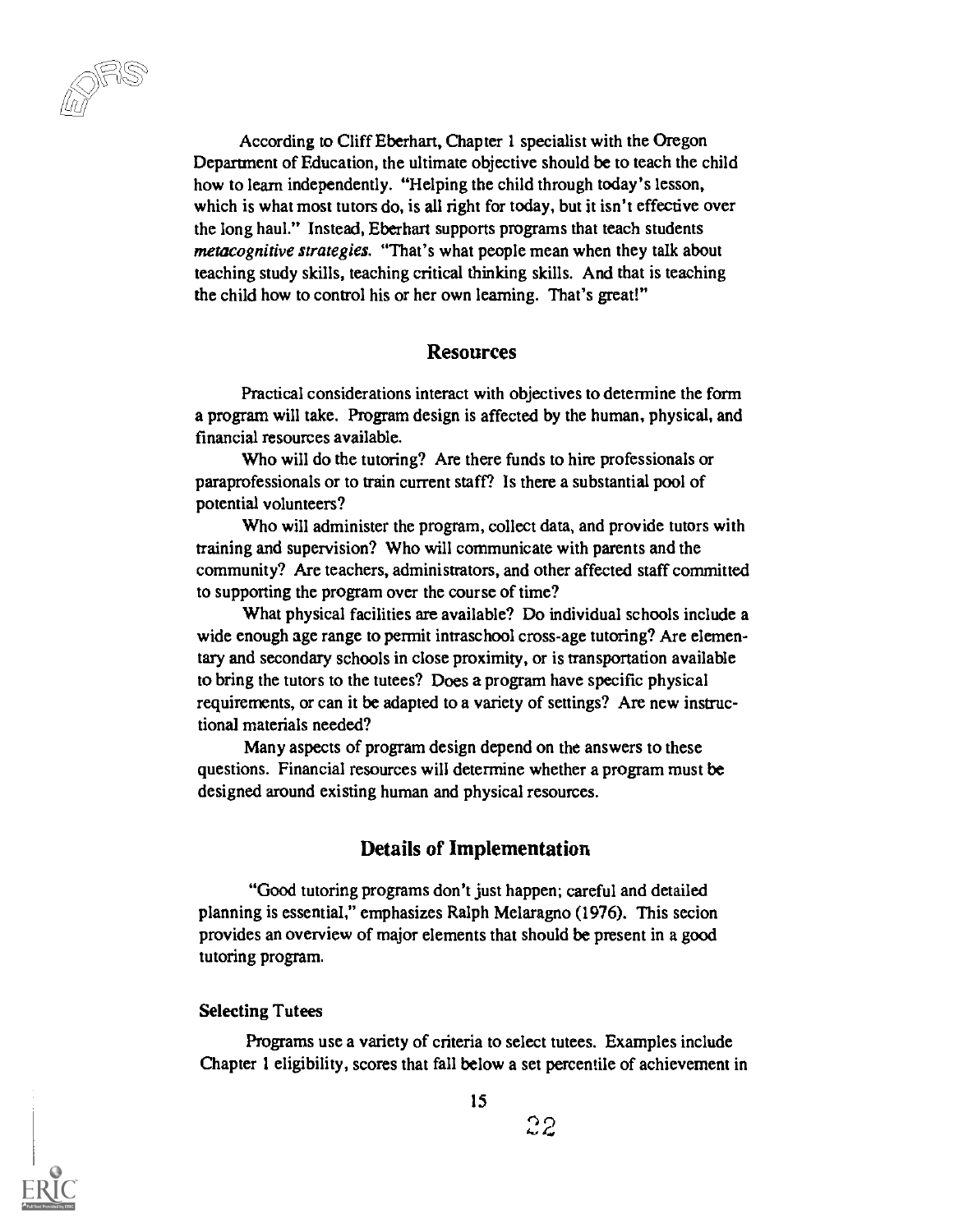a particular area, or simply a teacher's judgment that a student would benefit from help. If tutee progress is a program's goal, it is desirable to establish measurements of progress and periodic evaluations of tutees so those who no longer require tutoring can be phased out of the program to make room for new students. Tutee selection and assessment criteria can be less specific if the program's focus is helping tutors.

#### Recruiting and Screening Tutors

Both student and adult volunteers need incentives to tutor. Students may be motivated by the status associated with being a tutor. Cross-age tutoring programs commonly grant academic credit for training classes and tutoring time, and a few programs even pay tutors. In established programs, word-of-mouth recommendations by previous participants is an effective recruitment tool.

According to Tom Woods, HOSTS program director at East Sutherlin Primary School in Sutherlin, Oregon, "the need to be useful, to be needed by someone" is a strong motivator. Seeing evidence of the tutee's progress may be the most satisfying reward of all.

Many programs have formal or informal mechanisms for screening tutors. Some programs require tutors to meet a certain standard of academic achievement; others look primarily for desired attitudes. The Valued Youth Program, which recruits at-risk students as tutors, accepts students with a history of minor discipline problems but draws the line at criminal behavior.

Lippitt mentions a Michigan program that deliberately recruited a wide variety of students as tutors—peer leaders, underachievers, good students, and those with behavior problems—in order to give alienated students "a chance to work closely with others who have a different outlook."

#### Matching Tutors and Tutees

Many programs make an effort to pair tutors and tutees of the same gender. Students often prefer this, but several authors report that there is no evidence that tutoring is more effective with same-gender pairs than with opposite-gender pairs.

The greater influence of similar role models suggests a possible advantage in matching by variables such as race and socioeconomic status. However, matching complementary personalities is probably more important. The HOSTS program tries to place tutees with tutors who share the same learning style (HOSTS 1990).

Linda Devin-Sheehan and Vernon L. Allen (1976) note that provision should be made for changing assignments if a pairing doesn't work. They also recommend starting with a small number of participants and adding

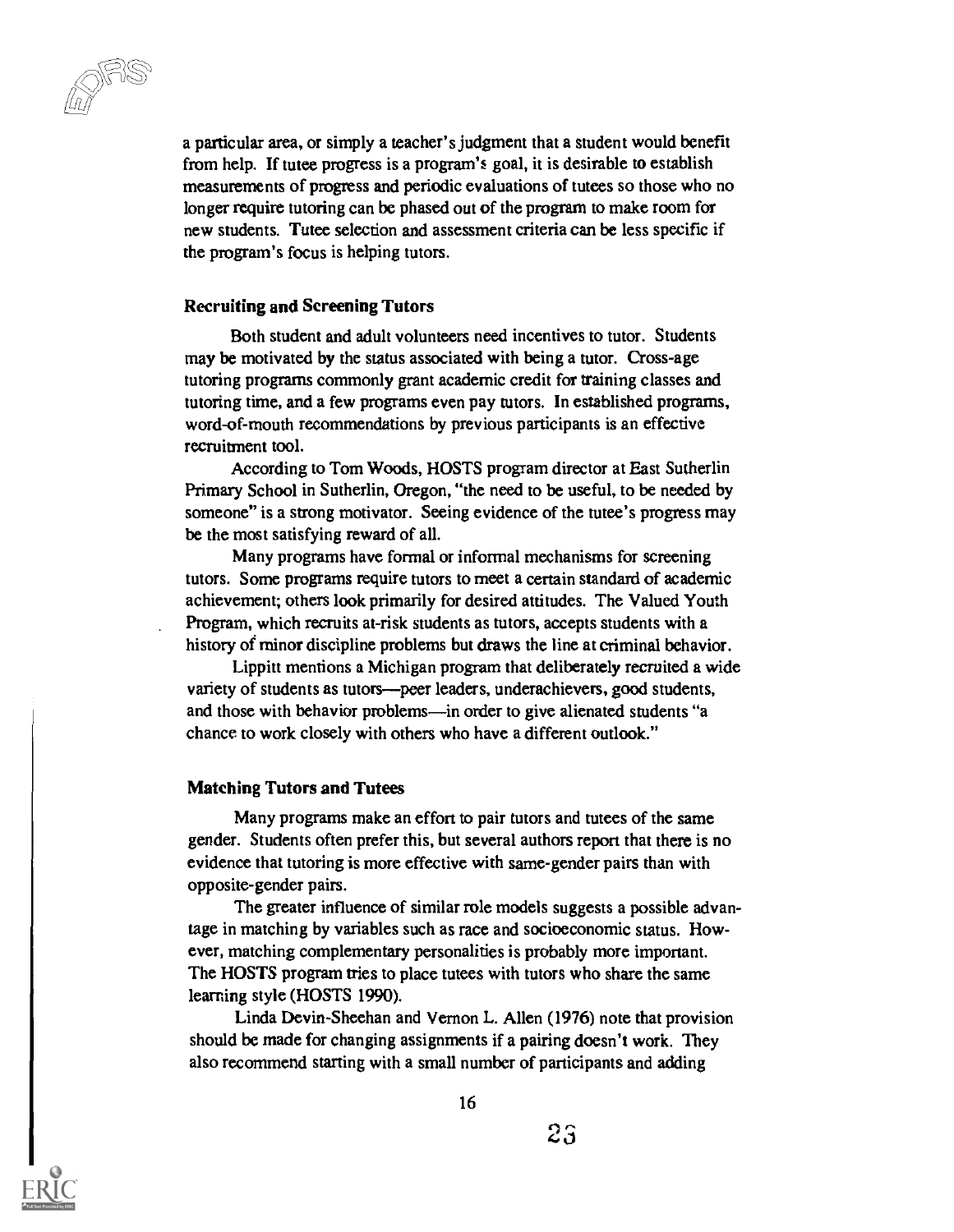more pairs later, particularly if tutors are low achievers likely to need help in several areas. This cautious approach avoids the risk of having to drop students later. At-risk students dropped from a program will tend to experience it as one more failure.

#### Scheduling

Length and Frequency of Sessions. How long should tutoring sessions be and how often should they occur? Cohen reports that more frequent sessions can be expected to produce greater gains, but there are limits. One study found that tutees who received four hours of tutoring per week did better than those who only received two hours; another study determined that tutoring twice per day did not produce better results than tutoring once per day. According to Barbara A. Wasik and Robert E. Slavin, effective tutoring programs typically have sessions ranging from fifteen to thirty minutes per day.

Devin-Sheehan and Allen suggest taking into account the attention span of tutees and time needed for tutor preparation. Otherwise, since research has not established an ideal frequency or duration for tutoring sessions, they can be scheduled to fit into the normal school schedule.

Location. Tutoring can take place in a variety of locations, depending on the design of the program. Some programs using adult professionals, such as Reading Recovery, require a specific physical setup. Cross-age and adult volunteer tutoring programs usually adapt to whatever space is available. A substantial number of tutoring pairs may be able to work effectively in a large room such as a cafeteria or library. Partitions make tutoring easier by reducing distractions. Peer tutoring in a corner of the tutee's classroom permits easy supervision, but distractions are a potential problem (Allen).

Arranging Tutoring Times. Scheduling is a particular challenge with cross-age tutoring because it requires coordinating the schedules of two sets of students. Offering tutoring as a credit class gives tutors a predictable chunk of time during the school day. This may not be the case when tutors and tutees attend different schools. For example, Diane Harrington (1992) describes the situation in a New York City program:

The tutoring at P.S. 21...was scheduled for one period, giving the helpers only forty minutes to walk to P.S. 21. work with their students, and walk back. It just wasn't enough time, and they were always late returning. Worse still, the seminar was scheduled during the forty-minute lunch period that followed, so that got cheated, too.

Scheduling tutoring before or after school or on weekends avoids conflict with classes but causes new conflicts with bus schedules and  $\text{extra}$ curricular activities. Tutors lose enthusiasm when they are required to make



 $24$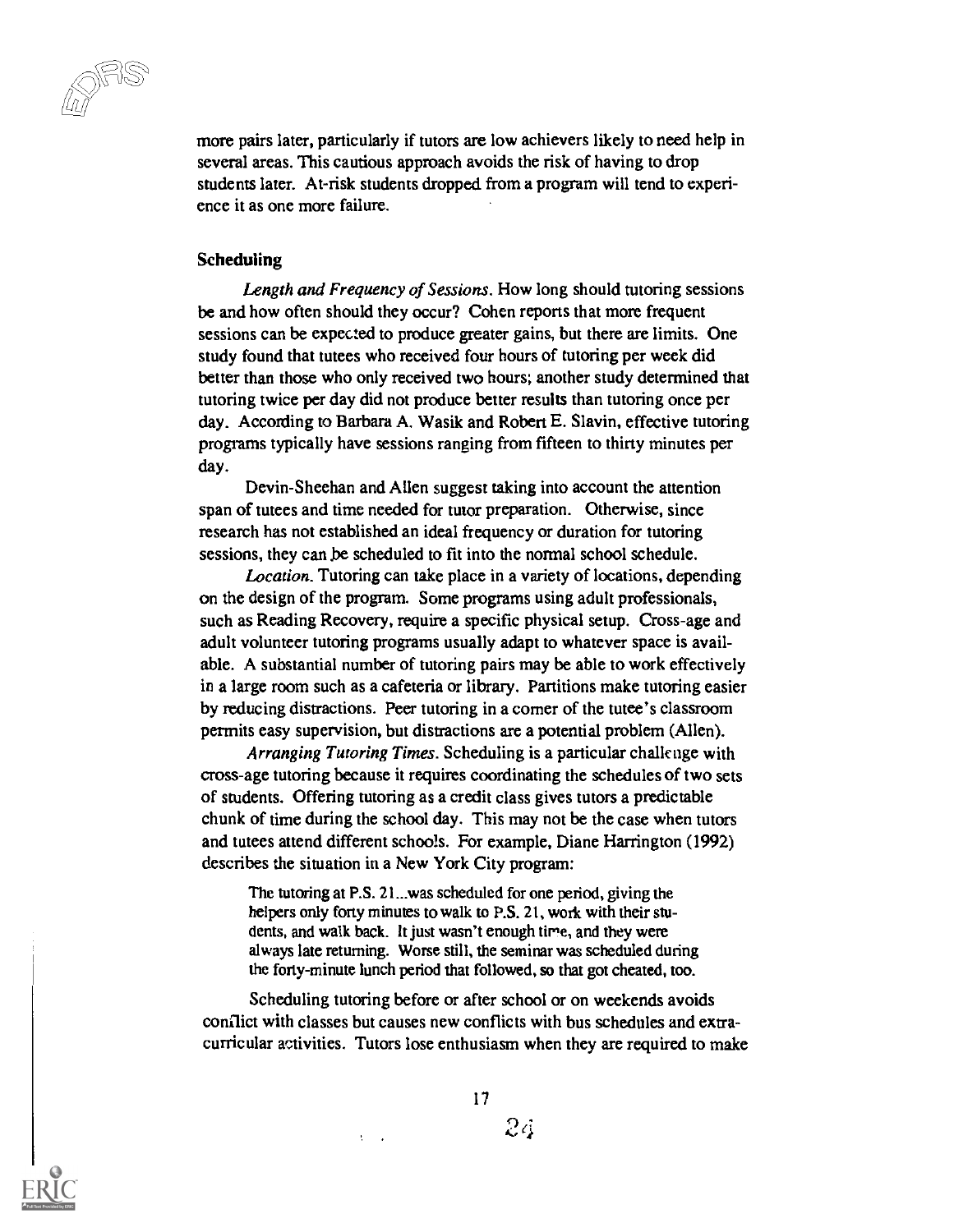greater sacrifices to participate. School Counselor Cassie Malecha, coordinator of the Willamette High School Peer Tutoring Program in Eugene, Oregon, described such afterschool scheduling as "the kiss of death" for a program. "I'm a firm believer that it needs to be a class, and during class time," she asserted.

Afterschool and weekend tutoring is successful with some programs using adult volunteers. The kind of scheduling that will work simply depends on the needs and commitment of the individuals involved.

#### Training Tutors

Educators and researchers unanimously agree on the importance of training. Grant V. Harrison (1976) found that untrained student tutors typically "punished, extensively overcued, did not give verbal praise, did not engage in friendly noninstructional conversation, provided feedback before the child made the appropriate response, and made no effort to clarify the task." Niedermeyer reports that "in bursts of enthusiastic initiative, the tutor often will give the learner too much too soon, thus causing failure and frustration. (Parent tutors, in particular, are predisposed to make errors in this direction)."

There are two ways to ensure that tutors use effective techniques: provide carefully structured materials that can be used correctly with minimal training, or train tutors sufficiently so they can make independent decisions.

Extensive training is desirable when tutor progress is the program's goal. If tutee progress is the main objective, tutors can successfully use structured materials after a few hours of training. Not surprisingly, certified teachers given extensive special training are the most effective tutors.

Harrison divides tutoring skills into two main types: skills that are always appropriate regardless of the subject matter (such as clarifying the task, praising the tutee, and avoiding punishment) and skills that must be modified for the subject. For example, "in teaching reading the child can be given the correct answer when he makes an incorrect response, but this procedure is inappropriate for teaching math concepts. If the child completes an equation incorrectly, it serves no useful purpose merely to tell him the correct answer." Recordkeeping skills are also necessary for recording tutee progress.

Practice using tutoring techniques is an essential part of training. Role playing allows prospective tutors to practice tutorial skills and receive feedback before they begin to tutor. In some programs, student tutors visit classrooms to become familiar with the behavior of younger students. Videotaping tutoring sessions is another good way to give tutors feedback (Allen).



 $25$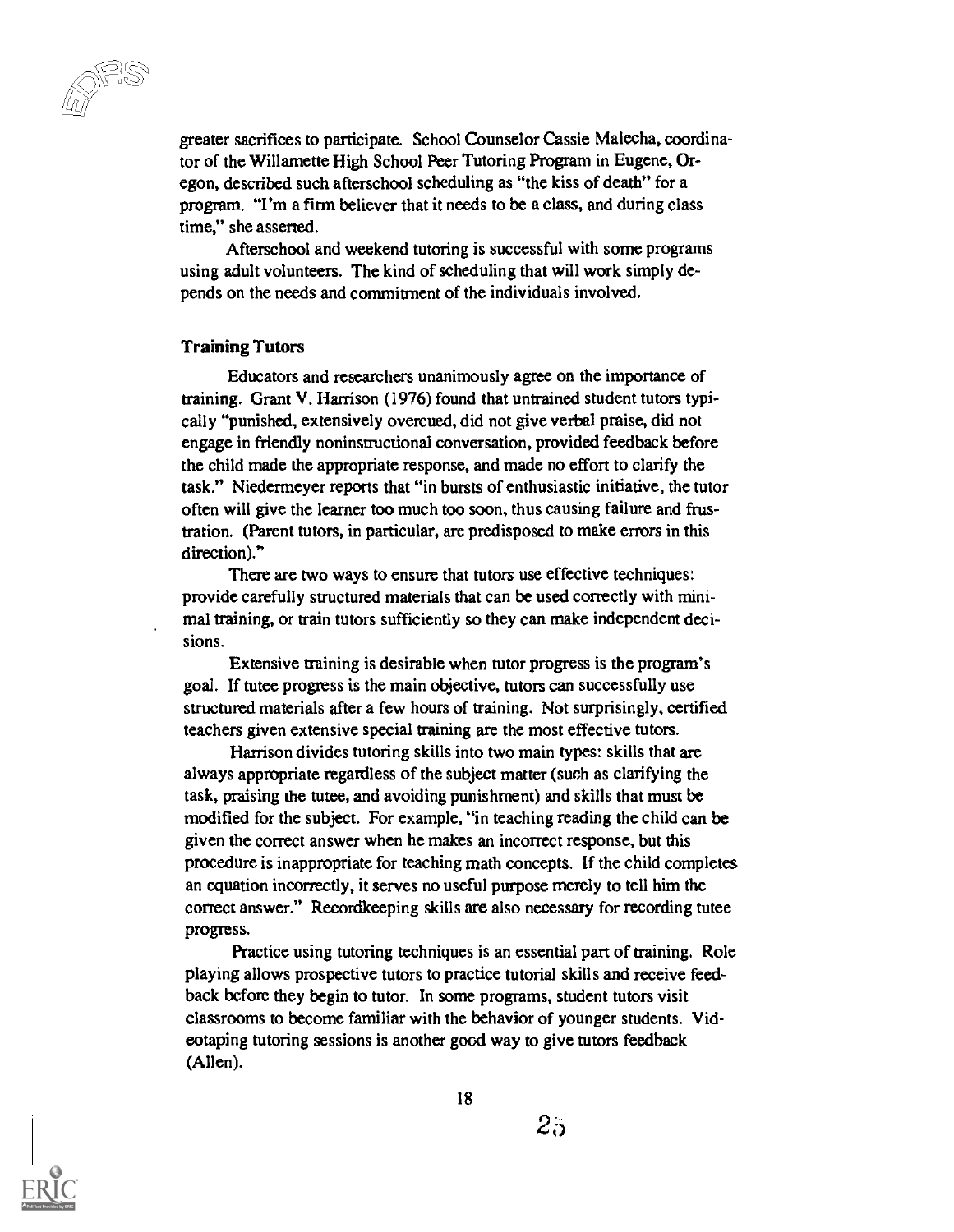#### Supervising and Supporting Tutors

A good program should supervise tutors and provide them with ongoing support and training. Niedermeyer cites one peer program where "only" half the required tutoring actually took place" due to lack of monitoring. Monitoring ensures that tutoring occurs as scheduled and that tutors use effective techniques. Observation, meetings with tutors, and records of tutee performance enable program coordinators to spot problems and make suggestions for improvement. Some programs also require tutors to keep daily logs or diaries.

It is important that tutoring be a positive experience for tutors as well as for tutees. Programs won't retain volunteer tutors who feel frustrated and unsuccessful. Periodic group meetings are an efficient way to keep in touch and make suggestions for handling problems. They also provide important psychological support by providing tutors opportunities to share frustrations and success. The group identity that develops is particularly valuable for atrisk tutors.

"Programs concerned with helping both the tutor and tutee may be twice as efficient in terms of the number of students receiving benefits, but also can be twice as difficult to supervise," warn Devin-Sheehan and Allen. The Valued Youth Program has dealt with this issue by abandoning attempts to objectively assess tutee progress and concentrating its efforts on supporting its tutors.

#### Gaining the Support of Staff

"Tutoring programs are relatively easy to start," says Allen, "but it is much more difficult to maintain them effectively once the initial enthusiasm has abated. A tutoring program requires a heavy commitment of time and energy from the school community—and especially so if a large program is to sustain its initial momentum."

The amount of time and energy required from school staff will vary depending on the type of program. Nonetheless, support by teachers and administrators is essential if a tutoring program is to succeed over the long haul. Lippitt recommends that potential sources of resistance among staff be acknowledged and openly dealt with before a program is initiated. Less than wholehearted commitment may sabotage a tutoring program.

Teachers have legitimate professional concerns about tutoring programs, as well as insecurities that are difficult to acknowledge. Peer and cross-age tutoring programs, in particular, require time to schedule and organize, and, as Melaragno points out, school staff are rarely given extra rewards or appreciation for extra work. Consciously or unconsciously, some teachers may feel threatened by loss of control in programs using student

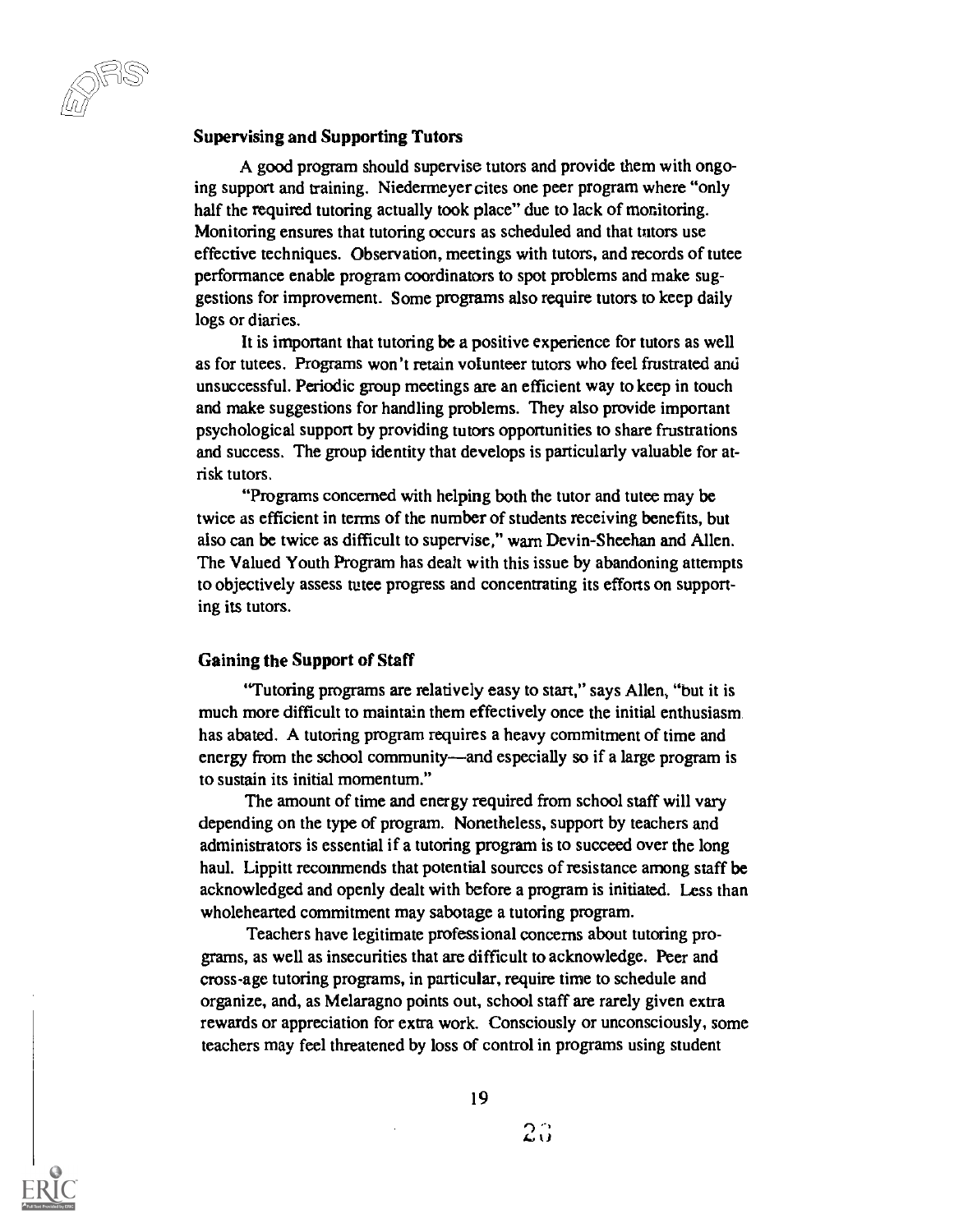tutors: What if tutors misuse their power and hurt their tutees? Will teachers be blamed if the program fails? What if the tutor teaches the child more than the teacher was able to?

Devin-Sheehan and Allen note that teachers may fear the stigmatization of low achievers selected for tutoring. On the other hand, if low achievers are recruited as tutors, teachers may object on the grounds that they would benefit more from being in class.

Teachers who understand and believe in a program's potential to help their children will generally be firm supporters. Providing teachers with staff development and involving them in the decision-making process gives them a sense of ownership and reduces objections. The success of the Reading Recovery program can be partly attributed to its ongoing support and periodic supervision of teachers who have graduated from its year-long training program.

A program coordinator who is a member of the regular school staff will have the advantage of knowing personalities and being able to quickly spot potential problems, according to Devin-Sheehan and Allen. They recommend that a person brought in specifically to coordinate a program find an assistant on the school staff to act as liaison.

#### Communicating with Parents and Community

According to Devin-Sheehan and Allen, "Perhaps the most common objection heard after a tutoring program actually gets underway is that someone was not informed about it or that some aspect of it was not made clear." They suggest sending letters to parents and holding orientation meetings with teachers. Parents are often concerned about whether or not their child is selected for a program. In other programs, parents may actually be involved in tutoring.

The amount of community involvement varies with the program. In some cases, such as the HOSTS program, community agencies may take responsibility for recruiting, and community members may volunteer as tutors. Even when the community is not significantly involved, maintaining good public relations is a good idea (Allen).

#### Assessing Student Progress and Evaluating the Program

A good program will frequently assess student progress. This will alert staff about learners who are falling behind and enable them to adjust instruction or change tutors. Eberhart points out the important distinction between assessment of overall achievement, which only reveals how well or poorly a learner is progressing, and diagnostic assessment, which specifically

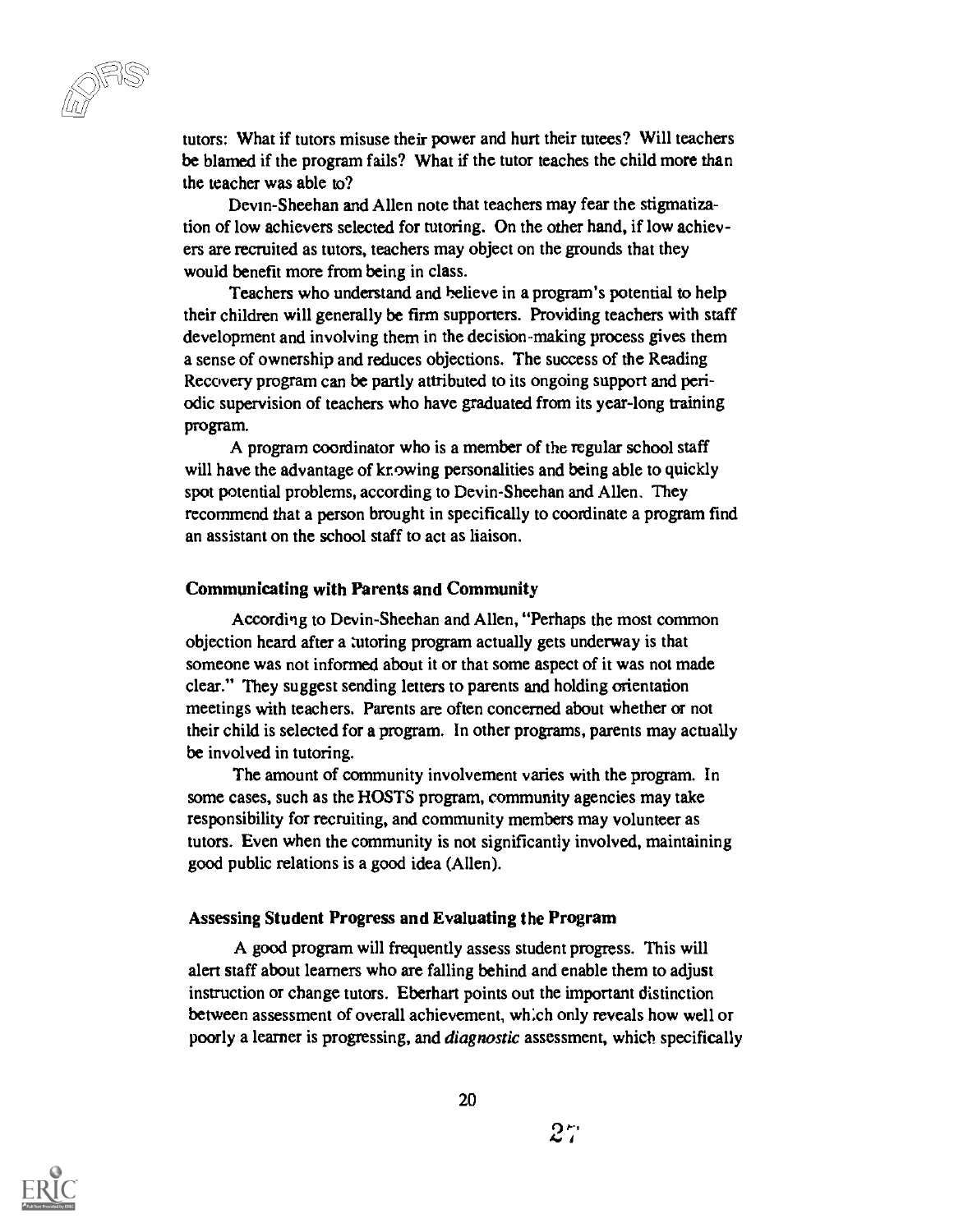pinpoints problem areas. Robert E. Slavin and Nancy A. Madden (1989) report that virtually all effective programs for at-risk students, including tutoring, frequently assess progress and use the results to adjust instruction to children's individual needs.

Data on individual achievement also help measure the effectiveness of the program as a whole. Surveys of participant satisfaction with a program can be used to augment objective measures of student progress. Devin-Sheehan and Allen note the importance of objective evaluation measures in offsetting perceptions of program success that may be colored by participants' expectations: "Although anecdotal material may be interesting and entertaining, empirical data will provide the more convincing answers."

#### **Conclusion**

This chapter reviewed the major elements of effective tutoring programs. The next two chapters will explore the ways nine highly recommended programs utilize these elements.

Not all tutoring programs contain every element, and some components are not relevant to particular approaches. However, it is helpful to keep these elements in mind when considering a program's appropriateness for a specific school or district. Necessary components that are not included in the tutoring package will need to be supplied by local school staff.

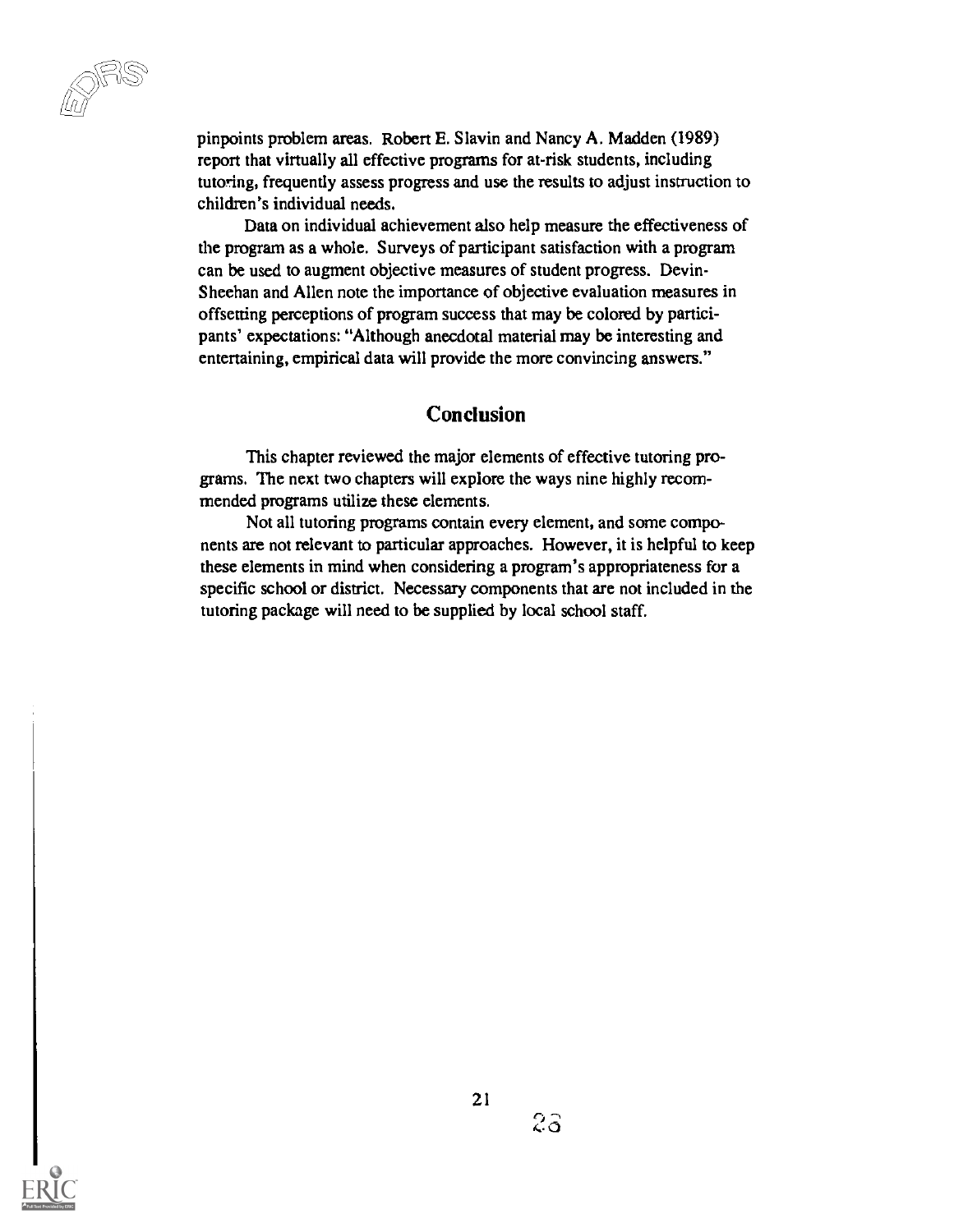

Chapter 4

# First-Grade Reading Programs Using Certified Teachers

Students who fail to read adequately by third grade are highly unlikely to ultimately graduate from high school, and are at very high risk for delinquency, early pregnancy, and other problems.... Once students have fallen seriously behind, they are unlikely to ever catch up to their agemates, as the experience of failure introduces problems of poor motivation, self-esteem, and behavior that undermine the effectiveness of even the best remedial or special education approaches. (Nancy A. Madden and others 1991)

Madden and her colleagues' grim summary of research explains the intense interest of educators and policymakers in early intervention and the willingness of school districts, state legislatures, and other funding sources to support early intervention programs. The two programs described in this chapter—Reading Recovery and Success for All—seek to prevent the need for future remediation by providing at-risk children with professional tutoring in reading during the critical first-grade year. Wasik and Slavin found that the most effective tutoring programs used certified teachers as tutors.

#### Reading Recovery Program

The Reading Recovery Program was developed by New Zealand educator and psychologist Marie M. Clay, based on observational research she conducted in the mid-1960s. The success of the Reading Recovery pilot program in 1977-78 led to its nationwide adoption in New Zealand in the early 1980s. In 1984-85, Clay and a colleague were invited to The Ohio State University where they trained the first group of educators from the United States (Groom and others 1992).

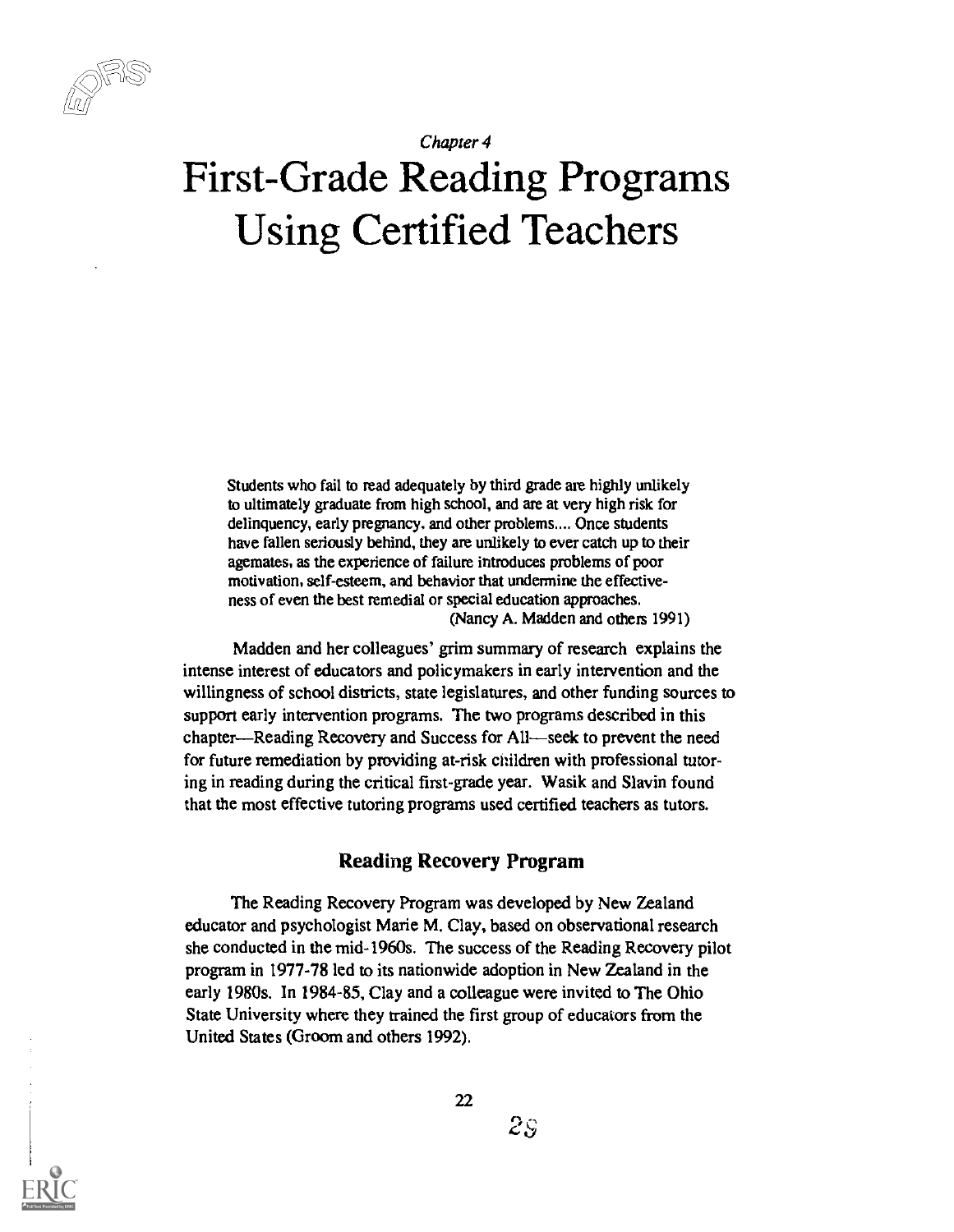After pilot programs were successfully implemented in six public schools in Columbus, Ohio, Reading Recovery was adopted by the district as a whole during the 1984-85 school year. The following year state funding supported its implementation in many other Ohio school districts. Since then, Reading Recovery has spread to almost forty states as well as Australia, Canada, and Great Britain, according to Colin Dunkeld, teacher leader trainer for the Reading Recovery Program at Portland State University. Portland State is one of fourteen U.S. universities currently serving as Reading Recovery regional training sites.

#### Theoretical Basis of Reading Recovery

The aim of Clay's original research, said Dunkeld, was to describe the reading process of successful first-graders. It also "revealed that poor readers develop ineffective strategies that persist and may hinder their reading progress and block further learning" (Judy Koford 1991). The goal of Reading Recovery is to help children master more effective strategies that enable them to become independent readers with "internal self-improving systems" (Groom and others).

According to Dunkeld, Clay's theory "is entirely in agreement with the whole language theorists in this country—but with one key exception." Whole language proponents hold that learning to read is a process of discovery by the child. "But what we find is that many children are not making these discoveries by themselves," said Dunkeld. In Reading Recovery, the teacher plays a vital role in helping at-risk children discover successful strategies.

Dunkeld emphasized that while Reading Recovery ascribes a powerful role to the teacher, it is totally unlike prescriptive phonics-based programs. It is important for children to learn sound-symbol relationships, said Dunkeld, but it is only one of many elements in an extremely complex process:

No two children are alike, and every child needs very, very careful observation. We spend a lot of time learning to describe, very precisely, what children are doing, and learning to choose the right procedure. You don't do it when the child doesn't need it, and you do when the child does, and that means a sophisticated, knowledgeable teacher. Anything that is prescriptive just obliterates those differences, pays no attention to them.

#### The Tutoring Process

Students receive thirty minutes of tutoring per day in addition to their regular classroom instruction. Most Reading Recovery teachers work with

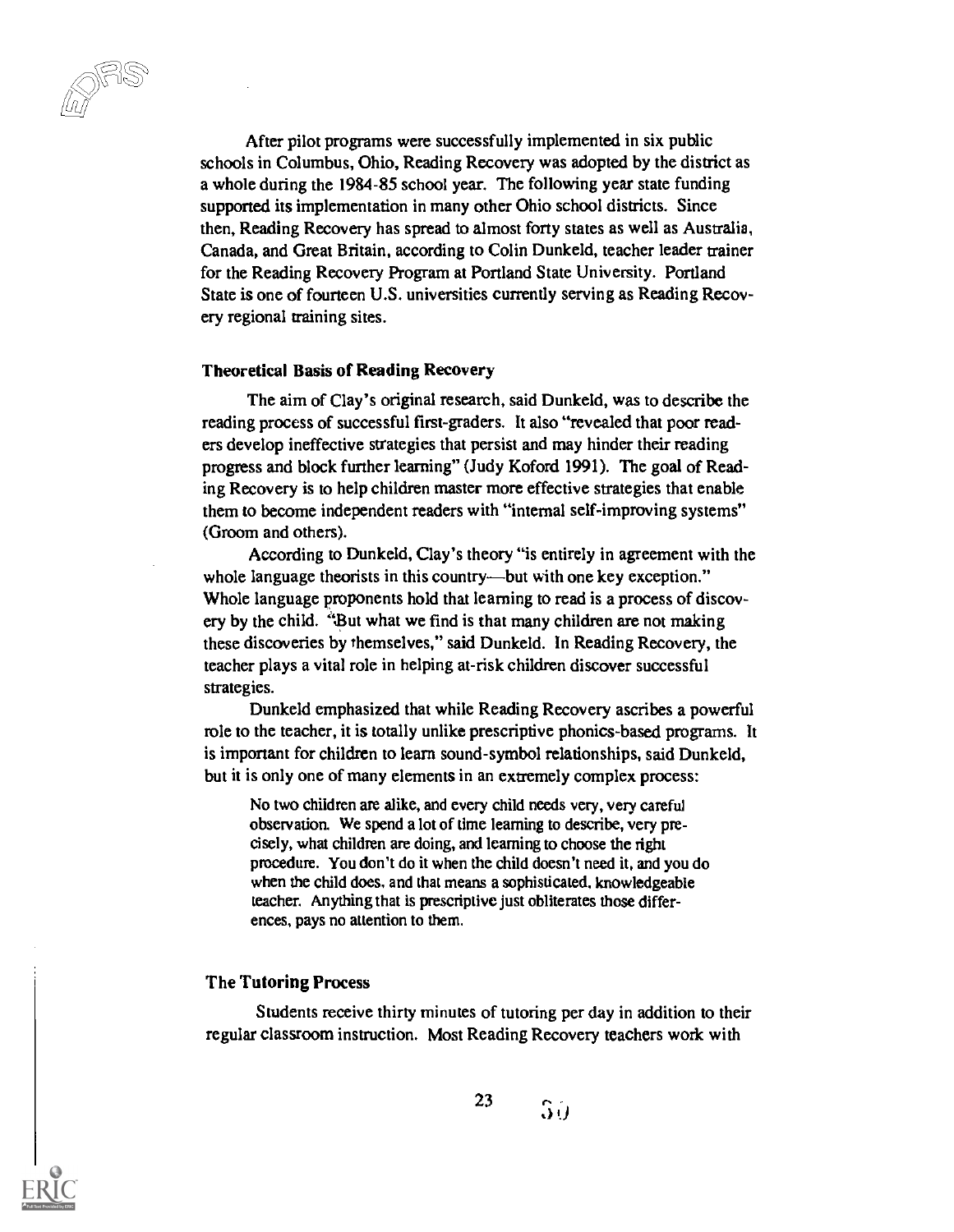four children for half a day and perform other duties, group work, or classroom teaching for the other half of the day.

Lessons incorporate a variety of holistic reading and writing tasks using magnetic alphabet letters, markers, paper, and a chalkboard or dryerase board (Koford). Eacl. day children reread familiar materials, compose and write sentences or brief stories, and are introduced to a new book. They may be asked to dictate sentences for the teacher to copy onto a strip of paper, cut into words, and return to the child for reassembly. Tutors select reading material suited to the individual child from hundreds of "little books" organized into twenty levels of difficulty.

"We use phonics to some degree," explained Julie Haggerty, coordinator and teacher leader for the Portland Public Schools Reading Recovery Program. "We also question children about the meaning and structure of what they are reading. We question them by asking: Does it sound right? Does it look right? Does it make sense?" Tutors teach some strategies to serve as temporary helps, for example:

We start out with one-to-one matching when they're reading, because we want that child to look at that word, point to it, and say that word while they're looking at it. So they are pointing to the word. Then when the child is ready, we eliminate the use of pointing.

Students proceed step-by-step to more difficult materials and are discontinued from the program once they can read at the average level in their classroom.

#### Selecting Tutees and Assessing Their Progress

Reading Recovery selects first graders whose reading achievement is the lowest of their class. The program aims to reach the lowest 20 percent of each class throughout the year if resources are sufficient. Criteria include (1) a diagnostic survey designed by Clay and (2) the professional judgment of classroom teachers.

Children vary in the number of tutoring sessions they require, but a range of fifte,  $\pm$  to twenty weeks of tutoring is considered standard (Carol Lyons and Andrea Mc Carrier, undated). Children who are still unable to read and write at average levels after more than twenty weeks may be referred to another special program, freeing the Reading Recovery teacher to work with another child. "But we keep very, very detailed records," noted Haggerty, "so if that child is turned over to another service, at least we have a wealth of knowledge we can give that person on what that child has done."

This systematic collection and analysis of data is one of the program's most remarkable elements. "For every single kid we work with, we keep reams of data," declared Dunkeld.

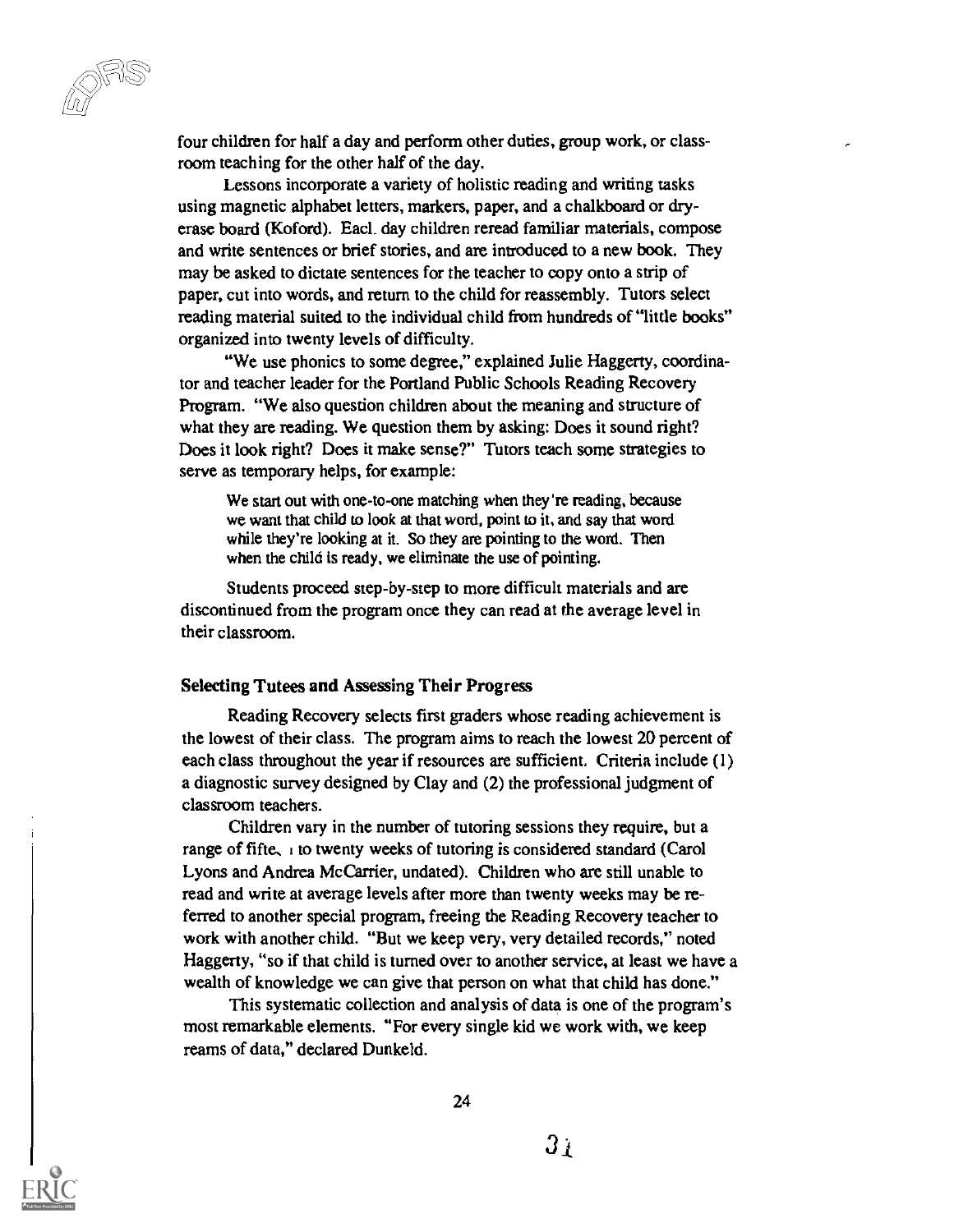We use these data every day to make decisions. We pore over our data every evening, before we work with children again the next morning. And then, of course, the data are there at the end of the year, to enable us to compute our percentage rates of success and know exactly how many children we've succeeded with, how far they've come when we let them go from the program, and what happened after they came out of the program.

#### Evidence of Effectiveness

These carefully kept statistics show Reading Recovery programs tend to increase their effectiveness over time as teachers become more experienced using the program's techniques. The success rate for the Ohio programs rose from 69 percent in 1985 to 89 percent in 1990. The success rate for children served by the Reading Recovery program at Portland State University rose from 72 percent in 1989 to 78 percent in 1990. "One site, the Clackamas County site, had a discontinuing rate of 94% in its first year, one of the highest rates in the nation" (Western Reading Recovery Program undated b).

According to Dunkeld, after thirteen years of experience with the program, New Zealand is achieving success with 95 percent of the children it works with-95 percent of the original lowest-scoring 20 percent. This means that only 1 percent of all New Zealand first-graders are not successfully learning to read. The overall success rate for programs in the United States is currently 87 percent.

Wasik and Slavin point out that some Reading Recovery selection practices may exclude the very lowest achievers and that original New Zealand studies overstated success rates by excluding students who left the program without being discontinued. However, they describe "impressive" results of studies in the U.S. that included all students who received at least sixty lessons. In two longitudinal Ohio studies, Reading Recovery students "substantially outperformed control students on almost all measures" at the end of the first implementation year and maintained gains for three years without further intervention.

Many administrators in school districts using the program reported reductions in retention rates and the need for special education and Chapter 1 services. A final bit of evidence supporting the effectiveness of Reading Recovery is its 1987 selection as an exemplary education program by the U.S. Department of Education's National Diffusion Network (NDN).

#### Teacher Training

Reading Recovery teachers are recruited from experienced, certified teachers already working in a district. Trainees simultaneously enroll in a

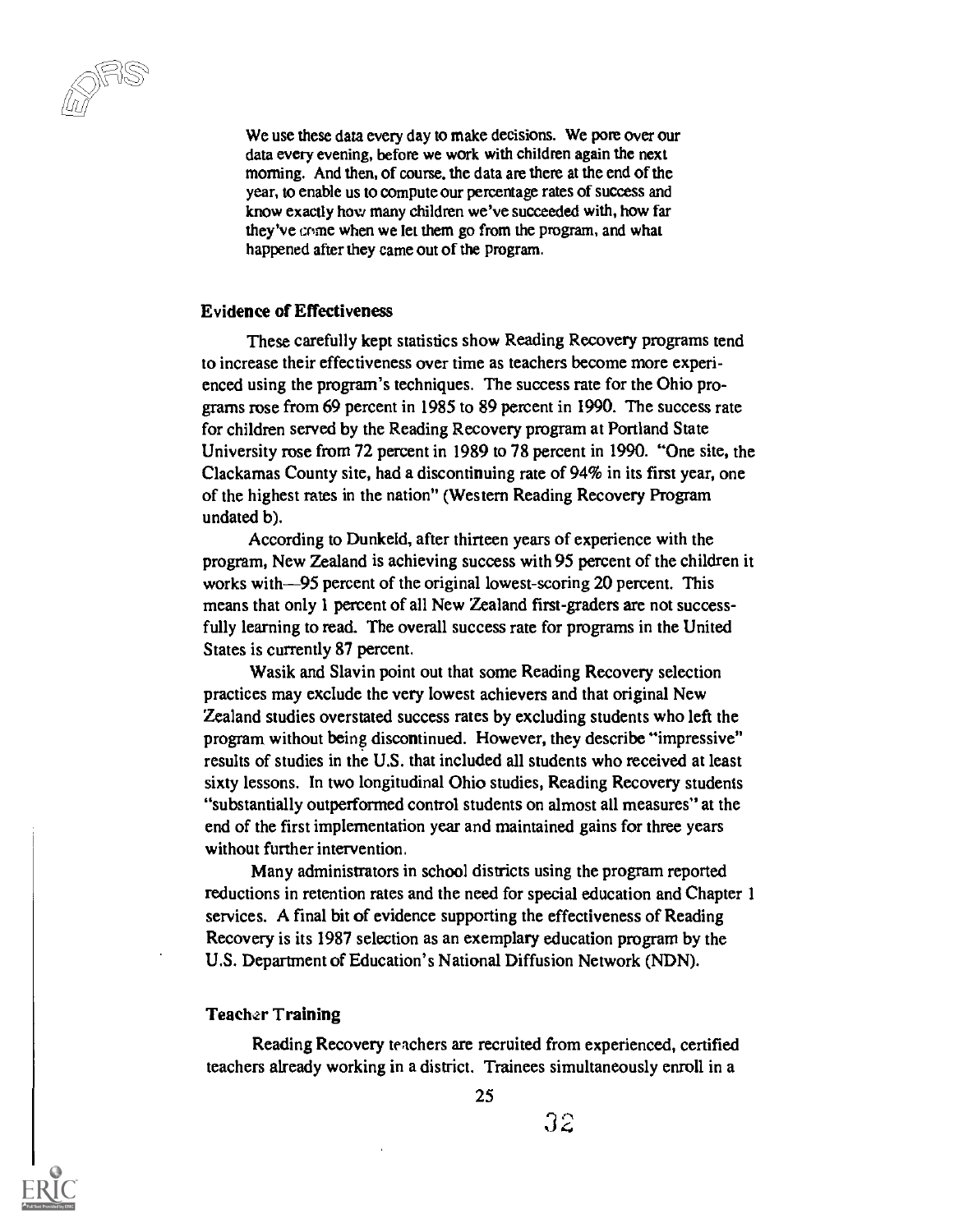year-long, graduate-level course meeting once a week for three hours and begin tutoring the lowest-scoring students in their school. Some trainees whose districts are located far from the nearest regional training site relocate for the training year, and irtemships are arranged for them in area schools. Other teachers make lengthy commutes via ground transportation and some even fly in for the weekly classes (Western Reading Recovery Program undated a).

More extensive instruction prepares teacher leaders, who are qualified to train other teachers, and *teacher leader trainers*, who are qualified to operate a regional training site.

Through an interactive process involving reading, observation, practice, feedback, and discussion, participants learn to sensitively diagnose reading problems, master effective strategies, and develop judgment about which strategy to use. Class meetings usually begin with observation of two tutoring sessions conducted by different teachers, explained Lin Colwell, Reading Recovery teacher leader for Lincoln County (Oregon) School District. As they observe through a one-way mirror, the teacher leader comments on the process and encourages the teachers to describe what they are seeing, discuss which techniques appear effective, and suggest possible improvements.

After the lessons are over, the two demonstration teachers join the discussion, and the class concludes with the teaching of more procedures and related theory. "Most teachers agree that it is the most challenging program, educationally, that they've ever been in, and a lot of teachers even say it's more challenging than their masters' program," Colwell said.

The complexity of Clay's theory explains the length and difficulty of the training process, according to Dunkeld. "We all want to generalize very, very quickly, but you find that you're not able to generalize; there's just a tremendous amount of detail to be learned." Other descriptions of the reading process appear crude and oversimplified by comparison, said Dunkeld.

#### Ongoing Support and Supervision

The extent of continuing contact required by the Reading Recovery Program is also unusual, and in Dunkeld's view, is one of the keys to its success. "Once in Reading Recovery, you're there forever," he said with a chuckle. Teachers meet several times each year for continuing development. Teacher leaders monitor teachers they have trained, visiting them several times to observe their lessons and give feedback. Visits become fewer as the years pass, but teachers can still call for assistance when they encounter problems.

Teacher leaders are, in turn, monitored by their teacher leader trainers who meet periodically with their counterparts from the other regional centers.

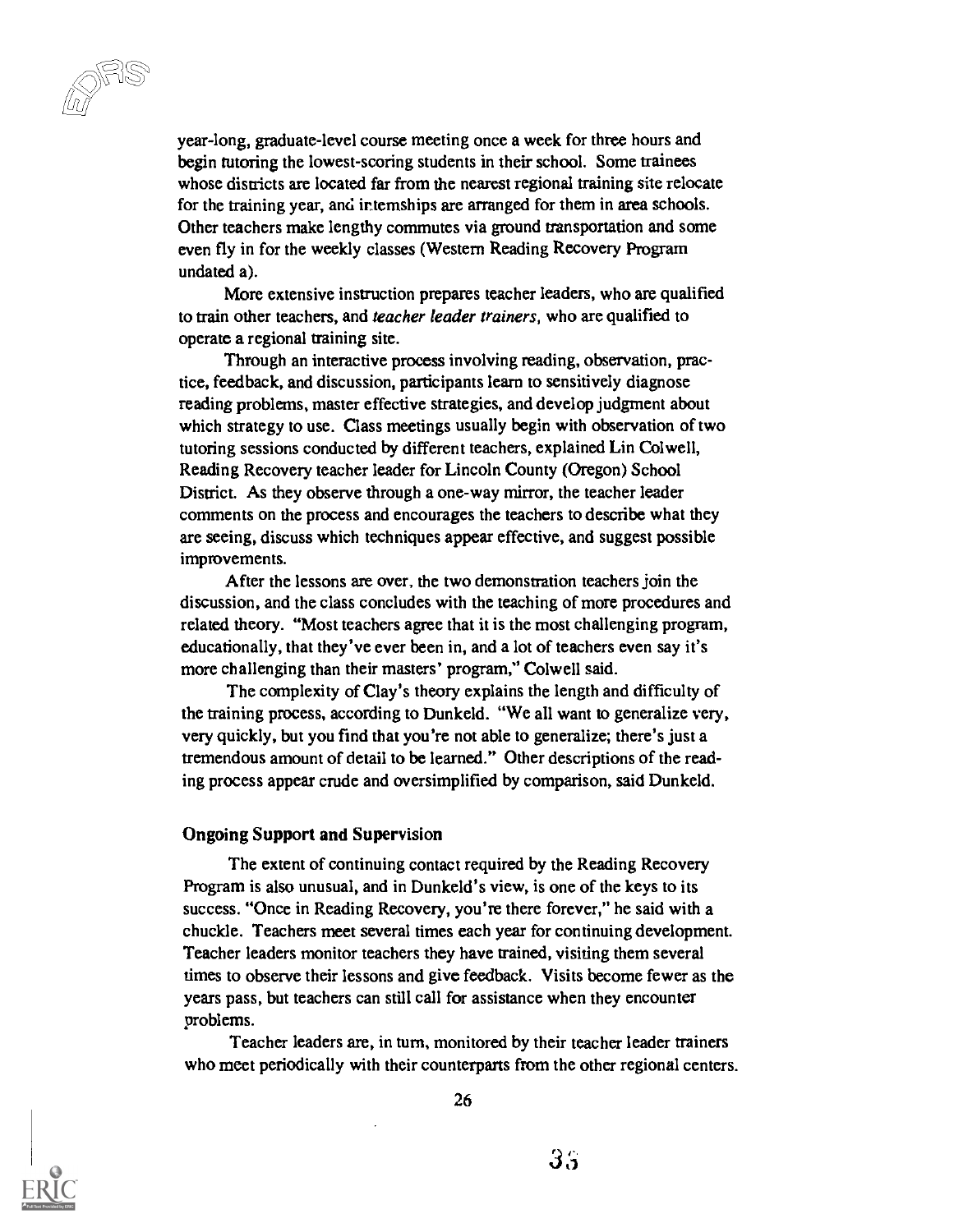cc )

Dunkeld said this ongoing contact aims to prevent practitioners from unconsciously drifting away from established, research-based strategies. At the same time, results of ongoing research and improved strategies are shared, keeping Reading Recovery "in a continuously dynamic state of growth."

Records of each tutee's progress are collected and sent to the training sites, then forwarded to the National Data Evaluation Center at The Ohio State University. National research results are published on a yearly basis, and an annual research report is prepared at each program and training site.

#### Western Reading Recovery Program

The Regional Training Site at Portland State University serves as a Reading Recovery resource for the western half of the nation. Its closest neighbors are in Arizona, Texas, and Illinois. In addition to training Oregon teachers, Dunkeld has trained teachers from Washington, California, Idaho, Montana, Alaska, and Hawaii. Portland area schools have benefitted from local placement of out-of-state interns.

"Obviously we encourage applications from Oregon," Dunkeld said. "But Oregon is so depressed from Measure 5 that I've trained more teachers from Washington and California than I have from Oregon. I'm very glad to have done it, but I'm disappointed that there weren't more Oregon people." After the 1992-93 academic year, Dunkeld will have accumulated such a supervision load that he will not have time to teach the following year. The next teacher leader class will be offered in 1994-95.

#### Portland Public Schools Reading Recovery Program

Portland's Reading Recovery project began in 1987-88 with a pilot study involving four schools in the Franklin/Marshall cluster. After a year of planning, implementation began in fourteen schools in 1990-91 with the help of Chapter 1 funds. A highlight of the year was the April visit of Reading Recovery founder Marie Clay (Koford).

"I think it's probably one of the best things the district has ever invested in, and I think we certainly proved that very at-risk kids can be successful," said Judy Koford, who coordinated the program in its initial year. "The training model is wonderful, something that we wish all teachers had the advantage of going through."

Responses of principals, teachers, and parents of tutored children were overwhelmingly enthusiastic. The main concern of principals was funding. Salaries for Reading Recovery teachers are often paid through Chapter 1 funds. Julie Haggerty, current coordinator and teacher leader, notes that many additional Portland schools have students who could benefit from Reading Recovery, but funding is still an issue in some schools, even though the program has been proved cost-effective.

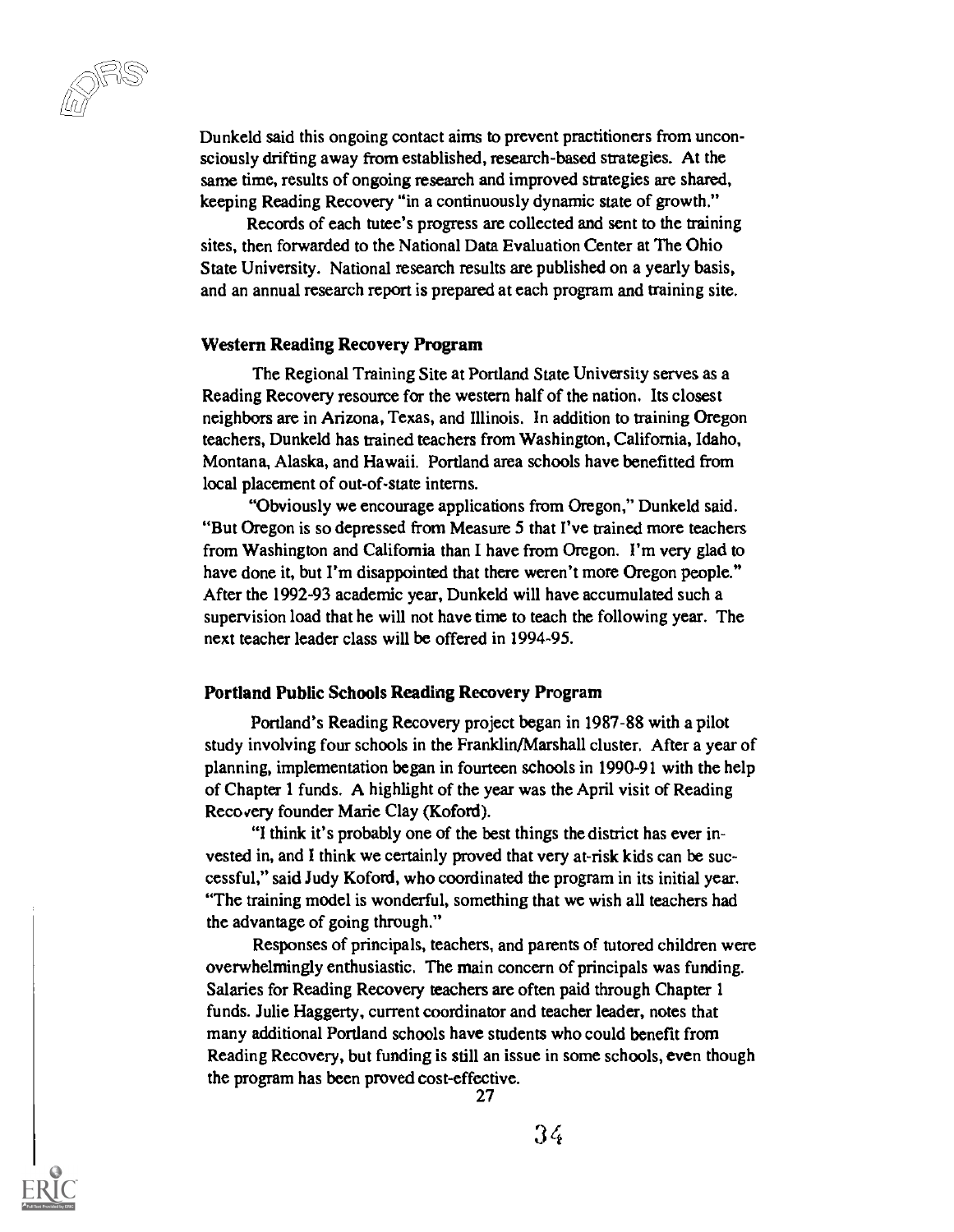#### Startup Requirements

Schools in Oregon can obtain detailed information about startup requirements from the Portland State Regional Training Site, including information on research, program descriptions, and cost-effectiveness. Districts are encouraged to send a decision-making team to the site after studying the basic program information.

Dunkeld notes that a huge district like Portland, whose requirements could keep several teacher leaders busy doing training, is in quite a different position than a small district. Forming a consortium with neighboring districts is a more reasonable option for a small district.

In addition to personnel costs and tuition, startup costs include the purchase of a set of books, costing approximately \$1,000, for each teacher. Each training site must have a one-way mirror and a sound system installed at an estimated cost of \$3,000. The Ohio State Reading Recovery staff emphasizes that effective implementation depends on extensive support. "It is an intensive, demanding program that requires understanding and long term commitment from teachers, and school and district administrators" (Lyons and McCarrier).

#### Success for All

Success for All was developed at the Center for Research on Effective Schooling for Disadvantaged Students (CDS), which is part of the Center for Social Organization of Schools (CSOS) at Johns Hopkins University in Baltimore, Maryland.

Success for All combines a number of research-based prevention and early intervention strategies, each of which has been established as effective in improving the success of disadvantaged students, in a comprehensive schoolwide restructuring program. Its goal: nothing less than academic success for every student attending schools in poverty-stricken areas.

Success for All was first implemented in 1987-88 in Abbottston Elementary, an innercity school in Baltimore, Maryland. The following year, four more innercity schools in Baltimore and one school in Philadelphia began implementation, followed by a rural school in Maryland in 1989-90. In early 1992, the program existed in a total of thirty-one schools in twelve states (Madden and others 1992).

#### Theoretical Basis

"The principal theoretical basis for the Success for All approach is the idea that learning deficits must be prevented in a comprehensive approach," state Madden and her colleagues (1992). The program acknowledges the

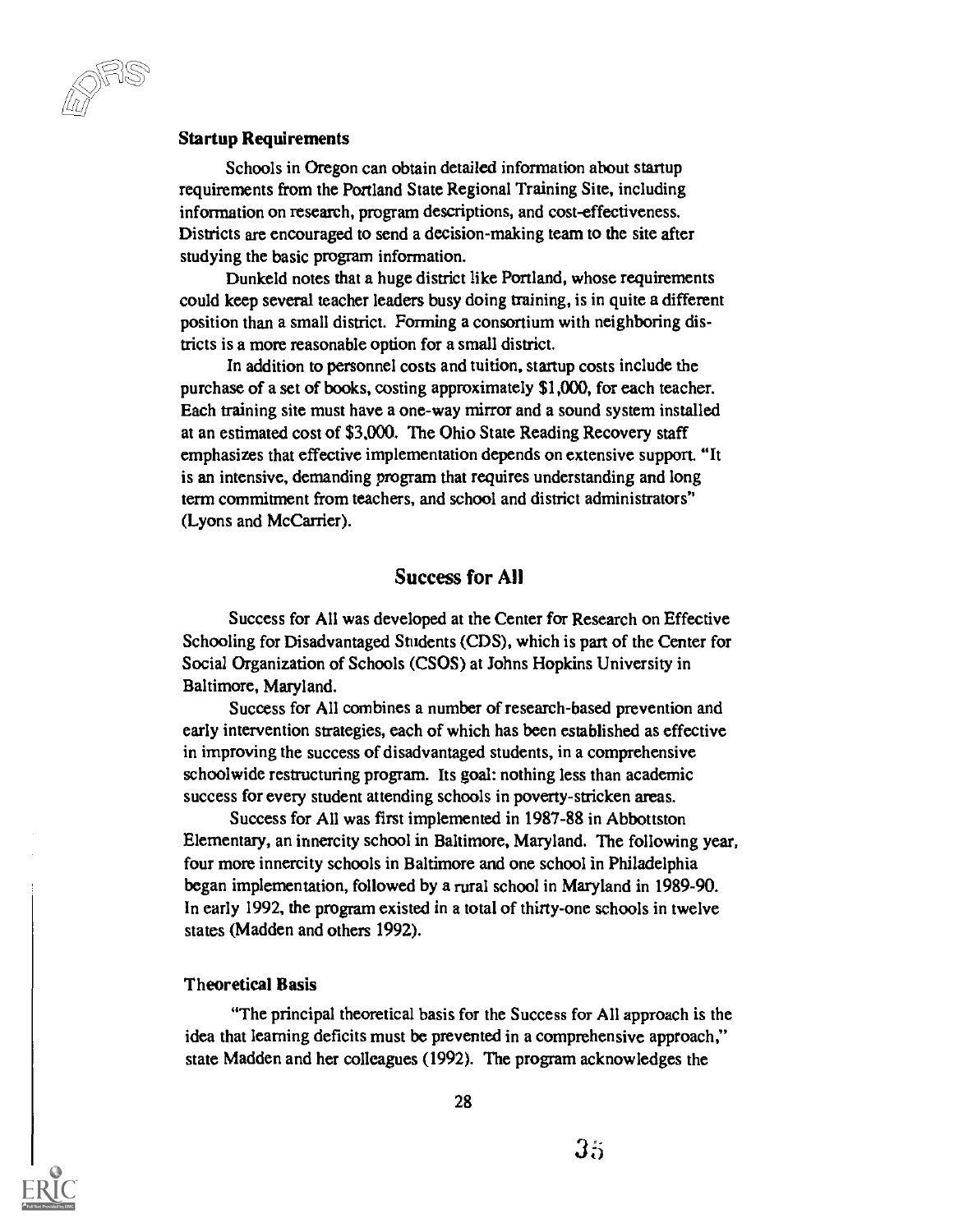dismaying evidence that remedial efforts are largely ineffective once students have fallen seriously behind. It is therefore considered critical to provide at-risk children with high-quality instruction from the start and to intervene immediately if signs of learning difficulties appear. While tutoring is only one element of Success for All, it is an extremely important one, and CDS researchers have compared Success for All to other tutoring programs.

Like Reading Recovery, Success for All provides one-to-one tutoring by certified teachers for first graders who are experiencing reading difficulties. Unlike Reading Recovery, it does not limit its services to first graders nor does it limit the amount of time each student can spend in the program. In its fully implemented form, Success for All provides as much tutoring as necessary to all students who need it. "The typical student who receives any tutoring will receive about a semester of tutoring service, but in principle a student could receive up to three years of daily one-to-one tutoring" (Slavin and others). Success for All also provides high-quality preschool and kindergarten programs, research-based classroom reading instruction in all grades, and family support services that attempt to solve nonacademic problems interfering with children's success in school (Slavin and others). Services provided include investigating truancy and behavior problems, providing parenting education, and ensuring that a child with poor vision receives glasses. To describe the program as "comprehensive" is not an exaggeration.

#### The Tutoring Process

Tutees receive twenty minutes of tutoring per day in addition to classroom reading instruction. The program's developers describe their tutoring component as similar in many ways to Reading Recovery.

Like Reading Recovery, the Success for All tutoring model emphasizes learning to read by reading.... In addition, a strong emphasis is placed on teaching comprehension strategies. The tutor's goal is to get the students to read fluently and also to understand what they read. Tutors are trained to explicitly teach metacognitive strategies to help students monitor their comprehension. For example, a tutor will teach a student to stop at the end of each page and ask, "Did I understand what I just read?" (Wasik and Slavin)

Tutoring sessions include writing activities, reading "shared stories" with predictive structure and phonetically regular vocabulary, rereading familiar stories and passages to practice fluency, and occasional drills on letter sounds and blending. Wasik and Slavin emphasize that tutors tailor sessions to fit the individual student based on their ongoing diagnosis of specific problems.

Success for All integrates tutoring with classroom reading instruction. Tutors concentrate on tutee mastery of specific concepts and skills being

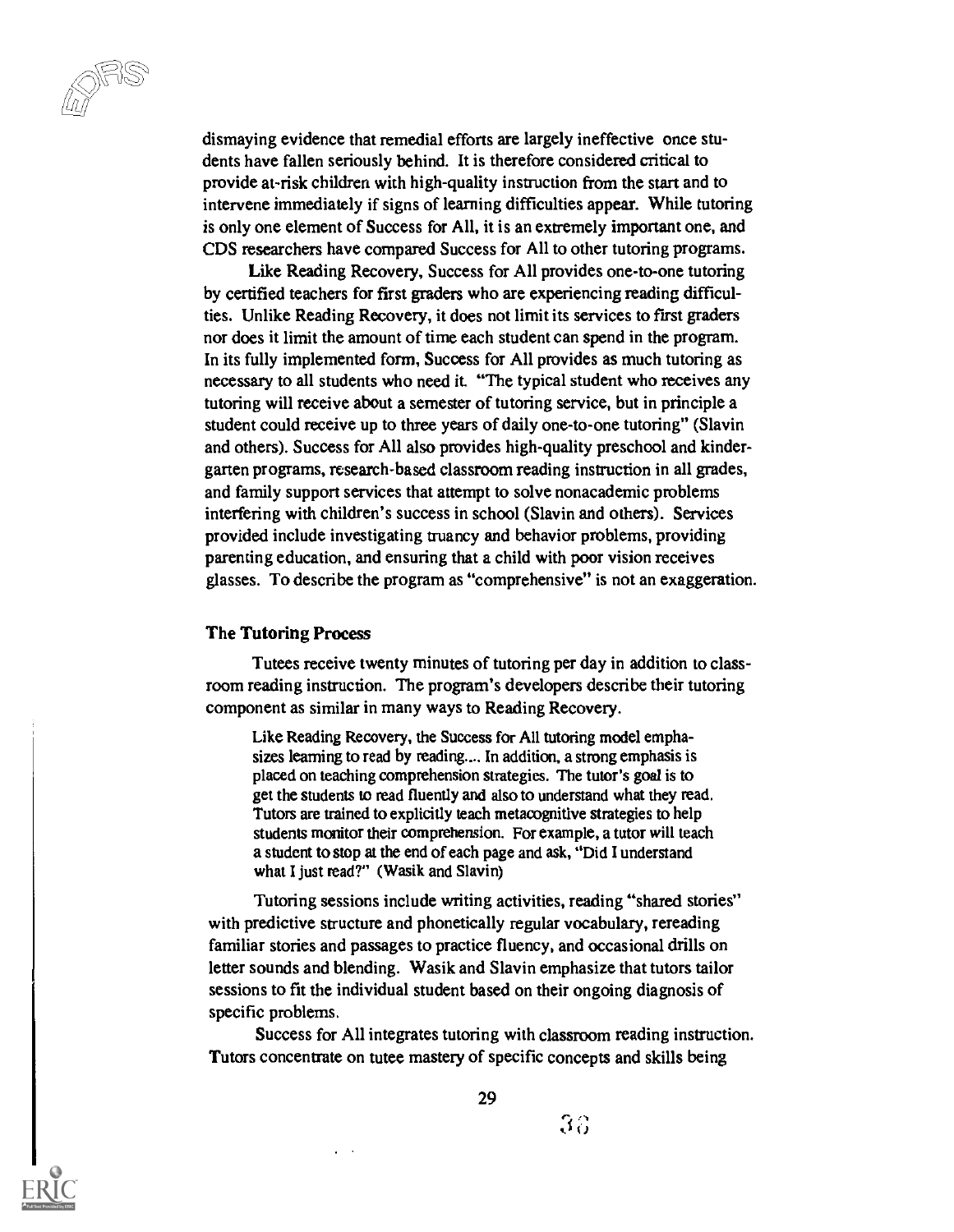taught in group reading instruction. All tutors teach daily reading classes so they are intimately acquainted with the elements of the reading program. It's possible that a child's tutor and reading teacher may be the same person (Wasik and Slavin).

If the tutor and regular reading teacher are different people, they communicate regularly in person and via a tutor/teacher communication form. The reading teacher's notes about problems a student is encountering with the current reading lesson are used to plan the tutoring session.

#### Tutor Training, Support, and Supervision

Success for All reading tutors are certified teachers with previous experience teaching primary reading, Chapter 1, or special education (Madden and others 1992). Tutors and classroom teachers are provided detailed manuals and two or three days of inservice training focused on the reading program. Tutors receive another day or more of training on assessment and tutoring strategies (Wasik and Slavin).

Tutors are observed and given feedback (Wasik and Slavin), and they may consult the facilitator concerning specific problems (Madden and others 1992). For students who are making inadequate academic progress, tutors make referrals to the family support team, which can investigate factors at home that may be contributing to the problems (Madden and others 1992).

Additional inservice presentations are given during the course of the year by the program facilitator and other staff. Problems may be discussed in informal sessions. "The staff development model used in Success for All emphasizes relatively brief initial training with extensive...followup," state Madden and her colleagues (1992).

Common elements appear in the descriptions of the Reading Recovery and Success for All tutoring process. However, the fact that Reading Recovery requires certified teachers to undergo a full academic year of training, whereas Success for All requires only several days, suggests major differences as well.

#### Selecting Tutees and Assessing Their Progress

At the beginning of the school year, tutees are selected on the basis of "individually administered informal reading inventories" given to all first graders (Wasik and Slavin). Their progress through the reading program curriculum—in fact, all students' progress—is reassessed every eight weeks.

On the basis of these assessments and teacher judgment, students may rotate in and out of tutoring or be referred for additional services. Placement in classroom reading groups is determined by the same assessments (Madden and others 1992).

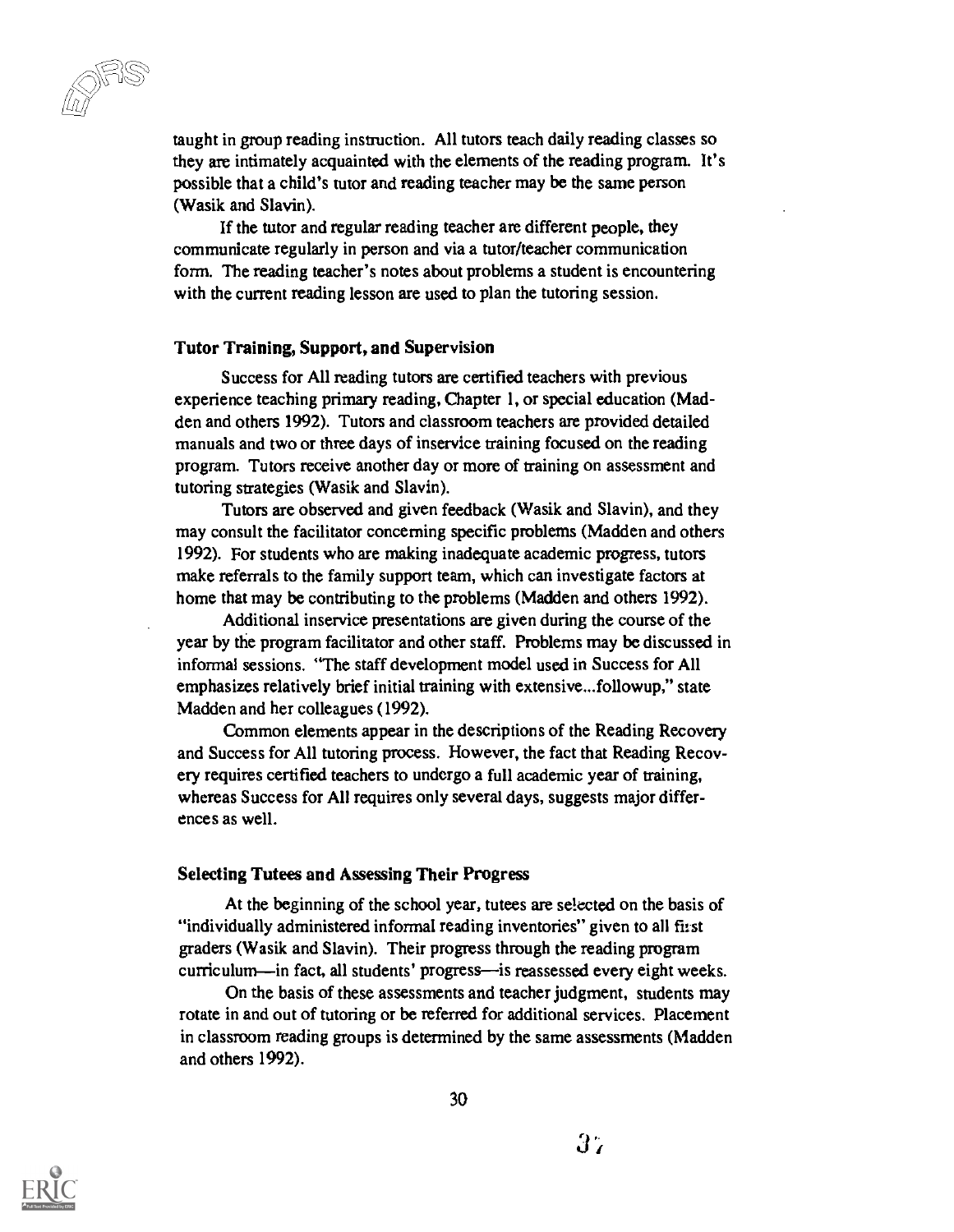#### Evidence of Effectiveness

Not every school can afford Success for All in its ideal form. CDS researchers have studied and compared the program's effectiveness in high-, moderate-, and low-resource implementation patterns.

In all schools studied, regardless of resource level, reading achievement rose and retention rates and absenteeism dropped by comparison with control schools. Not surprisingly, program effectiveness was strongest in the high-resource schools and weakest in the low-resource schools. Program effectiveness in the moderate-resource schools fell in between (Madden and others 1991) .

Interestingly, Madden and her colleagues (1992) point out that for most students, achievement improved almost equally at all three resource levels. The main difference was in the performance of the lowest achievers. "What this implies is that it is possible to significantly raise student achievement in schools serving many disadvantaged students by improving curriculum, instruction, and support services, but to ensure success for all, a higher investment may be needed."

Reading improvement for the lowest-achieving 25 percent of Success for All first-graders was comparable to that of students served by Reading Recovery. The authors also assert that while Reading Recovery effects maintained through second and third grade, Success for All effects actually increased each year (Madden and others 1992).

Wasik and Slavin point out that this is not an entirely appropriate comparison. Not only does Success for All include components other than tutoring, "the Reading Recovery data relate to the lasting effect of a firstgrade intervention, while those for Success for All relate to the continuing effect of a continuing intervention." What the comparison does show is "the potential power of a tutoring program that is integrated with a structured reading program."

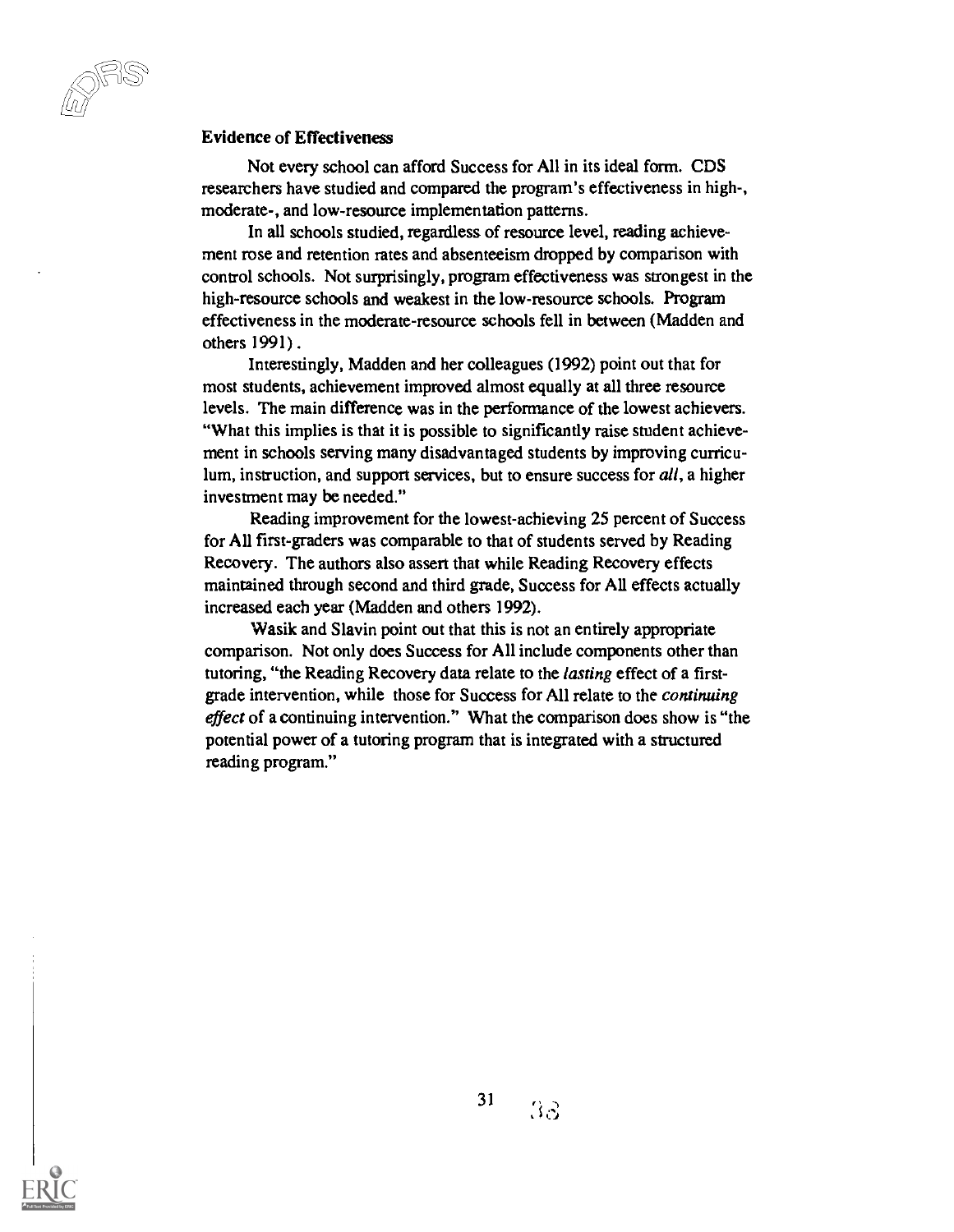Chapter 5

# Programs Using Paraprofessionals, Adult Volunteers, or Students as Tutors

The programs described in chapter 4 relied on the judgment of highly trained professionals. Unfortunately, cost makes these programs unavailable to many children who would benefit from them.

The programs presented in this chapter take a different approach to the same goal. By using paraprofessionals or volunteers as tutors and providing them with carefully structured materials, a relatively limited amount of training, and supervision by a small number of professionals, these programs make tutoring available to many at-risk students who would not otherwise receive it.

Nonprofessionals using professionally prepared tutoring materials can provide many of the components of successful instruction to a greater degree than group instruction. In the first three programs described in this chapter, instructional content and cues are set in advance; the tutor adapts the instructional pace to the tutee, provides immediate feedback and correctives, and positively reinforces correct answers. Tutors need not be professionals to have the ability to supply warmth and encouragement to a child.

## Structured Tutoring

The basic Structured Tutoring model was developed in 1968 by Grant Harrison at Brigham Young University in Provo, Utah.



32

 $3s$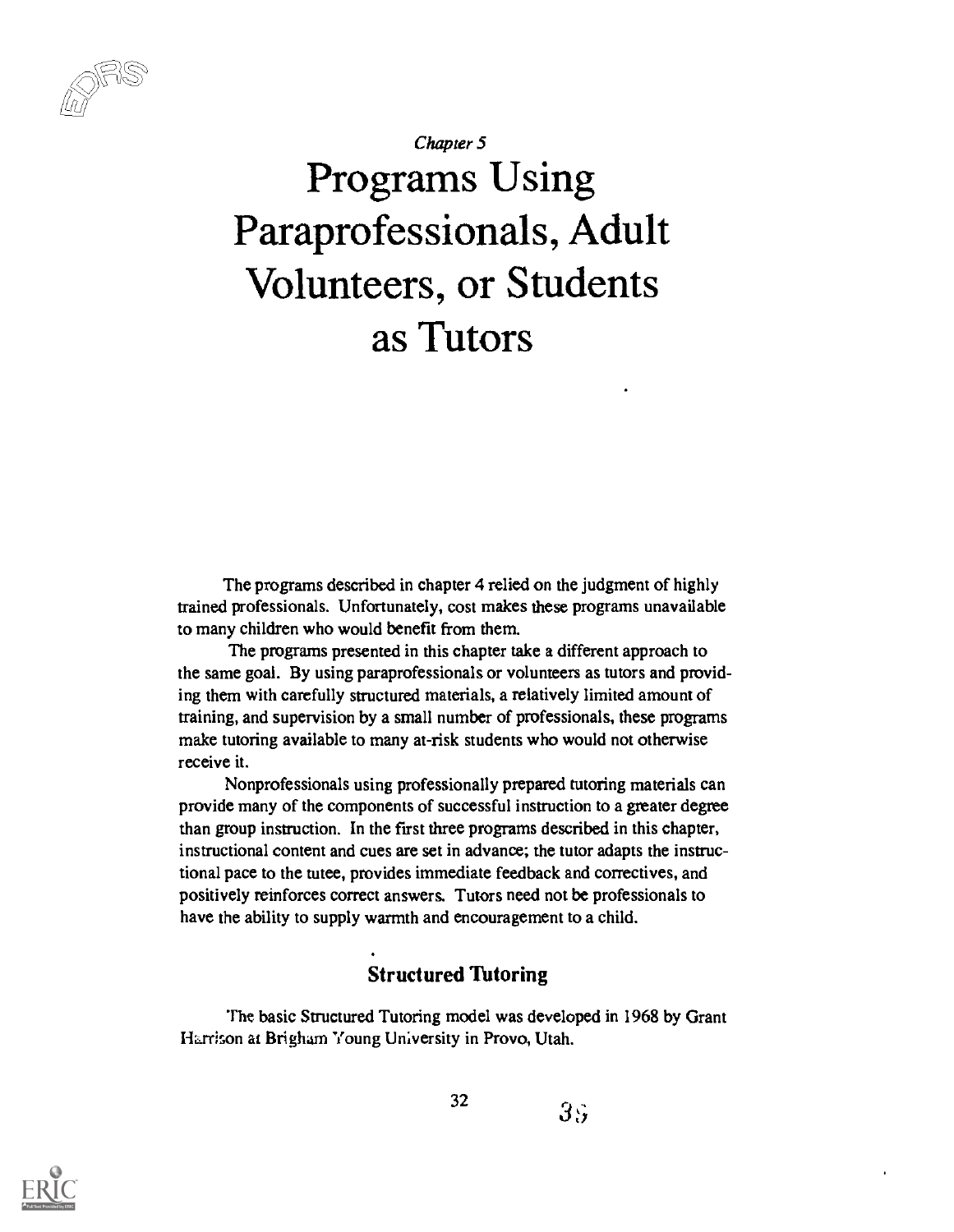Harrison was motivated by concern over the increasing use of nonprofessional tutors who were often given inadequate training. Contemporary research had shown "that low-achiev'ng students do not learn consistently unless involved in a highly structured process," and that untrained tutors, however well intentioned, generally used ineffective techniques and did not provide that structure.

Harrison designed structured materials to guide tutors in the use of sound, research-based instructional techniques. These techniques include establishing rapport, giving clear directions, focusing the tutee's attention on task materials, reinforcing correct responses, establishing an appropriate pace, and avoiding punishment. Tutor instructions are extremely detailed. At times, a "script" is even provided for the tutor to follow. The aim was to enable nonprofessional tutors "to create a highly sensitive, personal, and structured learning environment" without extensive training.

#### Tutor Training and Supervision

The Structured Tutoring package developed in the 1970s included a supervisor's guide that explained how to implement the program and train tutors. The guide also contained diagnostic pretests and posttests, study materials for prospective tutors, sequences of instructional activities and exercises, and forms for recording tutee progress. After prospective tutors read instructions explaining tutoring procedures, the basic tutoring skills were discussed and clarified by the trainer, then practiced in role-playing sessions.

The first project involved the tutoring of first and second graders in reading and arithmetic by uppergrade elementary school students. According to Harrison, tutors this age require considerable supervision and monitoring; however, one adult reading teacher could supervise fifty student tutors per day. One study found that nonprofessionals could train tutors as effectively as professionals.

#### Evidence of Effectiveness

Evaluation of the original program showed that elementary-age tutors were able to master tutoring skills. Tutees made significant learning gains after six weeks of daily twenty-minute tutoring sessions. Another study found that with the aid of the adult version of the.tutoring manual, parents as tutors were "as effective as paid nonprofessionals" (Harrison). Revised versions of Structured Tutoring were later validated as effective by Right to Read and by the U.S. Department of Education's Joint Dissemination and Review Panel (Metra 1992a).

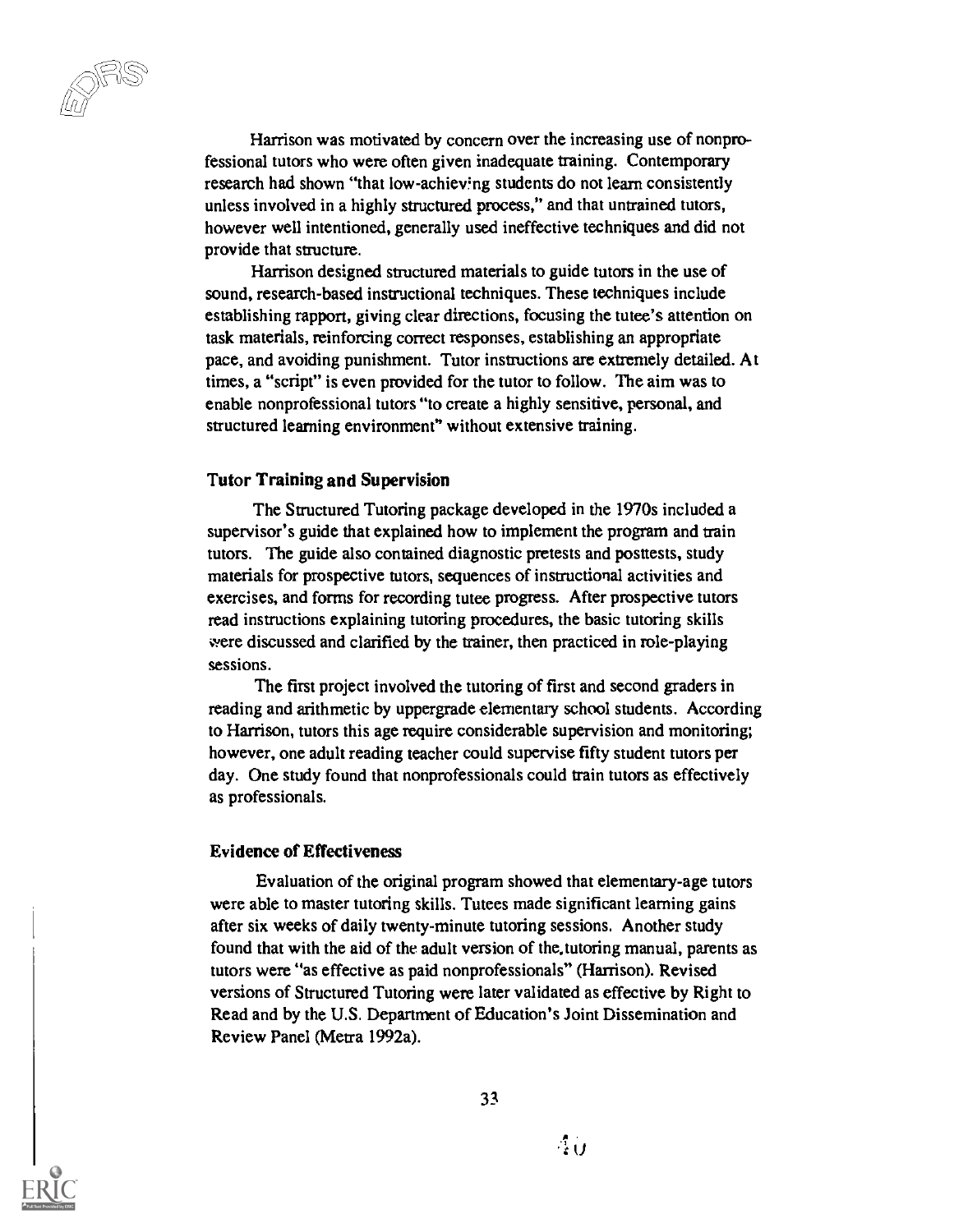#### Implementing Structured Tutoring

A variety of reading and math materials are currently available for a wide age range of tutees, including illiterate adults. The materials are designed to be used by "anyone reading on a sixth grade level," including older students, paraprofessionals, parents, or adult volunteers (Metra 1992a). The program can be adapted to a wide variety of situr-tions.

Materials are available by mail. Normally there is little followup, though Metra Publishing staff are willing to provide consultation if questions arise. According to Metra staff, a potential problem with this process is improper implementation by users who don't follow the prescribed instructions. This can reduce the program's effectiveness. "Unfortunately, you can't strong-arm people into following instructions exactly," commented Metra owner Terry Summerhays.

Structured Tutoring is sometimes used as an adjunct to the Companion Reading peer tutoring program, also developed by Harrison. (This program is described in chapter 6.) For example, parents may be asked to cover material the child missed due to illness. Interestingly, another use suggested in the teacher's manual is to "pre-teach" material to at-risk students who typically have trouble keeping up.

Ideally, their parents or resource teachers should cover the concepts and learning activities with these students one week before you cover them in class. Pre-teaching is much more effective than remedial instruction. You will find that if these students are pre-taught, they will be much more attentive during group instruction. (Metra 1992b)

#### Programmed Tutorial Reading

Programmed Tutorial Reading (PTR) was developed in 1965 by Douglas G. Ellson at Indiana University. It was first used in the Indianapolis public school system and later adopted in school systems across the country. Davis County School District in Farmingham, Utah, currently serves as the program's national headquarters (Davis County School District undated).

The teaching strategy is based on the principles of programmed instruction. Content is broken down into small steps that students are expected to easily master. Tutees are given immediate feedback and liberally praised for correct responses (Wasik and Slavin).

#### Tutee Selection and the Tutoring Process

Tutees are selected on the basis of standardized reading tests administered to all first graders, supplemented by the opinions of classroom teachers. Children receive daily fifteen-minute tutoring sessions with the same tutor

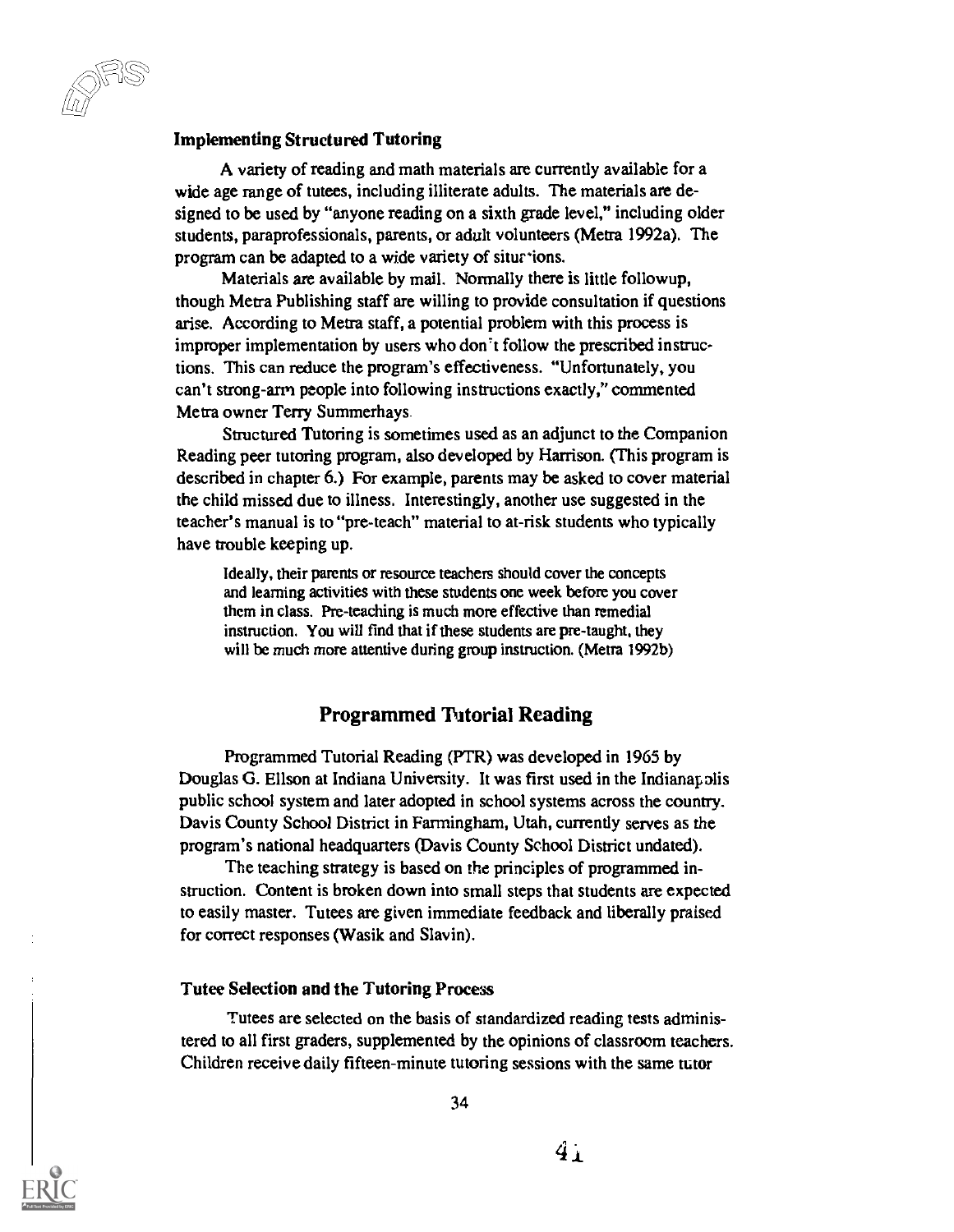for the entire school year. Tutoring may take place in a quiet corner of the classroom or in a separate mom, preferably partitioned, containing other tutoring pairs. A tutor typically works with seven children every two hours.

The PTR tutoring process is coordinated with classroom reading instruction using one of six tutoring kits designed for use with the most commonly used basal reading series. Lessons progress through a sequence of sight-reading, comprehension, and word analysis, including phonics elements. Seated next to their tutors, children read from their basal readers or work through practice drills in supplemental texts. Tutors follow along in the accompanying tutor's guide, providing clues if the child is hesitant, praising correct responses, and recording incorrect responses without comment.

#### Tutor Selection and Training

Tutors are adult paraprofessionals or high school work-study students. The PTR program description stipulates that professionals should not be hired as tutors "because they are more likely to alter the prescribed procedures." Moreover, volunteers should not be used "because it is difficult to control volunteers and to maintain a stable tutoring staff." Due to the perceived importance of a stable tutor-tutee relationship, high school students should be used as tutors only if they can work all year (Davis County School District undated).

The programmed tutoring process is extremely structured. Tutors are instructed to follow the designated procedures without deviation. Tutors select alternative sets of instructions to accommodate different student responses but otherwise make no tutoring decisions.

Aside from willingness to follow instructions exactly, important criteria for selecting tutors are personal warmth, concern for children, and a nonjudgmental attitude. "Instruction in PTR is methodical and repetitive, yet it is conducted in an atmosphere of supportive warmth and interest between the tutor and student," states the program description. "It is essential, therefore, that tutors be both committed to and capable of following the prescribed format and genuinely interested in the children they teach." Tutors receive two-and-a-half days of training before they begin to instruct children (Davis County School District undated).

#### Staff Support and Supervision

One tutorial supervisor, a part-time project director (.25 FTE), and a secretary are needed for every forty tutors. Tutorial supervisors monitor tutors' activities to ensure that tutoring procedures are exactly followed.

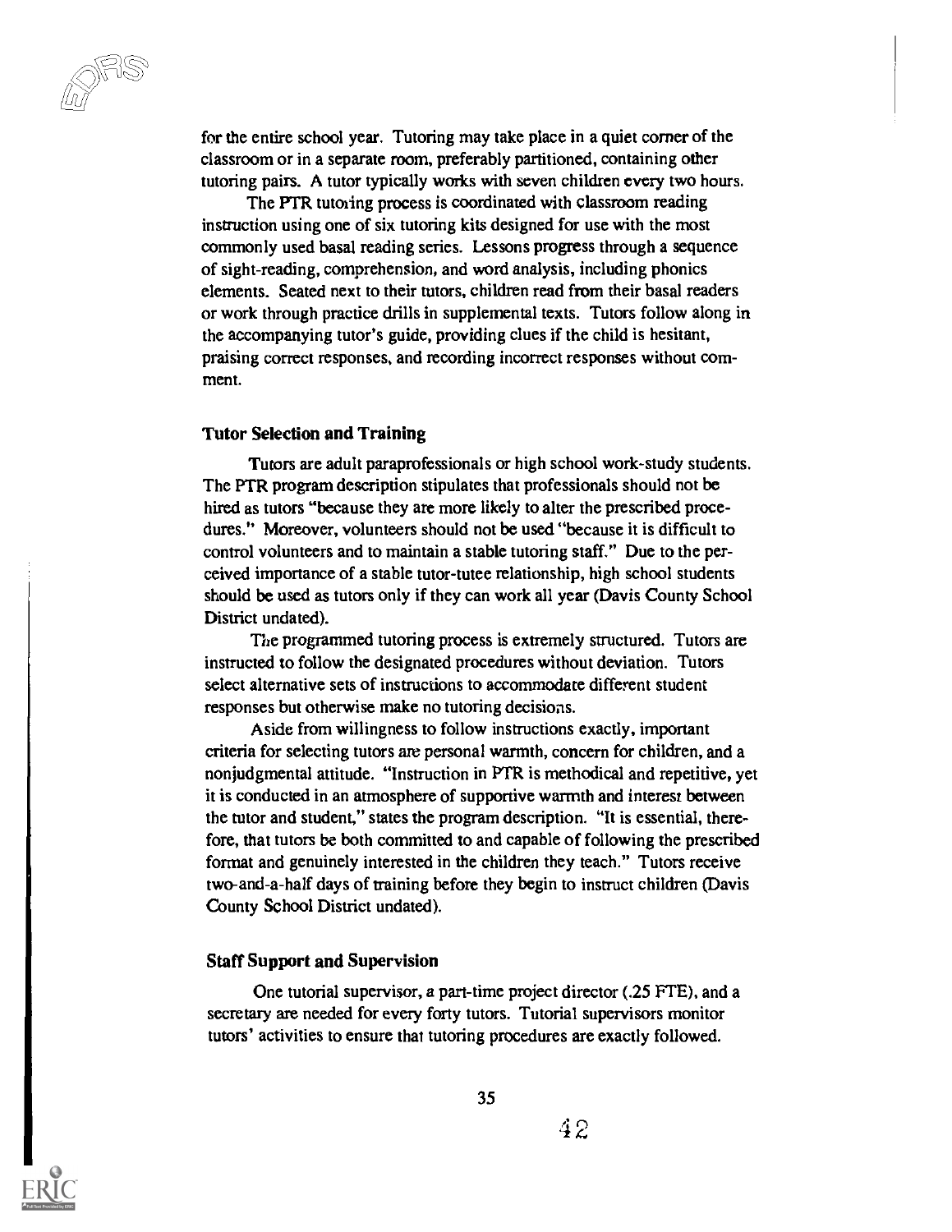Supervisors also serve as resources when tutors encounter difficulties and may conduct inservice training sessions to help them deal with problems. Experienced, credentialed professionals should be hired as supervisors.

According to Susan Ross, Chapter 1 director for Davis County School District, PTR consultants are unable to provide continuing support or contact after the initial training due to discontinuation of an NDN dissemination grant.

#### Evidence of Effectiveness

PTR was validated by the JDRP as effective with the lowest-scoring 25 percent of first graders (NDN 1992). At one time, the program was funded by the NDN, but not currently.

Ross enthusiastically supports PTR but acknowledges she lacks accurate information about the success other districts have had after the initial training. Davis County School District administrators are understandably reluctant to pay personnel to monitor a national program year after year. As a result, Ross is able to monitor the program's success only in her own district. Another element that complicates keeping track of the program's success is that staff of other school districts who were trained by Davis County personnel sometimes become "turnkey trainers" and pass the program on to other districts, Ross said.

#### Implementing Programmed Tutorial Reading

The program brochure available from Davis County School District specifies precisely what is required to implement PTR, including materials, facilities, and numbers and qualifications of necessary personnel. The booklet includes a sheet for calculating estimated startup costs and a chart laying out a time schedule for planning and implementing the program. It emphasizes the importance of communication among project personnel, district administrators, and parents, and the necessity of obtaining the cooperation and support of teachers and principals for the program to succeed.

Ross explained that PTR can often be implemented using existing personnel. For example, she is working with personnel in the Sacramento, California, school district who are considering reassigning instructional aides to work as tutors. "Sometimes we fight teachers at first, because they're losing an assistant," Ross said. "But as soon as they see how it helps kids, we find teachers totally support the effort."

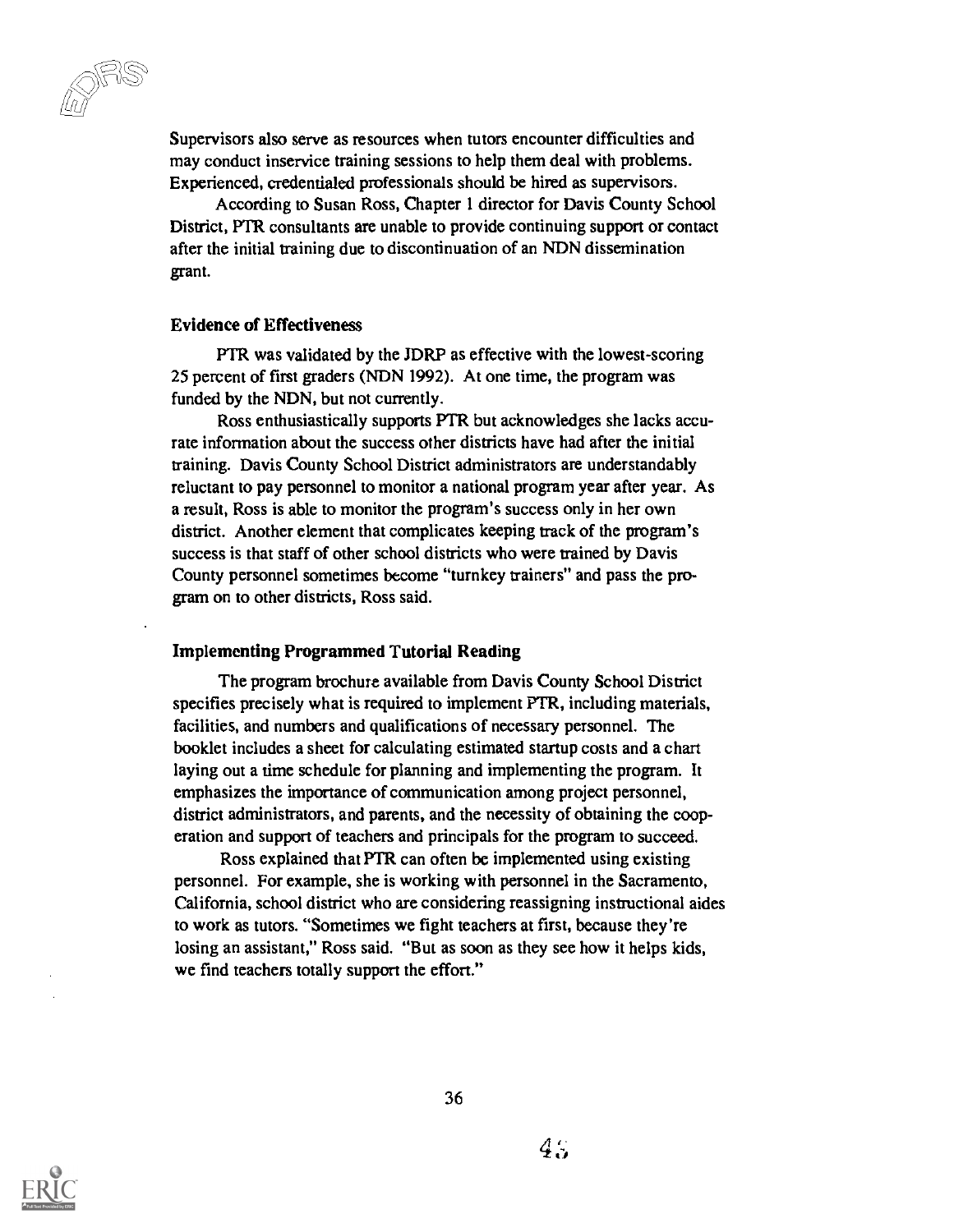Project Success

Project Success was developed by Ronald F. Smith, current director of special services for North Kitsap School District in Kingston, Washington. It is a direct instruction phonics program, incorporating explicit step-by-step directions, systematic review, demonstration and modeling of new skills, tutor-led practice with feedback and correction, and independent student practice to make new skills firm and automatic (NDN 1992).

#### Program Description

11:54

Project Success actually exists in four alternative versions: a singlestudent tutoring plan, small- and large-group versions of the program, and a complete tutoring program for multiple tutors and tutees. The program is intended for use with at-risk or learning-disabled children in grades K-6. Tutors may be students in grades 6-12, parents, community volunteers, or paraprofessionals. Lessons are designed to teach tutees to phonetically sound out regular words, visually recognize phonetically irregular words, and increase reading speed and comprehension.

Program materials include a coordinator/supervisor guide that explains how to administer the program, including training and supervising tutors; a teacher's guide that explains how to use the tutoring materials; student instruction books including drills, exercises, stories and "proficiency check" tests; student progress books for daily record-keeping; games; and a cassette tape to teach the instructor the sounds to be taught (Ronald F. Smith undated).

#### Evidence of Effectiveness

The one-to-one version of the program was validated by the JDRP in 1975. Some data also support the effectiveness of the small-group plan, but there are no data available yet on the effectiveness of the large-group plan (Smith). The program has gone through one major revision since its original validation, according to Smith.

#### Options for Implementation

Smith suggests three possibilities for implementation: a "do-it-yourself" version of the plan can be ordered by mail (from Edmark Corporation) under the name Sounder, a one- or two-day workshop can be arranged with Smith to expand upon the written instructions; or an application for an adoption grant to pay for materials and training can be obtained by contacting the NDN or the state NDN facilitator.



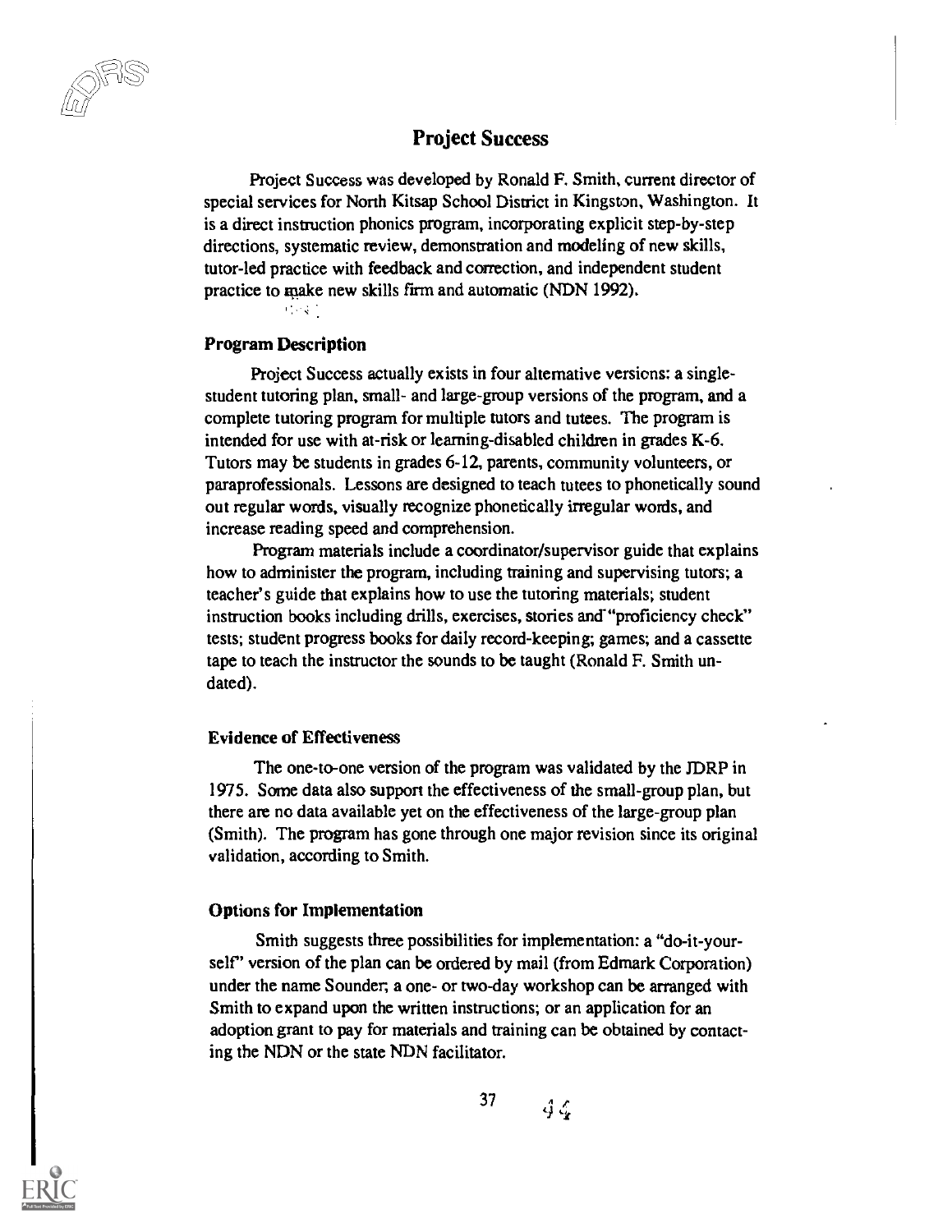Two schools in Lebanon, Oregon, purchased the small-group version of Project Success and began using it in fall 1992. Interested parties may contact Green Acres and Queen Anne Elementary Schools for comments on its effectiveness.

#### Help One Student to Succeed (HOSTS)

Unlike the first three programs in this chapter, the HOSTS Structured Mentoring Program in Language Arts does not consist of a set of instructional materials and detailed instructions for use. It isn't a curriculum, but rather a system for organizing and managing both human and instructional resources.

#### The History of HOSTS

HOSTS is founded on the potential power of the one-to-one relationship to change the lives of at-risk students. William Gibbons, developer of the program, knows this power from personal experience. He still vividly remembers the day a teacher drove out to the hayfield where he was working just after he dropped out of high school.

"He came across the field to me and put his hand on me, and he said, 'Bill, come back. You've got the intelligence, you can do it, and I'll help you.' If it hadn't been for that teacher, I wouldn't be where 1 am today. I would have been working in that hay field or working green chain at the lumber mill," Gibbons declared.

The second component of the program grew out of Gibbons's early teaching experiences with disadvantaged students who were typically reading years below grade level. Struggling to motivate his students to read, Gibbons began searching for materials at appropriate levels of difficulty that they would find relevant and personally interesting.

These two principles—the power of the one-to-one interaction and the importance of matching materials to the individual student's interests and learning needs—guided the development of the embryonic HOSTS program.

Over the years, Gibbons gradually accumulated and cross-indexed information on curriculum materials appropriate to specific student needs. He named the program in 1971 and administered it in Vancouver, Washington, schools until 1977 when the program's final essential component came into being: the personal computer. Gibbons left the school district, formed a nonprofit corporation, and began transforming his mental notes, unwieldy stacks of paper, and clumsy index cards into a sophisticated software system with an easily expanded and accessed electronic database.

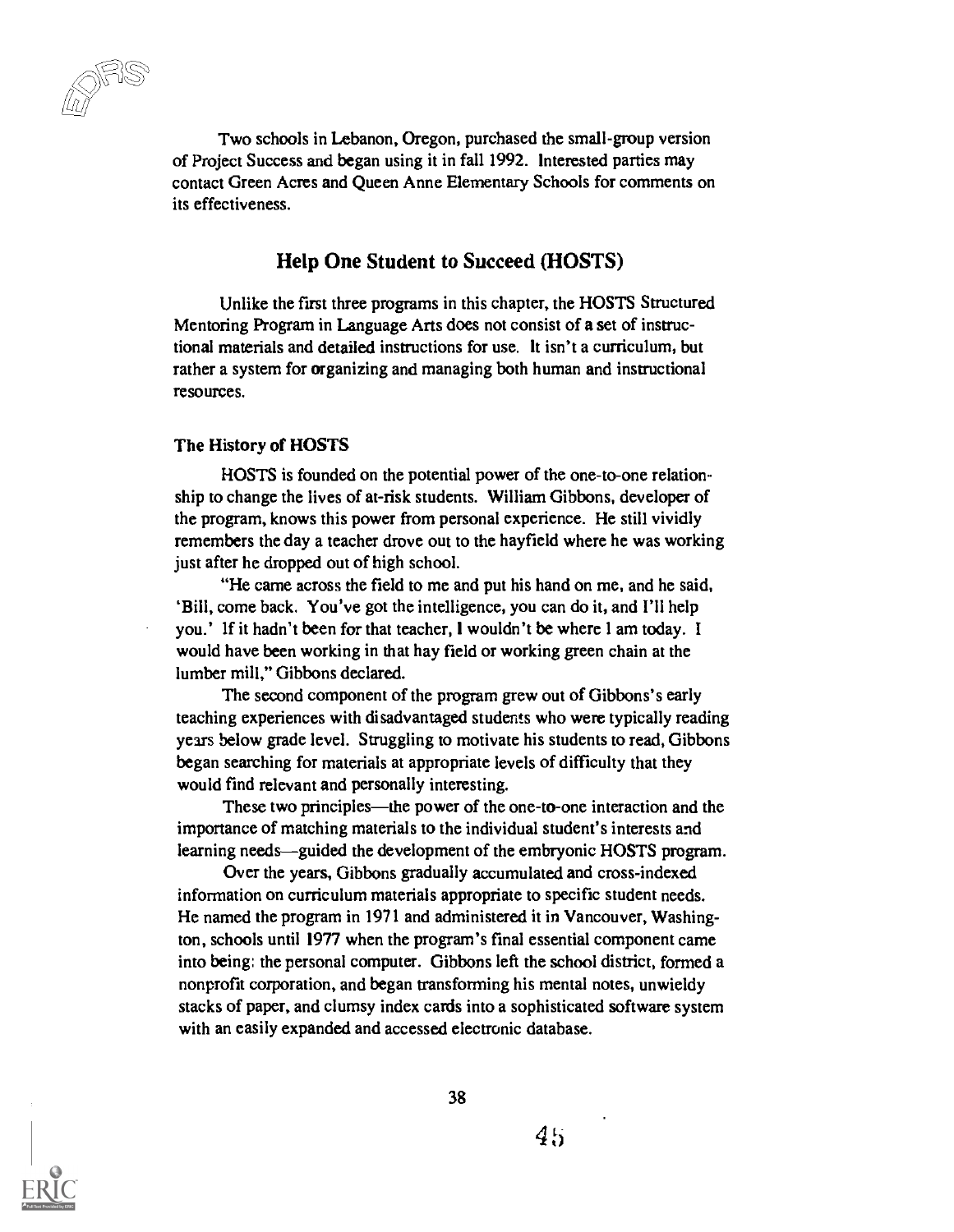#### The HOSTS Reading Program

The HOSTS Reading database is derived from 5,000 titled works such as games, books, manipulatives, and instructional computer software supplied by 142 publishers. The database includes 44,000 learning plan elements (HOSTS undated a and c). With input from classroom teachers, compensatory teachers select from these elements to design customized weekly and long-range lesson plans tailored to each child's reading level, interests, motivation, and learning style (William E. Gibbons 1992, HOSTS undated a). Tutors follow these teacher-prepared lesson plans while working with their tutees.

Individual schools aren't expected to possess every item listed in the database. The software enables teachers to quickly locate appropriate materials among existing school resources and serves as a purchasing guide if the school lacks resource materials for a specific need. Locally created or outof-print materials in the school's library can be easily added to the database, which is annually updated by HOSTS personnel (HOSTS undated c, HOSTS 1990).

The HOSTS strategy is to begin with activities geared to the student's primary sensory and learning style, build on strengths, then move on to activities that will strengthen weaker areas (HOSTS 1990). Lessons are designed to improve reading, writing, vocabulary, comprehension, study skills, and higher-order thinking and problem-solving skills (Gibbons). A HOSTS Math tutoring program has also been developed.

#### The Tutoring Process

Tutoring sessions are thirty minutes long and occur at least four days per week. Some schools schedule tutoring five days a week in the same time slot; others use the fifth day for other purposes such as small-group work.

Schools can successfully use many combinations of scheduling and physical facilities. HOSTS has been used as an inclass program and as a modified pullout program, before and after school, on weekends, in storefronts, and with parents in the home. At the other end of the spectrum, said Gibbons, some new Texas schools are being constructed with space specifically allocated for a HOSTS program with tutoring space close to the office and a large, accessible parking lot for volunteers.

Mentor-tutors work at least one day per week for two hours and tutor four students for thirty minutes each. Each child will have a different mentor every day. According to Gibbons, many people objected to the constant change of mentors when HOSTS first started twenty years ago. "But we find it's good to have a different mentor each day, because now there are four people telling that youngster, 'You can do it, you're OK'. Four different,

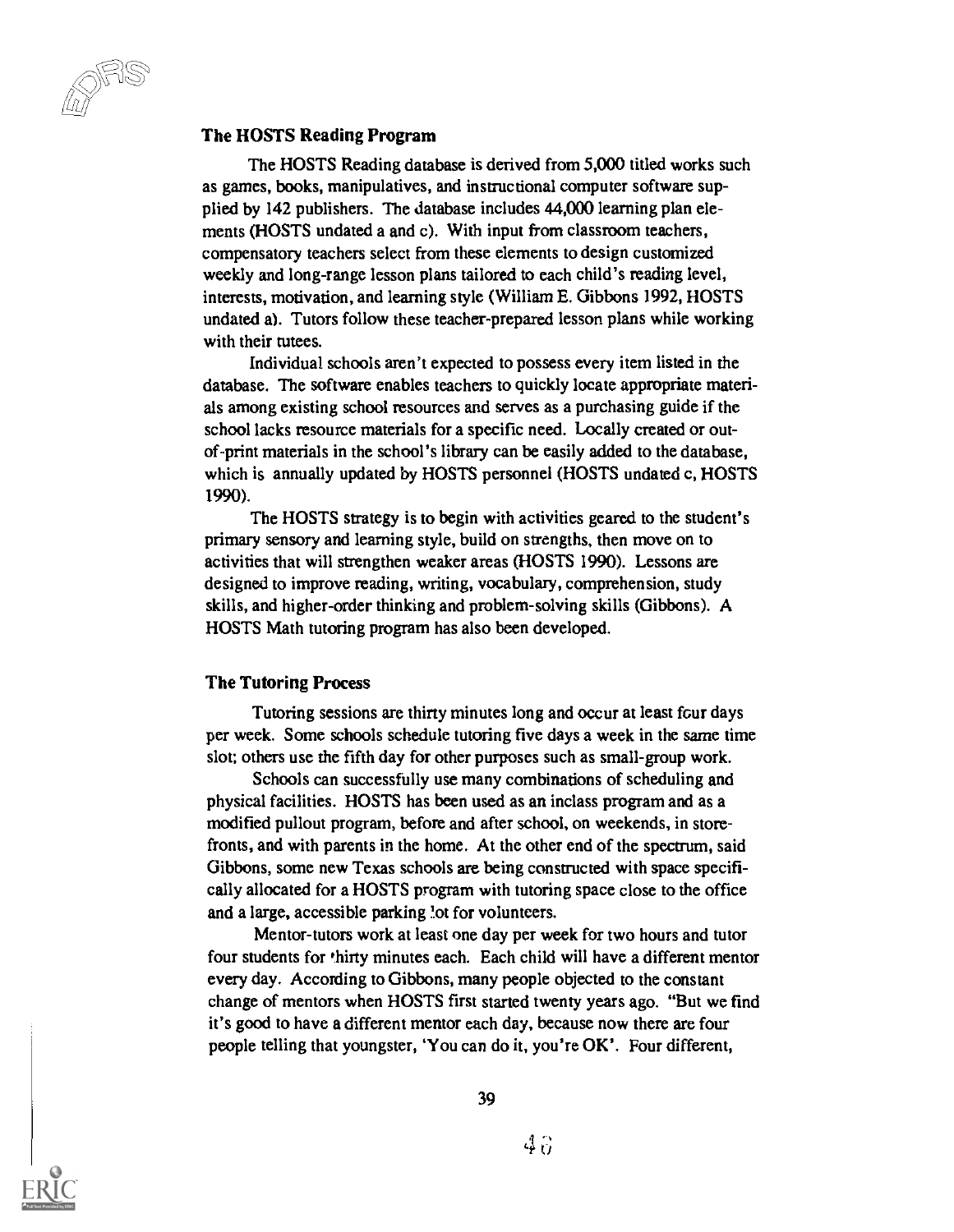special friends. What has to be constant are the objectives the child is working on."

This necessary continuity is provided by professionally designed lesson plans and by teachers who oversee the program. Mentors provide the all-important personal attention, warmth, and caring.

#### Recruiting Mentor-Tutors

HOSTS program guidelines directly address the problem of recruitment. The program package includes suggestions for effective recruiting strategies and a mentor-tutor videotape. During the three-day installation workshop, HOSTS personnel train school staff to "recruit, train, retain, and recognize" mentors (HOSTS undated c).

The purpose of the recruitment strategy is to identify existing human resources and find ways to effectively mobilize them. In districts that already have staff assigned to recruit volunteers, HOSTS personnel work with those staff. If a district doesn't already have a volunteer coordinator, HOSTS personnel investigate the possibility of enlisting community groups to do the job. Chambers of Commerce staff have taken responsibility for tutor recruitment in New Braunfels, Texas, and several other cities.

Civic groups such as Rotary, churches, public and private employers, and nearby military bases are excellent sources of potential tutors. "This problem is a community problem, and the solution belongs with the community," Gibbons emphasized. "Educators have to understand that they're never going to solve the problem themselves."

For example, H. L. Suverkrup Elementary School in Yuma, Arizona, recruited tutors via donated radio and television advertising and notices in the Yuma Super Shopper. Volunteers include many of the area's numerous retirees, employees of the local police and fire departments, and many school district staff ranging from custodians and bus drivers to administrators (HOSTS undated e). Tutees' parents are also encouraged to become tutors.

Adult volunteers are not the sole source of mentor-tutors. Cross-age tutoring is the largest component of the HOSTS program at East Sutherlin Primary School in Sutherlin, Oregon, though adults are also recruited as tutors. When the program started, Program Director Tom Woods posted announcements and presented informational seminars at the junior and senior high schools to recruit student tutors. Word of mouth has been such an effective recruiting tool that he no longer needs to recruit. While the Sutherlin program prefers student tutors to have "reasonable grades," a good attitude is a more important qualification.

In addition, tutees had the idea of advertising HOSTS in the community's annual "Timber Days" parade. The students built a float and handed out pamphlets to spectators during the parade. "It was a little old one

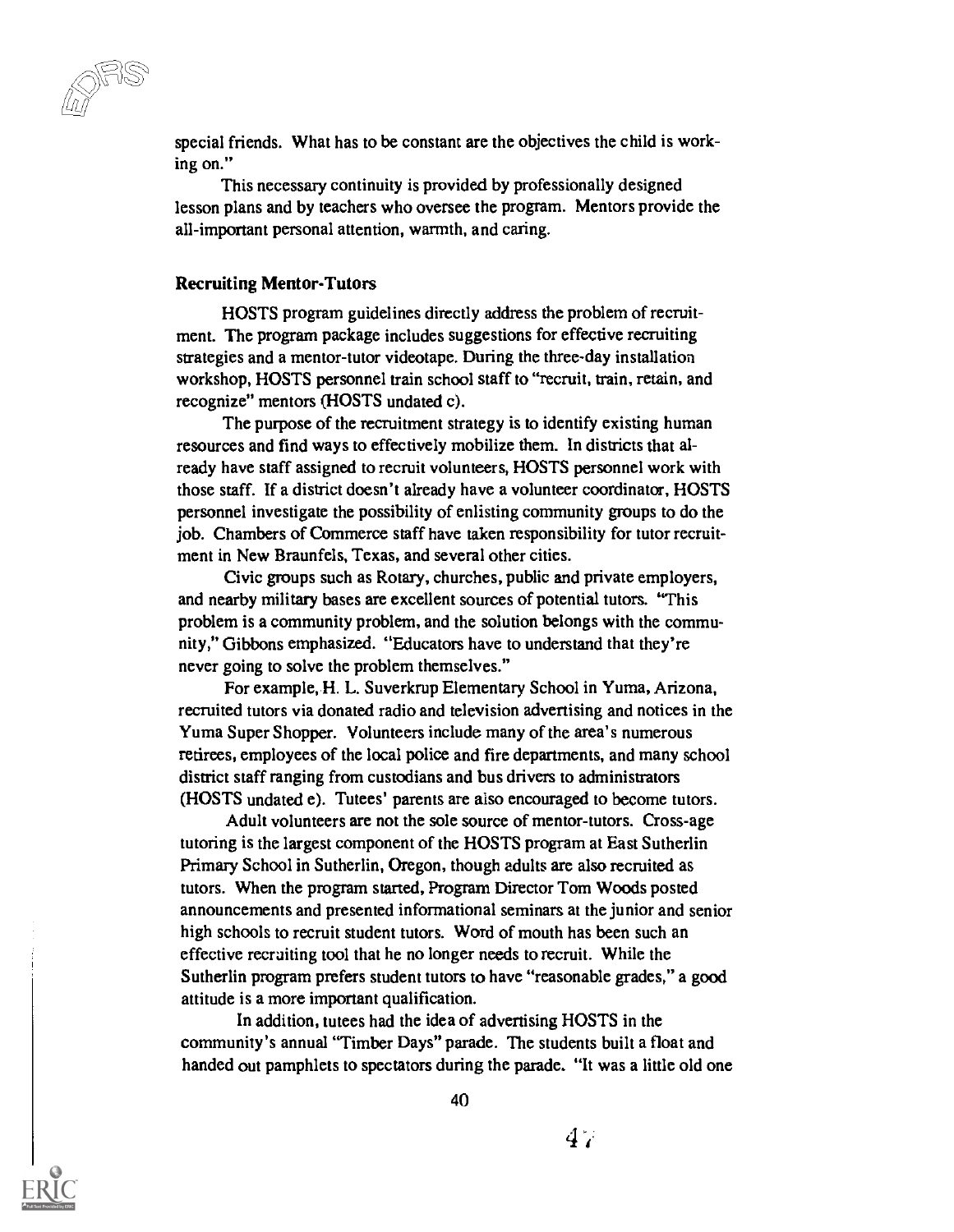room schoolhouse," Woods explained. "They painted it red, and they had an old potbellied stove in there, a lady dressed as an old-time teacher, and a couple of students—it was really neat. They ended up winning first place for noncommercial float."

Teacher judgment is the main criterion used to match mentor-tutors with students. Attempts are made to match tutors and tutees with similar learning styles to promote empathy.

#### Tutor Training and Supervision

Tutors receive two to three hours of initial training prior to starting the job. They are also given a mentor-tutor guide containing information on learning styles, descriptions of effective teaching strategies, mentoring tips, and "recipes" (HOSTS 1990). The guide includes examples of how to praise tutee progress, such as:

Congratulations. You got night. You only missed  $\ldots$ . Your letters are all on the line and evenly spaced. Look how you've improved. Wow!

According to HOSTS Vice-President for Support Services Sheila Tretter, successful operation of the program relies on the coordinator possessing the knowledge and experience to guide and oversee the tutors. Ideally, the coordinator should be a certified teacher trained by HOSTS personnel.

Sometimes, however, schools try to save money by hiring a lower-paid aide to run the program. "And that's supposed to be the cost-effective way to run the system," Tretter commented wryly. Although there are HOSTS programs run by aides or staff assistants, Tretter clearly considers this a less than ideal choice.

#### Ongoing Program Support

In addition to the initial three-day installation workshop, HOSTS staff provide each site with "a one-day follow-up inservice" for up to four people, a newsletter, and retraining for up to two people per site if needed due to staff turnover. Additional support includes registration for two people to attend the annual HOSTS National Conference and at least two annual site visits by HOSTS staff to provide technical and educational assistance.

A telephone hotline provides on-call technical support. "They're wonderful people," testified Woods in a telephone interview. "In fact, right now I have the computer wizard waiting on the line, and he's going to show me how to unscramble the mess I made of my HOSTS files!"



 $4\, \alpha$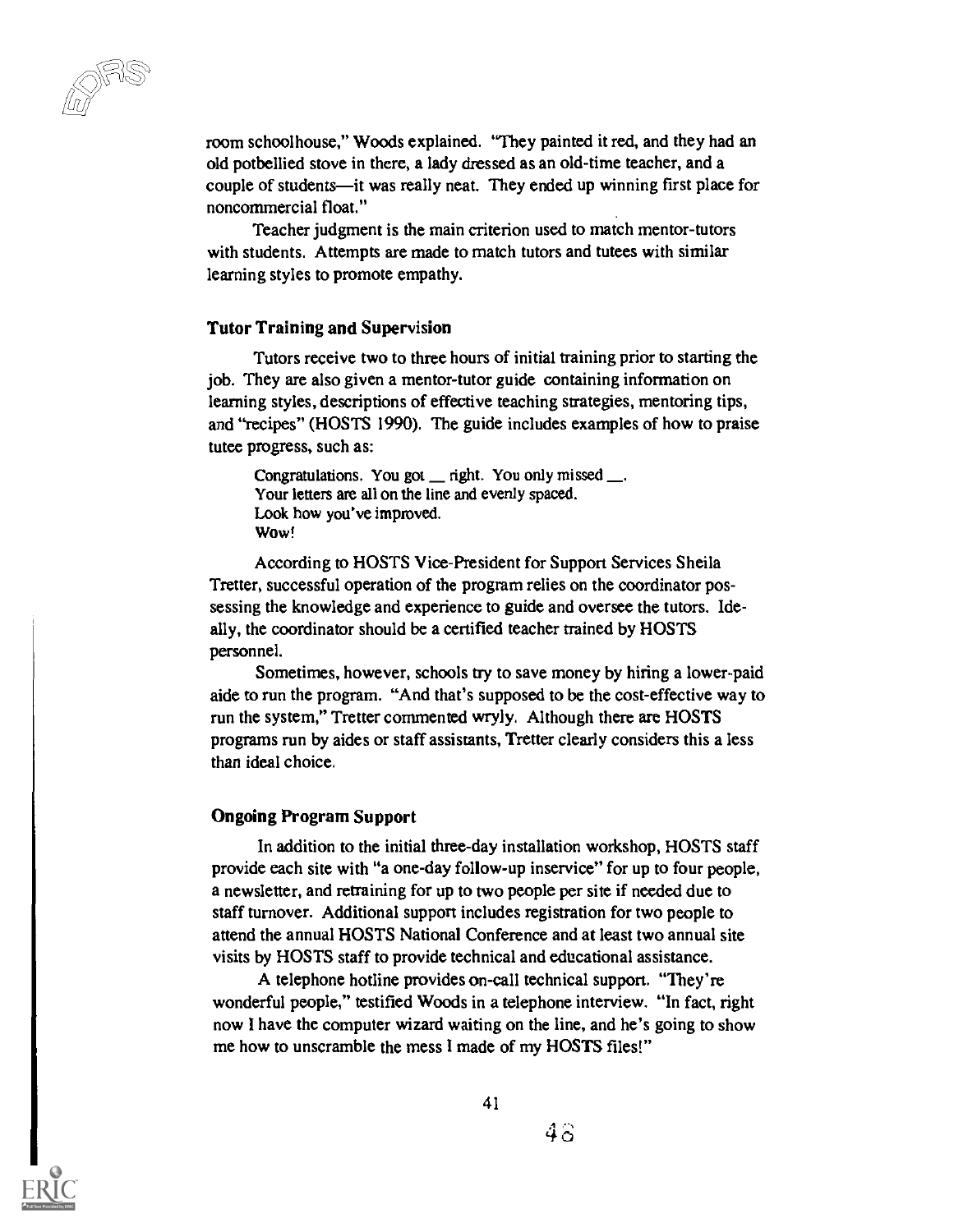#### Selecting Tutees and Assessing Their Progress

Selection and assessment criteria are as adaptable to local needs and requirements as are other HOSTS components. School personnel may decide to use existing assessment tools or those provided with HOSTS program materials. The HOSTS program can be tailored to meet state requirements. In participating California schools, the "California framework" is used; in Texas, the Texas Assessment of Academic Skills (TAAS).

Evidence of student progress is a strong motivator for mentor-tutors to stay with the program, Gibbons pointed out. Therefore, keeping track of daily progress helps retain tutors, motivate students, and enhance program assessment.

#### Requirements for Program Implementation

Implementation of HOSTS requires an initial implementation fee plus an annual licensing, system support, and product update fee (HOSTS undated c). Additional personnel aren't usually required, just adjustment of the duties of existing staff. Frequently a school Chapter 1 teacher becomes the HOSTS coordinator. Additionally, an evaluation design must be in place to measure the program's impact. And finally, said Gibbons, "We strongly encourage principals to mentor in the program."

#### Evidence of Effectiveness

In addition to receiving validation from the National Diffusion Network, the effectiveness of the HOSTS program has been acknowledged by the National Council of Teachers of English Center of Excellence Award and the Texas Reach Award for increasing the achievement of high-risk students. The program was selected as a national model in effective mentoring by the National Center for Dropout Prevention, and as a model program for middle school students by the Center for Research on Effective Schooling for Disadvantaged Students at Johns Hopkins University (HOSTS undated b).

At Hilo Union School in Hilo, Hawaii, average student gains at all grade levels were greater in the first year of the HOSTS program than during the three previous years put together. In Ephrata School District in Ephrata, Washington, 84 percent of HOSTS students followed in a three-year study maintained their reading gains and no longer needed remedial assistance (HOSTS undated b).

#### HOSTS at East Sutherlin Primary School

The HOSTS program in Sutherlin, Oregon, was implemented during the 1991-92 school year. It targets first-, second-, and third-graders one or

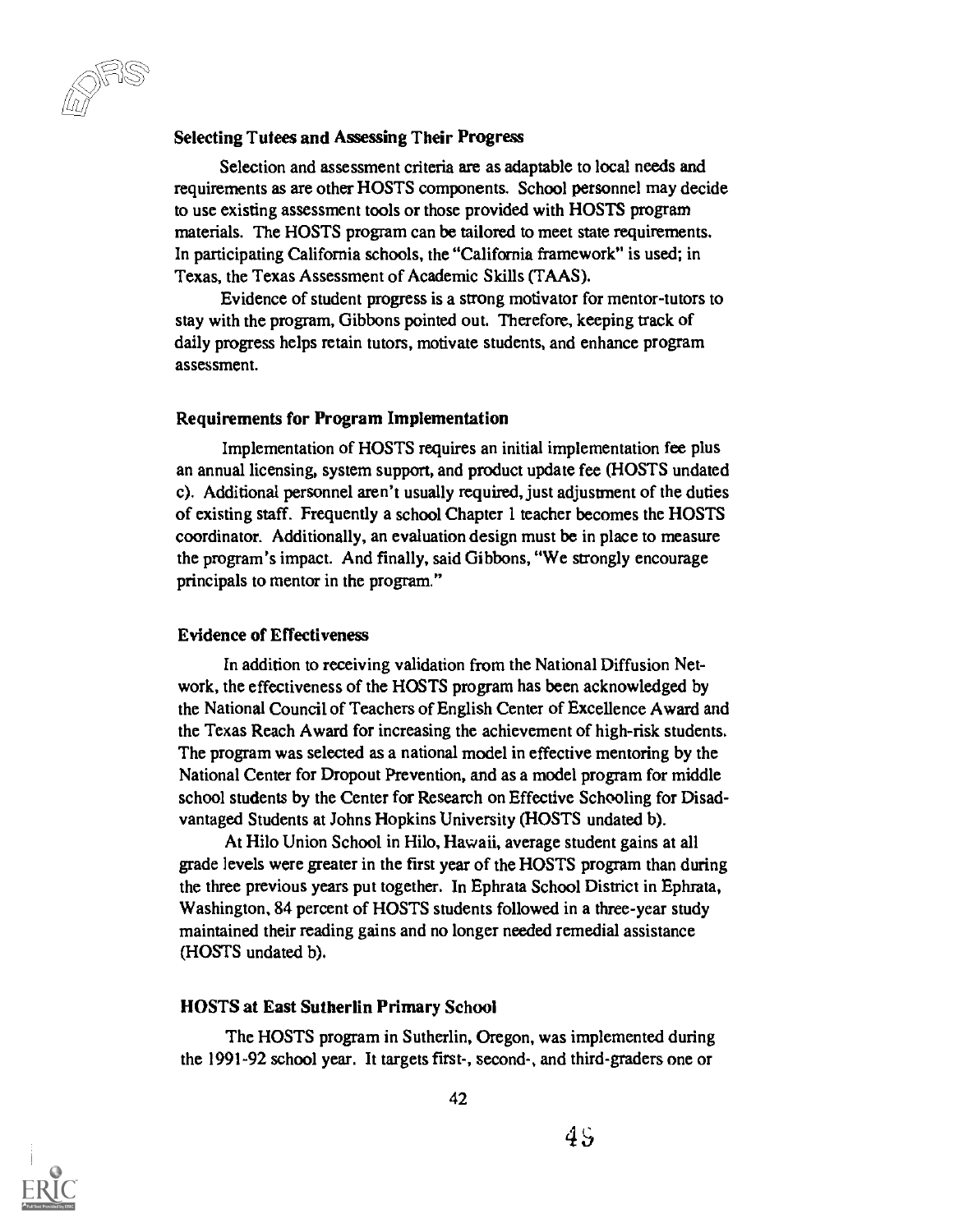more years below grade-level reading ability. It served seventy-eight to eighty students during the first year.

The student body is economically diverse. According to Woods, unemployment caused by recent setbacks in the timber industry has increased stress on families and children, resulting in higher incidences of divorce and child abuse.

Woods believes that one reason for the program's success is that Sutherlin's junior and senior high schools are located right across the street from East Sutherlin Primary School. Junior and senior high students receive academic credit for tutoring. For third graders, who only work with first graders, tutoring is "more of a status thing," said Woods. The only reason that fourth-, fifth-, and sixth-graders are not used as tutors is that they are located too far away.

"I just feel it's a wonderful program," said Woods. "We have seen gains in ability of one to two years during this last year, and we're excited." The use of cross-age tutoring also gives student tutors opportunities to "pick" up on things they may have missed."

#### Glenfair Elementary School: Ten Years or HOSTS

Glenfair Elementary School (Reynolds School District, Portland, Oregon) has successfully used the HOSTS reading program for ten years. "I know a lot of schools get tutor burnout after a few years and feel they can't find people any more," said Principal Anita Harder. "But the teachers in charge of this program have consistently done a nice job of recruiting." The program serves seventy-five to eighty tutees. The tutor pool includes many senior citizens and college students considering careers in education.

According to Harder, the socioeconomic range of Glenfair's student body is high middle-class to low income with 35 to 40 percent of students on free and reduced lunch. Reynolds School District uses Chapter 1 funds to pay the salaries of teachers overseeing the program.

Kathy Kreiter, assistant to the Reynolds School District director of special education, described the program's effectiveness. Academic gains of Glenfair HOSTS students averaged 20 Normal Curve Equivalent units (NCEs) during the 1991-92 school year. The minimum gain currently set by the state is 2 NCEs. "I can tell you that it's an unqualified success," said Kreiter. "We're behind the program 100 percent."

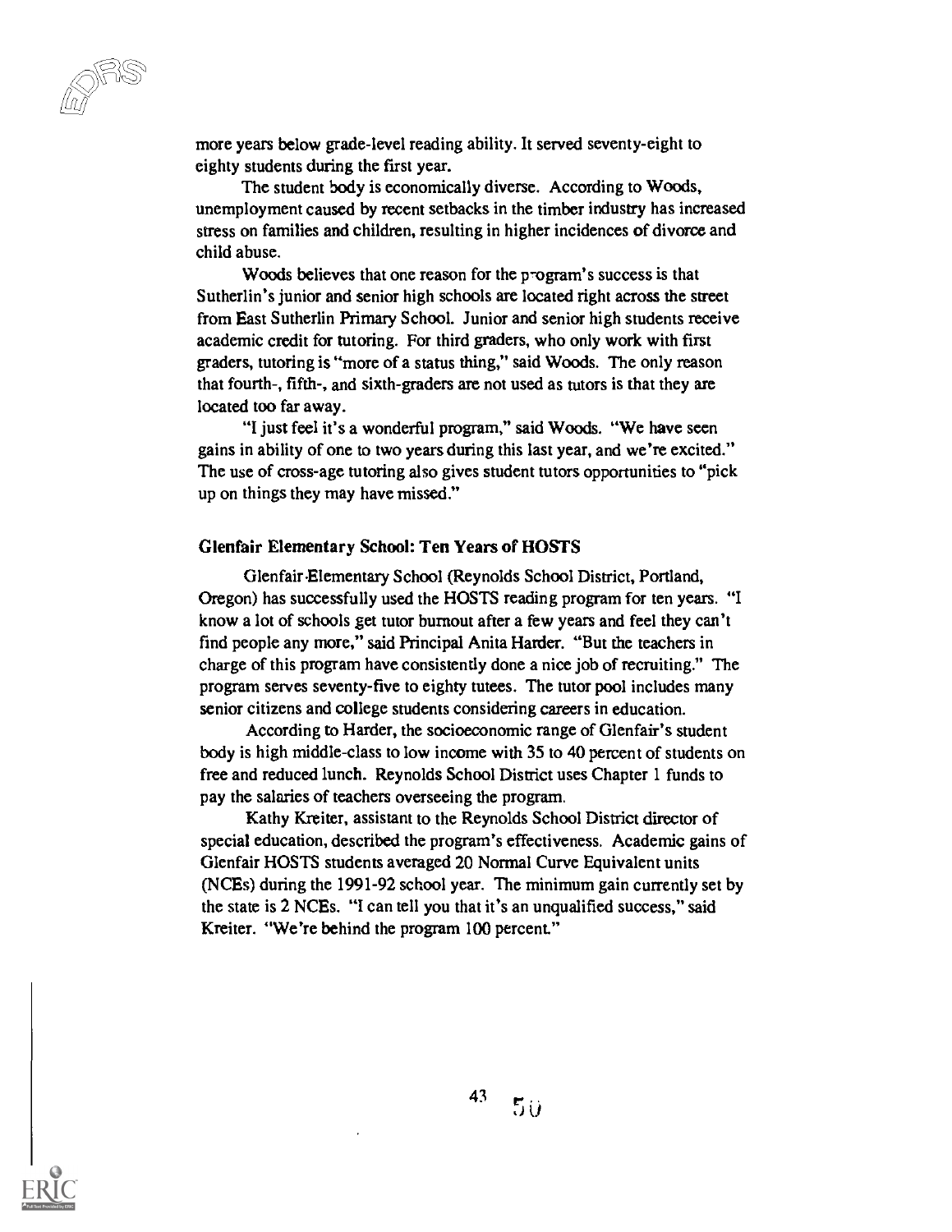# Chapter 6 Peer and Cross-Age Tutoring Programs

This chapter presents three successful yet very different ways of using students as tutors. The Willamette High School Peer Tutoring Program focuses on helping tutees and follows the traditional route of selecting academically strong students to be tutors. By contrast, the Valued Youth Program recruits at-risk students as tutors, allowing them to reap the wellestablished academic and social benefits of tutoring. Students in the Companion Reading Program have opportunities to act as both tutor and tutee, thus benefiting from both roles.

#### Willamette High School Peer Tutoring Program

The tutoring program used at Willamette High School in Eugene, Oregon, originated at a junior high school in Springfield, Oregon. Academically competent eighth- and ninth-grade volunteers who appeared to possess the desired qualities of responsibility, maturity, and "a high tolerance for frustration" were trained to help mainstreamed learning-disabled peers meet the academic demands of junior high school (Haisley and others 1981).

An unusual aspect of this program was that tutoring did not take place as a one-to-one process, outside the classroom or off in a corner. Instead, tutors "sat in" on classes their tutees were taking and assisted them during the course of ongoing classroom activities. The rationale for this was that mainstreamed students had been observed to have difficulty transferring study skills learned in the resource room to the environment of the regular classroom (Haisley and others).

In 1987 Willamette High School Counselor Cassie Malecha adapted the program for use with at-risk high school students, some with learning



44

 $5<sub>i</sub>$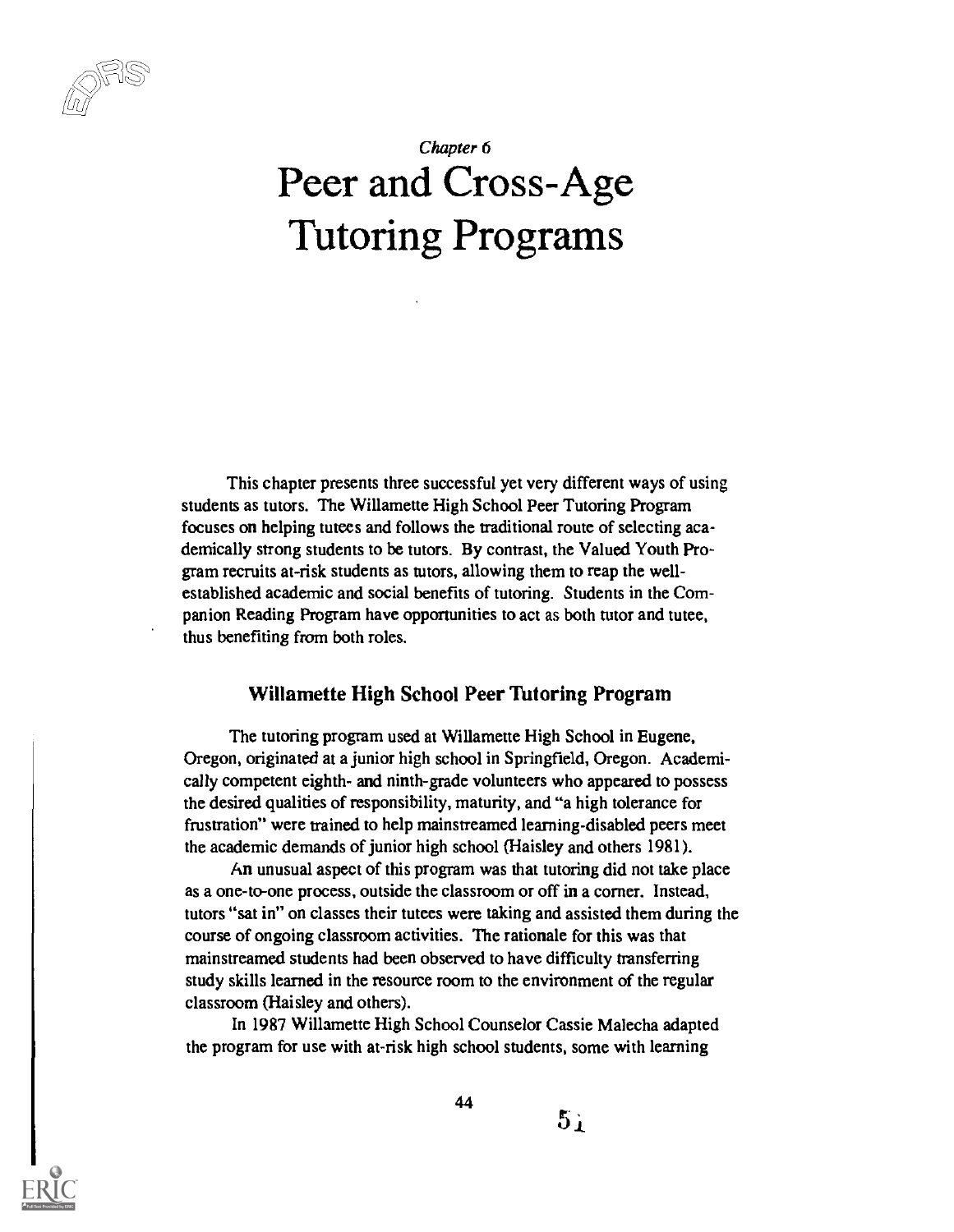$\supseteq$ 

disabilities and some who simply needed extra help. Malecha administers the program and trains the tutors.

#### Tutor Selection

Peer tutoring is listed in the school curriculum guide. Tutors receive academic credit for the training class and their participation as tutors. This listing, word of mouth, and observation of the program in action may serve to recruit potential tutors. However, personal invitation is the main means of recruitment.

Approximately a month before the second semester begins, Malecha asks teachers to recommend students whose academic ability and personal qualities suggest they would be good tutors. Malecha invites these students to an informational meeting where she explains the program, "the up side and e down side, some of the frustrations as well as the personal rewards." Previous tutors also talk about their experiences in the program. Students who are still interested fill out an application explaining why they would like to tutor and what subjects they would feel comfortable tutoring.

Malecha wants tutors to be good students so they will serve as positive role models and will screen out applicants who are not doing well academically. But in fact, she said, it is generally students with good academic skills who are interested in participating.

#### Tutor Training

Tutors attend a training class for the first six weeks of the second semester, then tutor for the remaining twelve weeks of the term. When they return the following September, they are seasoned veterans ready to help incoming ninth-graders. Some students enjoy it enough to continue tutoring for the rest of their high school career. They can earn up to two elective, graded credits.

Malecha uses the manual written by Chris Tell, one of the original program developers, as the foundation for the training class. Tutors learn to focus the tutee's attention on the task, correct errors immediately, reinforce appropriate behavior, adapt instruction to the tutee's skill level, and break assignments into logical sequences. They also learn to teach effective study skills and build tutee self-confidence and independence (Haisley and others).

Communication and "people skills" are a particularly important part of the training, said Malecha. Tutors use role-playing exercises to practice skills before actually beginning to tutor.

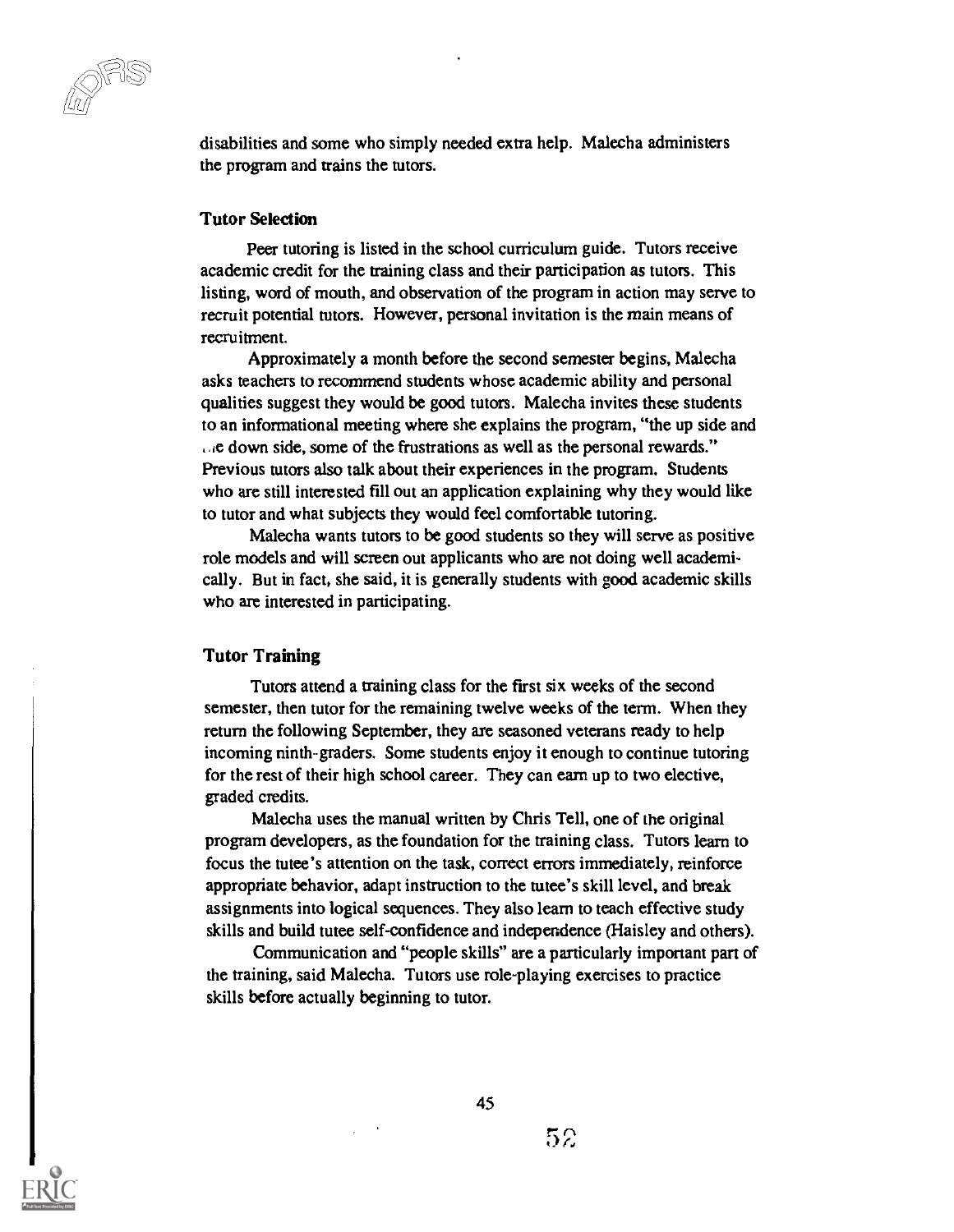The Tutoring Process

The program originally targeted at-risk ninth graders entering high school. Ninth-graders and learning-disabled students remain a priority, but the focus has gradually broadened to include older students as well.

Tutors sit in on math, English, or science courses in which they are academically strong, generally at the ninth-grade level. The teacher of the course usually assigns the tutor to several students needing extra help. This isn't a rigid assignment, however. Tutors assist different students as the need arises, such as when a student has missed school due to illness. In addition, says Malecha, students voluntarily ask tutors for help.

In some cases, tutors interact with tutees while teachers are lecturing. "The tutor can give them a little jab and say, 'This is something you should be taking notes on'," Malecha explained.

In math and science classes, teachers frequently start the period with a lecture then leave some class time open for students to work. During this open time, teachers may ask tutors to work with students who didn't seem to fully understand the lecture. Tutors may also assist tutees during science labs.

#### Peer Tutoring and Status

Several researchers note that, for status reasons, students often resist being tutored by a classmate the same age. If a Willamette student resists tutoring, tutors do not press them but simply move on and work with other students. According to Malecha, such resistance is a rare event:

We did have some resistance in the first year, when kids didn't really understand what was going on. But when they realized that it was really beneficial, students started asking for it: "She's helping him, why can't she help me?" I don't think there's a stigma about having a tutor help you. It's become a normal part of our school.

In fact, said Malecha, resistance tends to be in the other direction. Tutors generally prefer to help younger students because they feel intimidated by older ones.

"But a few have tutored older students, such as seniors who are in danger of not making it," she explained. "And in a math class, where you can have all age levels, a tutor might start out with a ninth-grader, then wind up with a little group that includes a tenth and a twelfth grader. They aren't as nervous about it once they get more comfortable with their tutoring skills."

#### Ongoing Support and Supervision

Malecha acknowledges that tutors should be provided with ongoing



46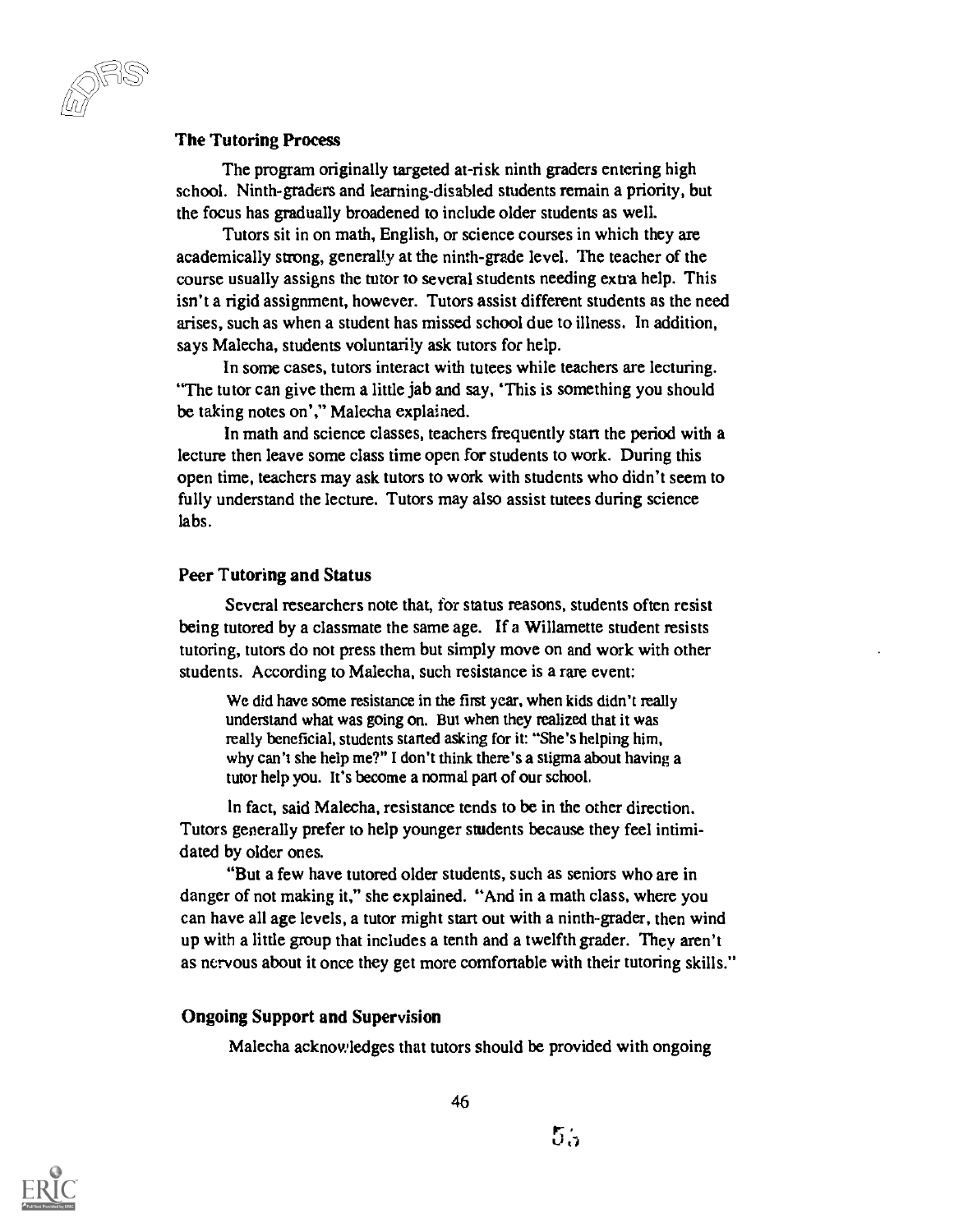support and supervision. Unfortunately, her full-time counseling position makes it difficult to squeeze in regular meetings once the initial training class is over. She tries to meet with tutors approximately once per month during the lunch period to give them an opportunity to share their frustrations, and she meets with experienced tutors at the beginning of the school year. However, no support or supervision time is officially scheduled.

#### Evidence of Effectiveness

A study of the original tutoring program provided objective evidence of effectiveness. Pretests and posttests indicated that tutoring improved the ability of learning-disabled tutees to participate in classroom activities. Daily records of assignments showed that 78 percent of the tutees completed a greater number of assignments, resulting in improved grades. Teachers reported improvements in academic performance, self-confidence, and attitudes of tutees (Haisley and others).

For the current Willamette High School program, however, the only evidence of effectiveness is subjective. Because tutoring occurs in the classroom and any student may ask for help, it is practically impossible to separate the effect of tutoring from other variables. It is also not surprising that Malecha, who is voluntarily running the program on her own time, has not attempted to collect data and systematically evaluate the program's effectiveness.

On the other hand, subjective responses to the program are uniformly positive. The facts that teachers request tutors every year, that tutors come back semester after semester, and that students who observe tutoring occurring in their classes ask to be tutored, suggest that everyone concerned regards the program as a valuable asset to Willamette High School.

#### Requirements for Program Implementation

The peer-tutoring manual used by Willamette High School staff is currently being revised by original author Tell, who is now director of staff development for the Confederation of Oregon School Administrators (COSA). with the aid of Oregon Department of Education personnel. The manual will be available for purchase in early 1993 from both COSA and the Department of Education.

Tell and Malecha agree that the manual alone provides sufficient information to enable a teacher or counselor to start a peer-tutoring program, though it would be a good idea to also obtain advice from the coordinator of a similar program. The second necessary ingredient is a teacher or counselor willing to teach the training class and supervise the tutors. "If you want it to

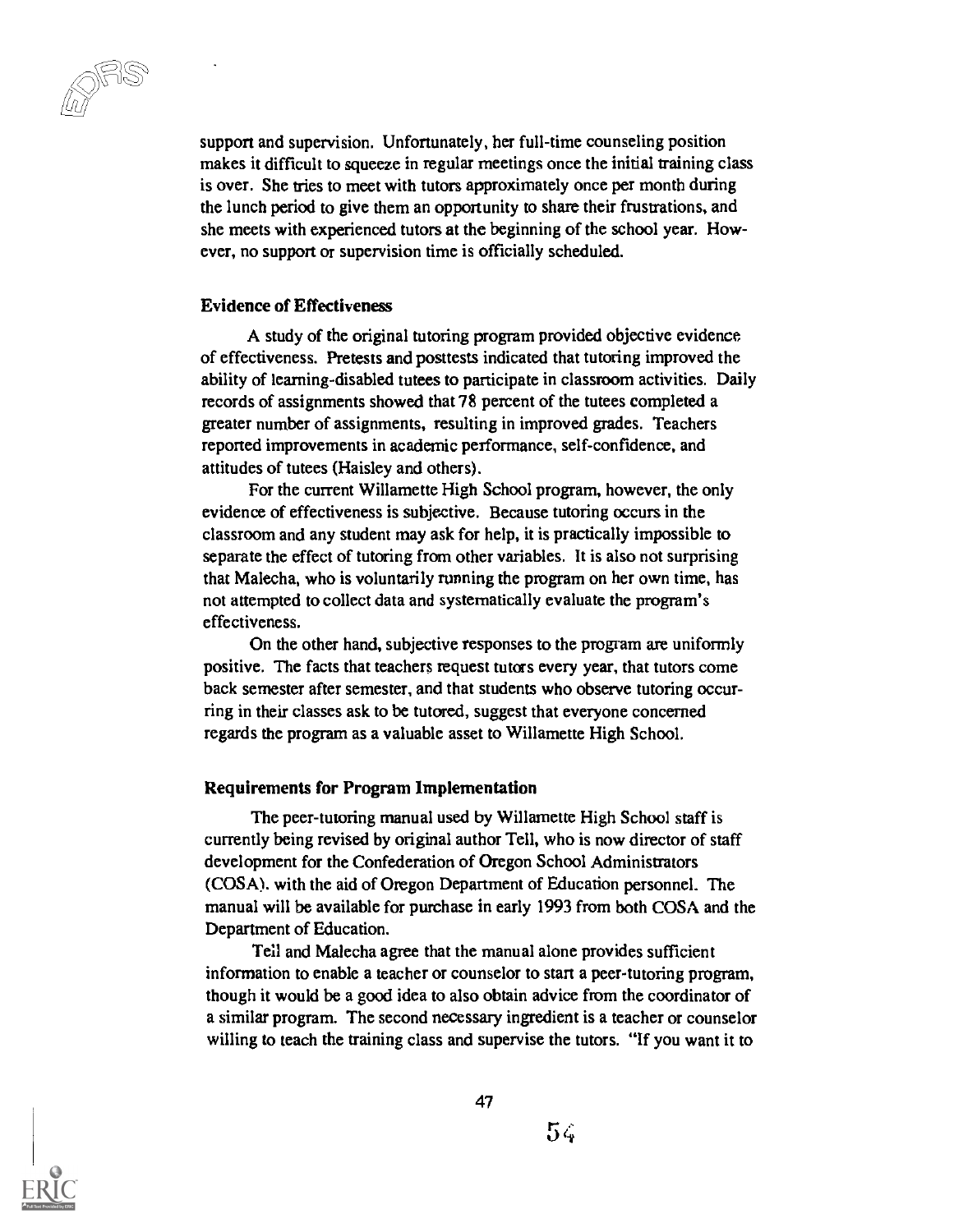be nc-cost or low-cost, somebody has to be willing to give up a period of their day," commented Malecha.

The final prerequisite for implementing a program is administrative support. Administrators must be willing to add the training class to the curriculum and give credit for it, and teachers must be willing to work with the tutors in their classes. Malecha credits the success of the Willamette High School program to the enthusiastic support of her principal and of the superintendent of Bethel School District.

A few teachers may have said, "Well, this will never work." but they were willing to give it a shot because the administrator said, 'This is something we want to try." I want to emphasize that administrative support is extremely important.

#### The Coca-Cola Valued Youth Program

The Coca-Cola Valued Youth Program (VYP) has six principal goals: prevent at-risk students from dropping out, improve their academic skills and their attitudes toward self and school, decrease truancy and disciplinary referrals, and provide support for students by forming school-home-community partnerships. The strategy for achieving these goals centers around making tutors valued members of the school community, giving them the responsibility of tutoring younger students, and paying them for their work as well as giving them academic credit (Cárdenas and others).

The pilot program developed by the Intercultural Development Research Association (IDRA) was tested in five San Antonio, Texas, school districts from 1984 to 1988 with support from Coca-Cola USA. A refined research and demonstration project funded by the U.S. Department of Education's Office of Bilingual Education and Minority Languages Affairs was implemented in two San Antonio districts from September 1988 to May 1990 (Cardenas and others).

As of fall 1992, the program had been implemented in a total of seventeen secondary- and elementary-school clusters in Califomia, Florida, New York, Idaho, and Texas. Five sites are supported by a Coca-Cola Foundation grant and the others by federal, state, foundation, and local sources. Maria Robledo Montecel, executive director of IDRA, says that IDRA provides all training and technical assistance materials and a comprehensive evaluation of all sites.

#### Recruiting and Screening Tutors

The Coca-Cola Valued Youth Program recruits primarily Hispanic middle school students as tutors. Students who are at-risk by state criteria-

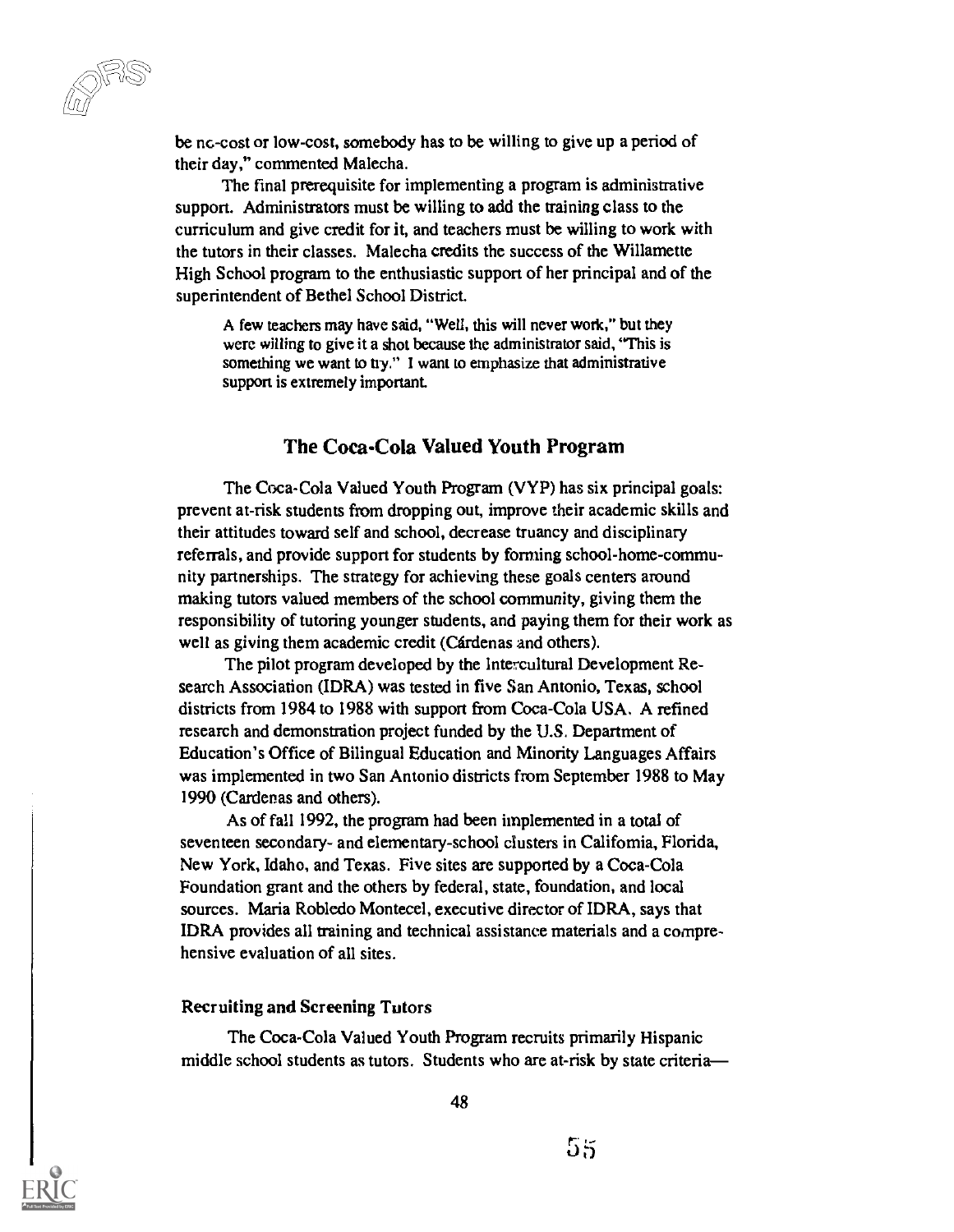limited English proficiency, reading below grade level, above average absenteeism and disciplinary action rates, no extracurricular activities or long-term goals—are invited to participate if they do not have conflicting class schedules. If they are interested, an information and consent form is sent to their parents.

The monetary aspect of the program is important for several reasons. In addition to making students feel valued and improving their self-esteem, the minimum-wage stipend tutors are paid relieves very real economic pressures. According to Josie Supik, director for the IDRA Center for Prevention and Recovery of Dropouts, Hispanic youths feel a strong obligation to help their families, and the lure of a job is a strong incentive for lowincome students to drop out of school. For many students, said Supik, "I think at the beginning the primary motivation [for tutoring] is a paying job."

Neither low grades nor a history of disciplinary problems are impediments to participation. However, Supik said school districts traditionally screen out students with any history of drug use or criminal involvement. These students need other support systems which are beyond the scope of this program.

#### The Tutoring Program

Tutors are assigned to work with three children in the same elementary class under the supervision of the classroom teacher. Tutoring takes place a minimum of four hours per week Monday through Thursday. The tutoring class is held on Friday during the same class period. Tutors are given one or two weeks of preparation before they first visit the elementary school, said Supik, "so they know what they are expected to do, what their roles and responsibilities are." They also spend two weeks in the classroom observing discipline techniques, classroom management, and use of materials before they actually begin tutoring (Cardenas).

In many ways, the experience serves as valuable preparation for the working world. Before participating in the program, tutors fill out forms listing previous experience and prepare for and participate in a mock job interview (IDRA 1991). Tutors are treated as adults and accorded the status and it pensibility of school district employees. They fill out time cards and are not paid when they miss work. They are expected to abide by the dress code and all other regular employee guidelines of the elementary school and are addressed as Mister or Miss.

Tutors develop close personal relationships with their tutees and a strong sense of obligation toward them. The strong identification tutors have with these children, so like themselves a few short years before, gives them valuable insight into their tutee's problems.

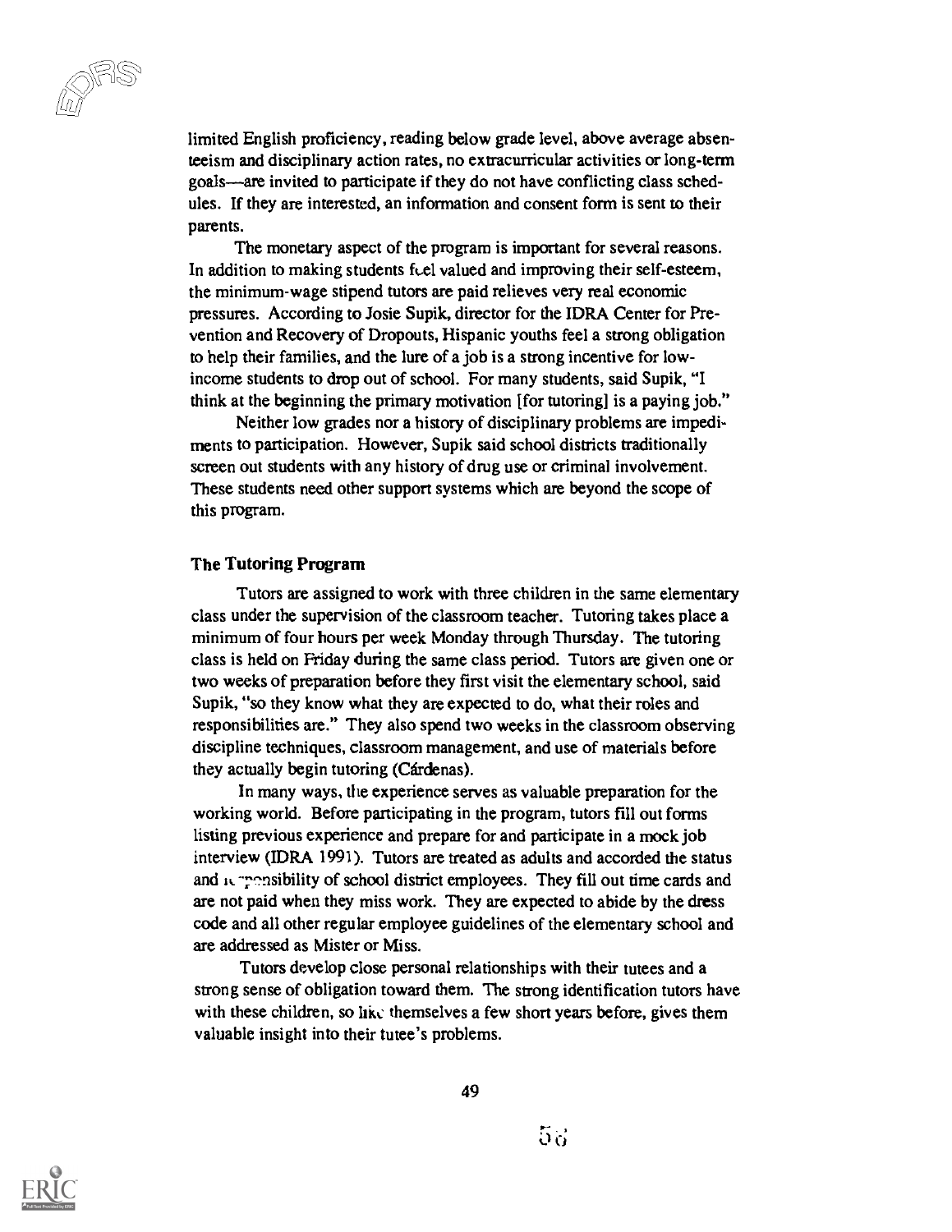The self-esteem of tutors rises as they see their students improve academically. As one tutor reported with pride, "I've been teaching Jose. His grades are going up. Now he's going to pass. Because I helped him, his grades went up" (Catherine A. Rolzinski 1990). And in the process, they strengthen their own academic skills.

#### Tutor Training

Tutors study theories of child development and work to improve their reading, writing, and communication skills so they can effectively tutor. However, the primary goal of the training class is to meet the needs of the tutors and improve their self-concept and literacy skills.

Once students begin tutoring, the Friday class increasingly focuses on problems they are currently encountering with their tutees. The teacher uses these concrete situations to challenge students to develop problem-solving skills and higher-order thinking skills. "When tutors are acting on par with the teacher in diagnosing student needs and selecting effective teaching strategies, they work at a level of sophistication which they have rarely, if ever, experienced in school before" (IDRA 1991).

#### Ongoing Support and Supervision

Support and supervision are provided to ensure that tutoring is "a challenge, but not a frustration or a failure for the tutors" (IDRA 1991). Lesson plans are determined by the teaching coordinator (Rolzinski), and the elementary classroom teacher provides guidance and supervision. In addition to teaching effective tutoring techniques, the teacher of the training class counsels and advises tutors about problems unrelated to tutoring.

Fellow tutors become an important support group—a process Supik likens to "forming a family. They form a very close-knit group, and they're very protective of each other after a while." This group provides the sense of belonging so important to adolescents along with a positive set of shared values. In some cases, the VYP group replaces negative former peer groups such as gangs.

#### Other Program Components

Several other program components aim to make tutors feel valued and set higher goals for themselves. One important goal is successful completion of high school.

Field trips expose students to cultural and economic opportunities in the community. It is hoped that visits to professional settings will help students make connections between what they are learning in school and



50

57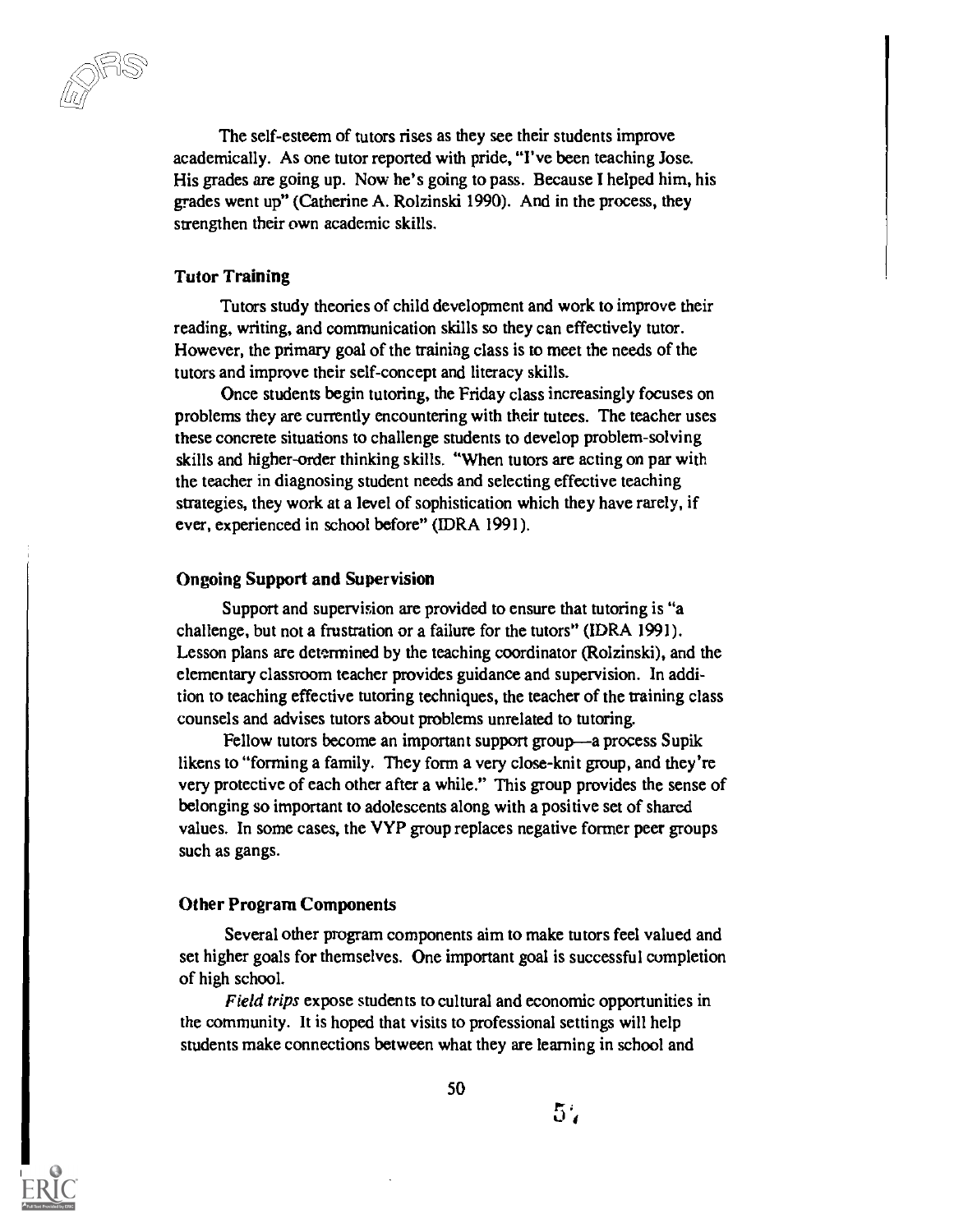$\mu_{\rm{eff}}$ 

what is required for particular careers. Tutors and tutees take some trips together, and parents are also invited to participate.

 $\omega^{-1}$ 

The program also exposes participants to positive *role models*. Successful Hispanic adults who graduated from the same school district are invited to address the tutors on the topic of careers. In addition to professionals such as doctors, lawyers, scientists, artists, singers, and business executives, parents of VYP tutors are invited to speak "to recognize the contributions they make to the community and to emphasize the dignity of families" (IDRA 1991).

Student recognition is provided in many forms throughout the year. Students are honored for their efforts and presented with certificates of appreciation at an end-of-the-year event. They are recognized by their teachers, their families, and their tutees.

#### Selecting Tutees and Assessing Their Progress

The Coca-Cola Valued Youth Program currently serves tutees in grades K-3, plus a few fourth- and fifth-graders. There must be at least a four-year age span between tutors and tutees to ensure success. Participating elementary teachers use their professional judgment to select tutees. Teachers provide the teacher coordinator with information about areas the children need help in and the preferred language of instruction. The coordinator uses this information to assign tutors.

IDRA researchers originally wanted to objectively assess tutees' improvement, but, according to Supik, confounding variables made this impossible. In the first place, testing of young children tends to yield unreliable results. Second, it was difficult to compare tutees' progress to that of a control group because tutors sometimes worked with children in their assigned classrooms who were not selected as tutor program participants.

"For instance, the teacher might say to the tutor, 'You know, you're wonderful, and would you please read this story to the class?' And so the tutor would read to the entire class." Such expressions of confidence make the tutor feel all the more valued and benefit additional children. Attempting to always limit tutors' interactions to assigned tutees was both unrealistic and undesirable.

Instead, researchers relied on subjective measures to assess the program's impact on tutees: before and after surveys of tutee's teachers and their own independent observations of tutee progress. Teachers reported noticing improvement in tutees' self-esteem and ability to interact with other children within the classroom as well as academic gains.

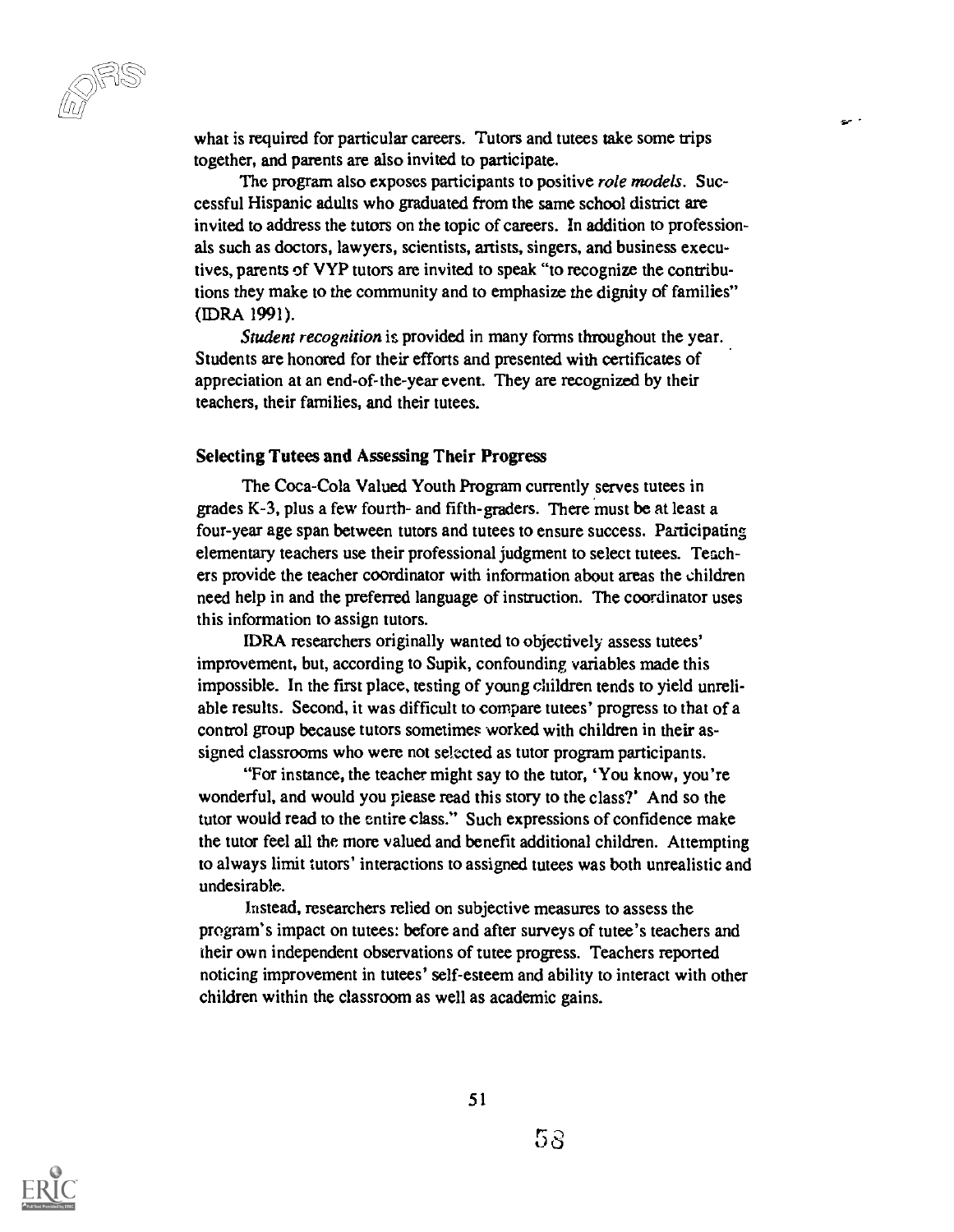Evidence of Effectiveness

uu -

Evaluation of the federally funded program in 1988-90 yielded the following results. The 101 tutors had significantly higher reading grades and scored higher on scales measuring self-concept and attitude toward school than did comparison students. The tutors also had fewer disciplinary action referrals. "First year tutors also had significantly higher grade averages in mathematics and English than the comparison group. Second year tutors had higher reading achievement test scores" (Josie Supik 1991).

Evaluation of an earlier program noted improved attendance and improved relations with parents and siblings, a reduced dropout rate, improvement in English and mathematics, and better attitudes toward school (Rolzinski).

Student comments provide insight into the reasons for these changes. For example, one reason tutors' attendance improved was that their absence disappointed their tutees. "I don't miss too many days because the students ask me where I've been and teil me that they miss me," said one tutor. "Every time I'm absent, like last week, they asked me, 'Where were you?"' (Rolzinski).

Knowing they were role models for younger children had a powerful effect. One student, a self-described former "heavy metal dude" who now wants to finish high school, said he told his tutees "to keep on going and not drop out.... I'm an example to them" (Cardenas).

According to Supik, one effect the program planners hadn't anticipated was that tutors learned parenting skills. "It's something we weren't expecting, but it makes sense. They are patient, they are compassionate, they are caring with the little ones. Put together the things that they tell us in their journals and you say, 'That's what a parent is'."

Many tutors took these new skills home, improving the quality of life for their families. For example, they spent more time with their siblings and helped them do their homework, which they hadn't done before. "We had one tutor who was helping tutor her mother, who was studying for her GED exam," related Supik.

The program was approved as an exemplary program by the Program Effectiveness Panel of the National Diffusion Network in 1991. In January 1992, it was recognized as a model dropout prevention program by the U.S. Department of Education's Office of Bilingual Education and Minority Languages Affairs (IDRA undated).

#### Requirements for Program Implementation

Cardenas and his colleagues note that because no two schools are exactly alike, replication of any program requires adjustments in either the



 $5.5$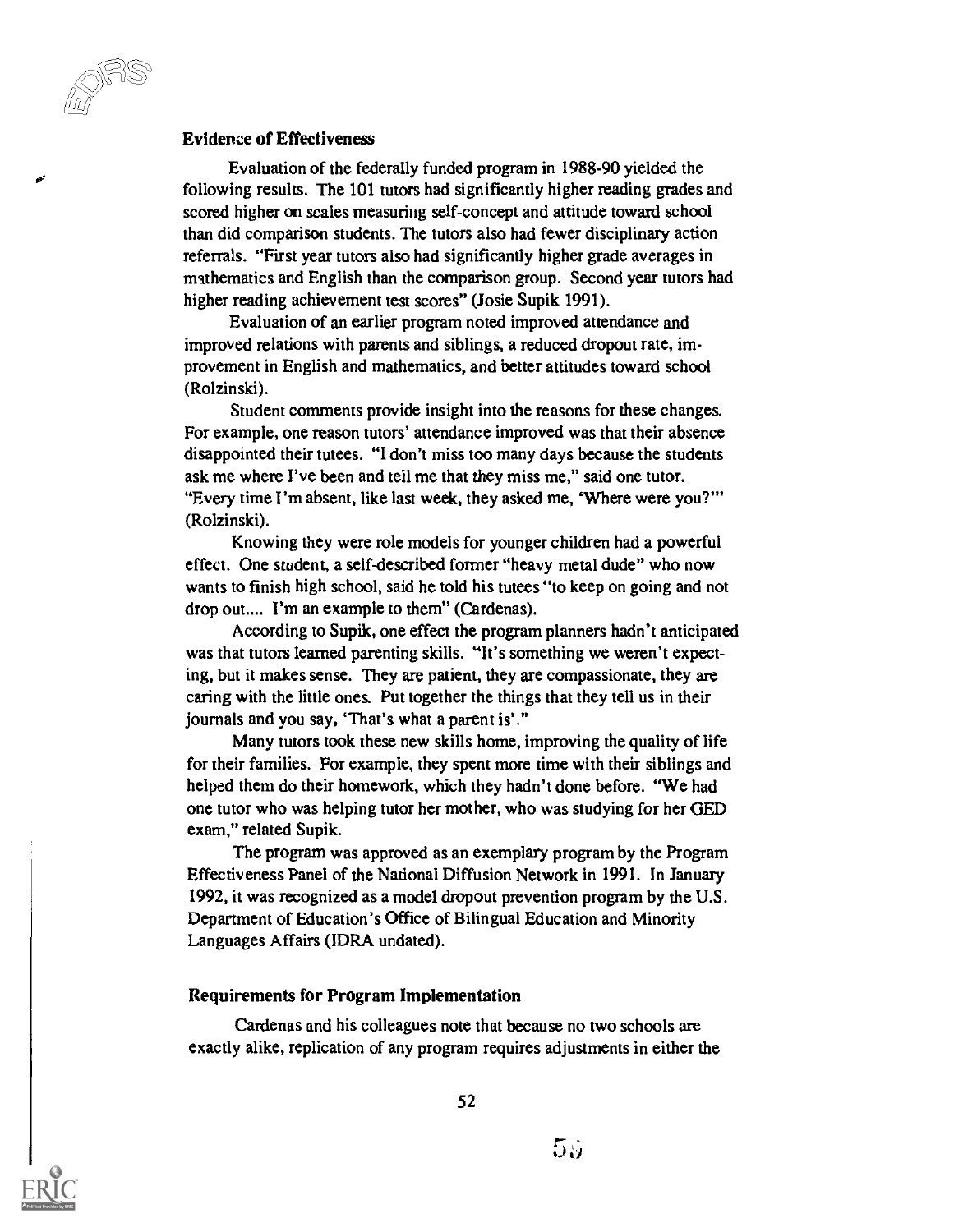project design or the school organization. Research has shown that attempts to replicate programs exactly, without attention to the needs of the users or the philosophy and unique characteristics of the site, "can easily result in `non-implementation'."

On the other hand, if the Valued Youth Program is modified intensely in order to meet the school's own needs and the school loses sight of the program's basic tenets, the result is "co-adaptation," an eventual breakdown of the program without any noticeable effect on the at-risk student.

While it encourages schools to make adjustments, IDRA has identified the elements critical to the success of the program that must be retained. These include a minimum age and grade difference of four years between tutors and tutees, a minimum of thirty weekly tutoring classes during the course of the school year, provision of a stipend for tutors, a flexible curriculum based on tutors' academic and tutoring needs, and a project staff committed to the success of the program (NDN). A Hispanic student body is certainly not a prerequisite, though the original program was developed with Hispanic students in mind.

Two Oregon school districts currently plan to use the Valued Youth Program. Leigh Wilcox, director of instruction for the Portland School District's Franklin/Marshall Cluster, confirmed that the 1992-93 school year will be the implementation year for the Portland site, beginning in late October with training for principals and other staff. Students in grades 6-8 from Lane Middle School will tutor K-5 students at Woodmere Elementary School.

The Woodburn School District plans to begin implementation in 1993 at French Prairie Middle School where teacher Janey Kupferman has been using a form of cross-age tutoring since the 1991-92 school year. The Woodburn program will target at-risk eighth-grade students.

#### Companion Reading Program

The Companion Reading Program was developed in 1977 (Metra undated b) by Grant Harrison, professor of instructional science at Brigham Young University. Harrison created Companion Reading in response to practical problems that undermined the success of earlier tutoring programs, including his Structured Tutoring (described in chapter 5).

"Cross-age tutoring never became as popular as I thought it would because of the logistical problems," Harrison explained. "Even through the data were very positive, many schools just would not be bothered with crossage tutoring." Over the years Harrison saw other effective tutoring approaches implemented in the seventies also fall into disuse. Programs using



53

SO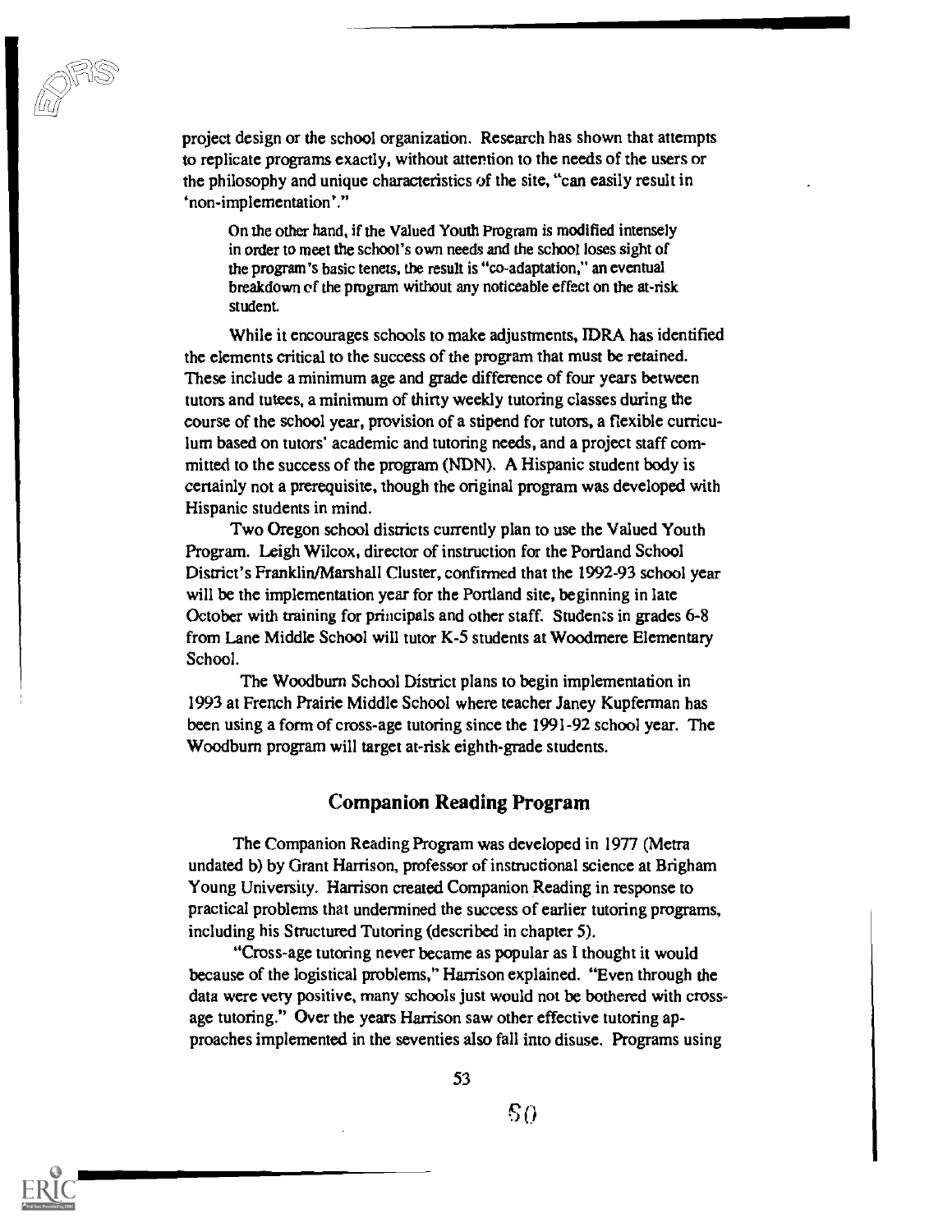paid adult tutors were typically discontinued when funding became scarce, and many schools displayed a reluctance to utilize volunteers.

Harrison therefore set out to design a tutoring scheme that required neither the expense of hiring additional personnel nor the effort of coordinating and supervising volunteer and cross-age tutoring programs. The result, the Companion Reading program, is self-contained and can be used with equal effectiveness within a single classroom or throughout a district. To date, it has been successfully used in Arkansas, California, Kansas, Minnesota, and Utah (Metra undated d).

#### An Integrated Approach

Companion Reading cannot be accurately described as a tutoring program. Rather, it is an instructional system in which tutoring is one of a number of essential research-based components designed to function in an interrelated fashion (Metra 1992b). The program, available for levels K-3 and higher, can be used alone or as a supplement to a basal or literaturebased program (Metra 1992a).

Companion Reading incorporates the teaching of phonics and other reading subskills into an overall approach consistent with whole-language teaching. Students are assigned to read many books, mostly of their own choice and preferably books they find easy to read. The assumption is that students will benefit more from the practice of enjoyable reading than from struggling through a smaller number of difficult books (Meta 19926).

Reading exercises and worksheets provide focused practice on specific subskills such as vocabulary and punctuation. The aim is for students to overlearn basic subskills so they become automatic. Daily activities include writing stories, responding to reading material, writing reports and summaries, engaging in dialogue, and answering test questions. Daily checks assess student comprehension of lessons and reveal where extra help is needed (Metra 1992b).

Companion Reading avoids ability grouping and its negative effects, . which have been clearly established by research (Hollingsworth and Harrison). Instead, Companion Reading balances whole-class instruction with individualized instruction in the form of peer-tutoring exercises. The daily peer-tutoring sessions give teachers the opportunity to work with students who need individual help beyond what is provided by the Companion exercises (Metra 1992b).

Finally, "share sheets" are sent home at the end of each unit. Parents are asked to listen to their child read the sheet and sign it to acknowledge that the child has done so. This provides children with additional practice as well as involving parents in their children's education.

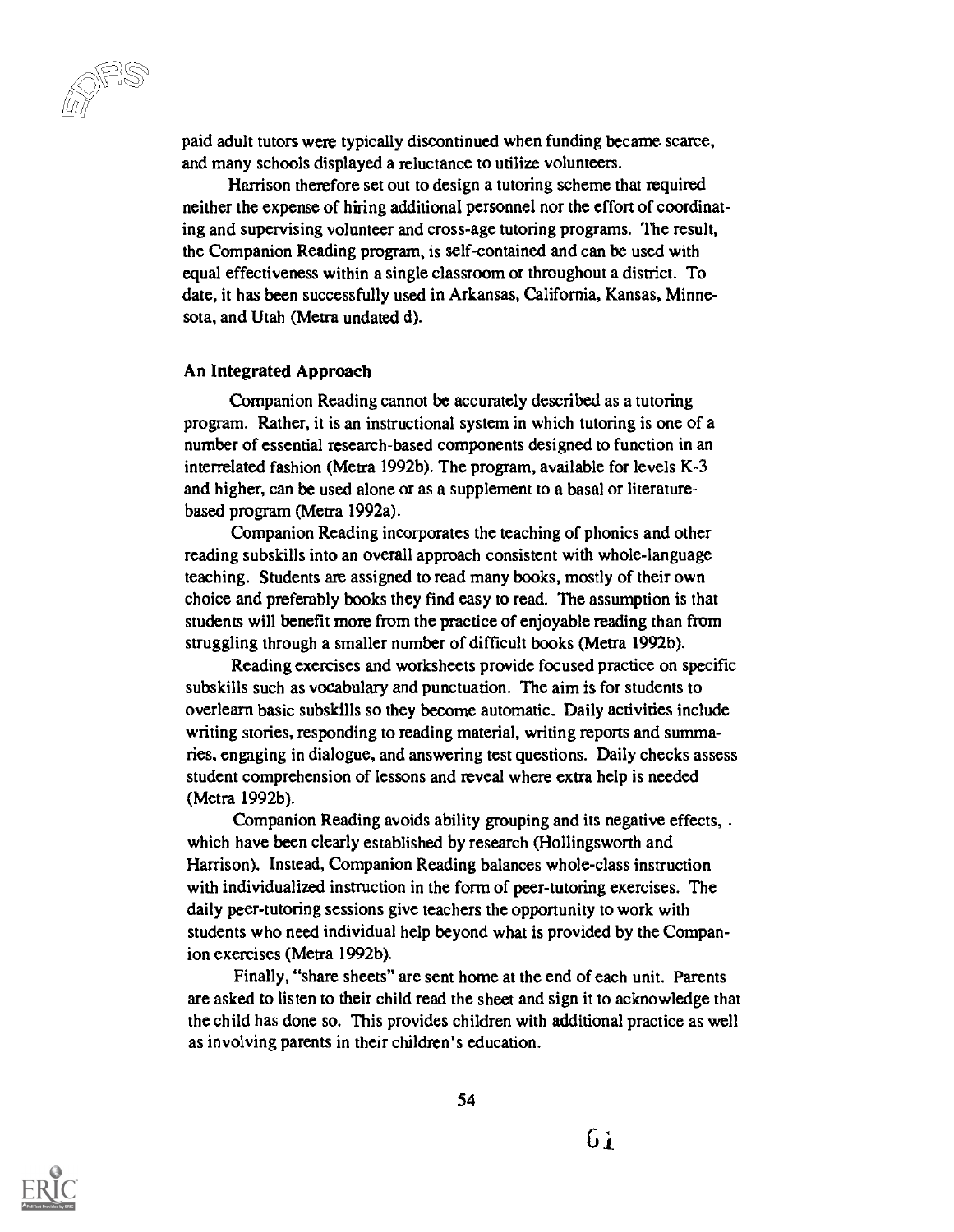#### The Tutoring Process

The teacher spends time during the first few weeks of the school year familiarizing the students with basic tutoring skills. Under the supervision of the teacher, each reading period students complete three structured tutoring exercises with a partner. Taking turns as tutor and tutee, they review and test each other's mastery of the skills and concepts just taught in group instruction.

Children are assigned to work with a variety of partners over the course of the year. Teachers are given latitude assigning partners. For example, the teacher's manual suggests matching students of commensurate ability during the second of the three Companion Study activities; "smarter" students are not assigned to tutor "less capable" students (Metra 1992b).

#### Peer Tutoring and Self-Esteem

According to Harrison, the alternation of roles in the Companion Reading Program is quite unusual in peer tutoring. Typically, as in the Willamette High School Peer Tutoring Program, students identified as more capable are assigned to tutor students identified as less capable. While in the process of developing the Companion Reading Program for first-graders, Harrison began to wonder about the effects of this type of labeling on students' self-esteem.

"Just on a hunch, I said, 'OK, let's have the children alternate in the roles of teacher and learner'," Harrison explained. "Every day we had them assume the role of the teacher and the learner, and they were trained in both roles. Then, all of a sudden, we found that the children became very concerned about who was first each day."

The procedures were changed to specify that each child should take the role of tutor first on alternate days. "And you can't believe what the manipulation of that variable did for the self-esteem of the children!" Harrison related with a chuckle. "You would be amazed at how important that was to them." This carefully controlled alternation of tutor and tutee roles was retained as an essential element of Companion Study.

#### Evidence of Effectiveness

Both objective and anecdotal evidence testify to the effectiveness of the Companion Reading Program, not just with at-risk students but with all students. Interestingly, students scoring in the highest and lowest quartiles appear to benefit from the program even more than the students in the middle two quartiles.



55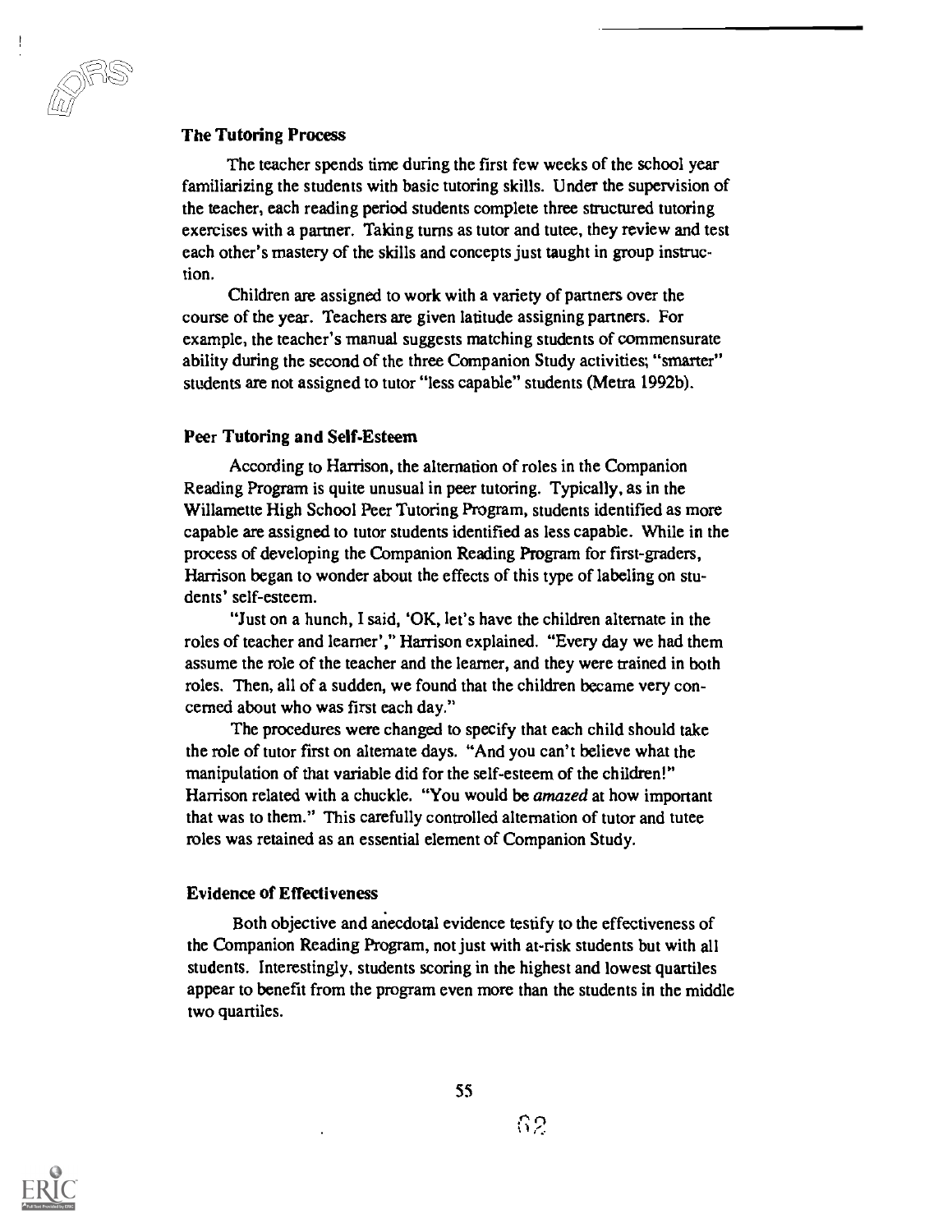In a comprehensive review of research literature, Slavin and Madden cite Companion Reading as an effective program for at-risk students, listing it as a cooperative learning program. The program was also validated as effective by the JDRP (Beverly A. Stofferahn 1988).

The results of an Arkansas pilot study completed in 1980 led to the adoption of first-grade Companion Reading in about one-third of all Arkansas school districts by 1990. When the study began, the average reading score for first graders in the Russelville School District was 42 percent and only 21 percent for students receiving free or reduced lunch, compared to the national average score of 50 percent. Those average scores jumped to 69 and 65 percent, respectively, in just one year. One teacher reported the average reading score of students in her class climbed from 54 percent to 94.5 percent after seven years of using the program (Carri P. Jenkins 1990).

Several studies conducted in Minnesota school districts—Elk River in 1985-87 (Sharon K. Kalmoe 1989), Winona in 1985-86 (Hollingsworth and Harrison), and Faribault in 1987-88 (Stofferahn)—also obtained positive results. In general, students at all ability levels did better with Companion Reading than with other reading programs.

The Winona study compared forty first-graders assigned to the Companion Reading Program with an equal number taught in a control group that used basal readers and traditional ablity grouping. Pre- and post-tests showed that after one year of instruction children of all ability levels assigned to the Companion Reading Program did significantly better on Woodcock and SRA reading tests than did those in the control group. The oral reading rate of high ability students taught with Companion Reading was almost double the rate of their basal-taught counterparts, and the oral reading rate of at-risk students taught with Companion Reading was more than double that of basal-taught at-risk students (Hollingsworth and Harrison). Results of the Faribault pilot program were even stronger (Stofferahn).

A final note: Harrison, developer of Structured Tutoring and Companion Reading, and Summerhays, marketer of both programs, emphatically agree that Companion Reading is much more effective than the earlier program.

#### Companion Reading in Faribault, Minnesota

Faribault is a community of approximately 17,000 people not far from the Minneapolis-St. Paul metropolitan area. The school district serves a very diverse student population, according to Beverly Stofferahn, director of curriculum and instruction for Faribault Public Schools. Students include the children of professionals, government employees, and transient, unskilled workers hired by a turkey-processing plant and several other minimum-wage



 $6.5$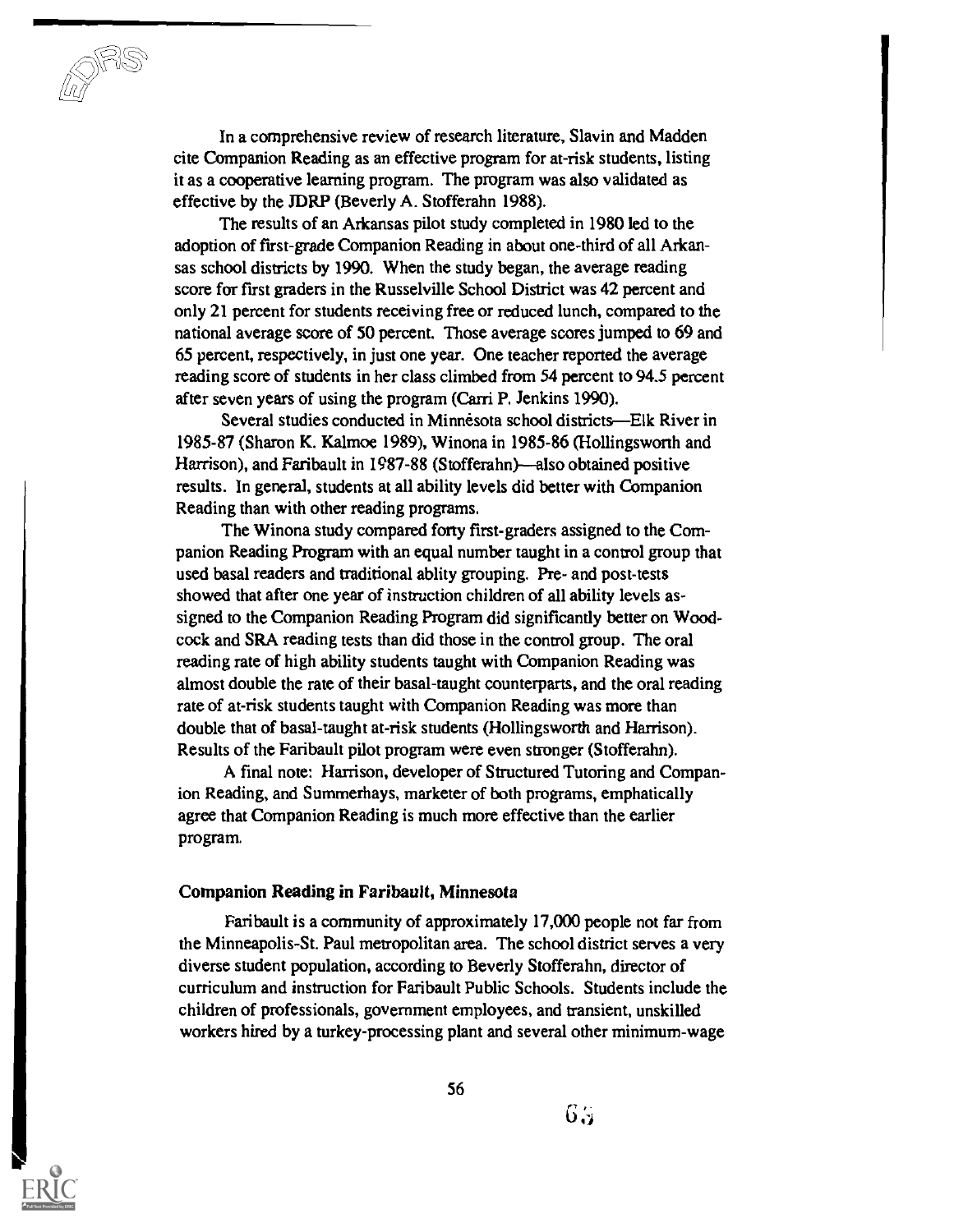employers. "These transient families often bring us at-risk children," said Stofferahn. "We have more than our share of free and reduced lunches."

The district has been extremely pleased with the success of the Companion Reading Program. "For the most part, the program has been exceedingly successful with our at-risk students. We have some very dedicated teachers who I think would rebel if we asked to take Companion Reading away," she said.

The results of the pilot program immediately convinced the district to adopt Companion Reading in all its schools, said Stofferahn. Originally a few teachers were reluctant to consider change. "But when we went over the preliminary report with them and showed them those data, it just took any argument away. They said, 'Good heavens! If it's making that kind of change, and if it's that good for the kids, we'd better buy into it'."

In addition to being pleased with the improved test scores, Stofferahn has been "absolutely thrilled" by the way the Companion Reading Program has reduced competition and created a supportive classroom environment. "The kids care about each other not only as people but as learners," she said. "They really enjoy working with each other, and they don't have a conception of, 'I'm smarter than you, or you're smarter than me', based upon the old reading groups."

Responses to parent surveys corroborate Stofferahn's observations. One parent wrote, "The children seemed much more accepting of their peers and classmates, and I've heard less derogatory remarks about classmates." Another reported, "Our daughter really enjoyed the chance to work with a companion. She'd tell us of so and so's progress and feel proud she had a part in that progress" (Stofferahn 1988).

One school in the district recently experienced an influx of students with severe family problems, and for the first time, the Companion Reading Program has been less successful. The district is considering alternative or supplemental programs that might help this group of particularly at-risk students.

#### Requirements for Program Implementation

Companion Reading Program materials are available by mail from Metra Publishing. According to Terry Summerhays, Metra's owner, the information is complete enough for a certified teacher to be able to successfully implement the program without assistance. Nonetheless, Metra does some training about 90 percent of the time. Regional Metra representatives with education backgrounds are based in Arizona, Arkansas, Florida, and Utah and serve as consultants to interested school districts. Metra will also make gratis presentations to interested districts.

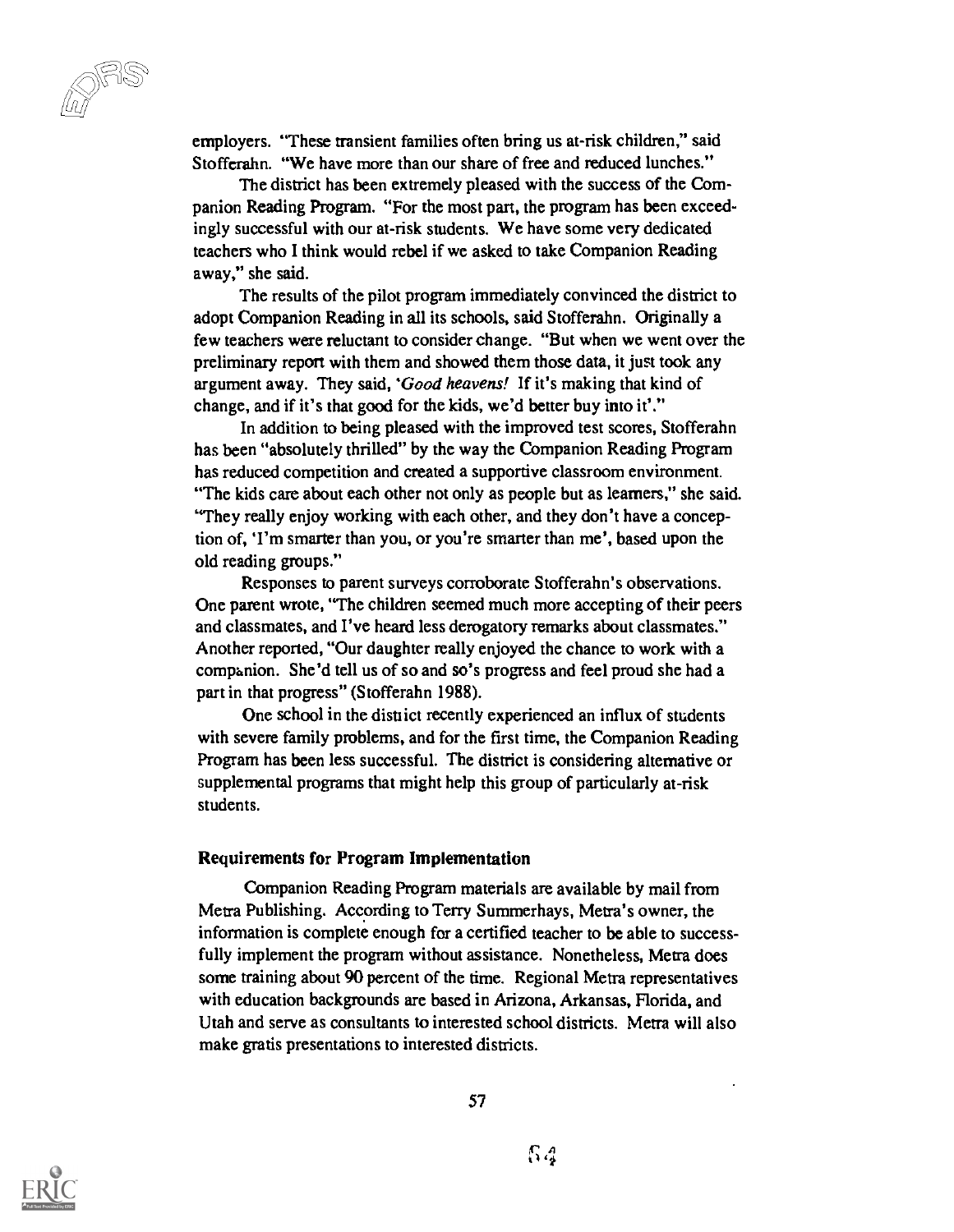Initial training takes about three hours, said Summerhays. Metra may or may not charge for consultation, depending on the circumstances, and any charges will be minimal. Instead of going to Metra, some districts, including Faribault's, arranged for training from personnel of nearby districts that had already adopted the Companion Reading Program.

The company does not provide extensive followup support, though program users are kept apprised by mail concerning program updates and new materials, and consultants are available to answer questions via phone.

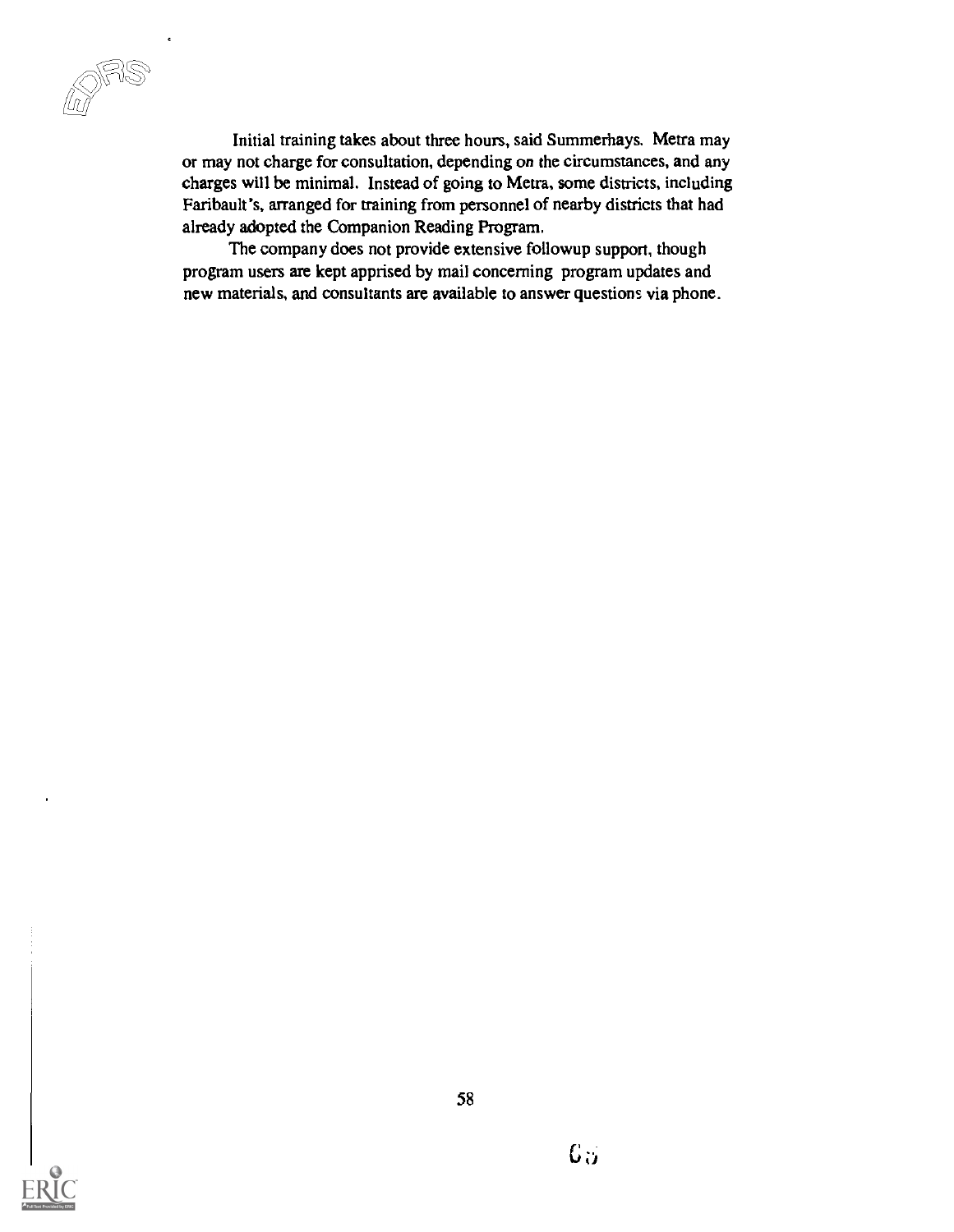

#### Chapter 7

# Factors to Consider Before Selecting a Tutoring Program

Educators must consider many factors before selecting a tutoring program for their school or district. The obvious factors of cost and effectiveness are mediated by more complex elements, including a close "fit" between the program's design and local needs and the availability of resources required for program implementation.

### Program Effectiveness

Nearly all the programs described in this Bulletin have been validated as effective by the National Diffusion Network or Joint Dissemination Review Panel. However, ascertaining comparative effectiveness can be a difficult task. The NDN does not provide evidence for a program's effectiveness but refers interested parties to the project's developers.

#### Comparing Apples, Oranges, and NCEs

Programs report their effectiveness in different ways, using a confusing array of statistics. For example, the average gains of all students reported by one program can't be compared with the percentage of students who reached an average level of achievement reported by another. An average can be strongly affected by small numbers of students with extreme scores and does not reveal how many students did extremely well or poorly under a program.

Some standard types of assessment, such as the Woodcock Reading Mastery Tests, recur frequently in program descriptions; these scores can be compared (Stofferahn 1988). Another frequently used unit of measure is the

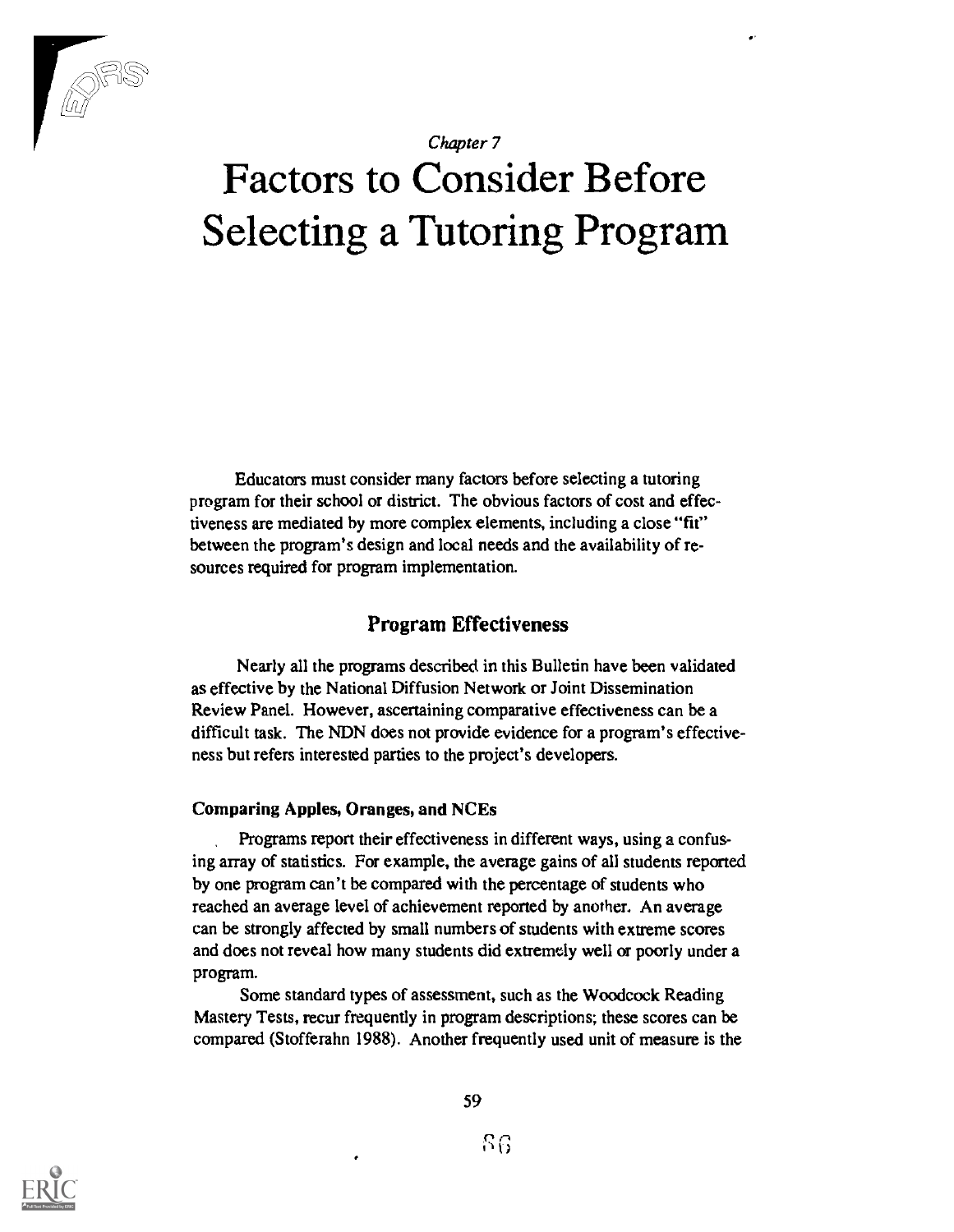Normal Curve Equivalent (NCE), also used to set Chapter 1 goals. As Kreiter explained, 1 NCE represents one year of normal progress.

Other measures recur infrequently, and some programs use individually developed measures. For example, Reading Recovery uses its own unique set of diagnostic tests and its own vocabulary for describing student progress. Under these circumstances, a study such as the one done by Wasik and Slavin that directly compared the effectiveness of several tutoring programs using the same unit of measurement, is a welcome find.

#### Anecdotal Reports

Program developers and marketers are, not unexpectedly, enthusiastic about the effectiveness of their programs. Enthusiastic reports from teachers and administrators who actively use a program are more convincing, especially if they have used it for a long time. Visits to observe programs in action would be the ideal supplement to written information.

Niedermeyer advises: "It is important to look for empirical data regarding the development of tutorial systems. Too often, developers and publishers rely on a few carefully chosen testimonials to substantiate the credibility of a system. " While this is excellent advice, I also consider personal testimonials from users an important validation of written

### THE NATIONAL DIFFUSION NETWORK: SPREADING THE WORD ABOUT EFFECTIVE PROGRAMS

Since its inception in 1974, the National Diffusion Network (NDN) has been disseminating information about effective, replicable, and cost-effective educational programs.

Before a program is accepted by the network, its developer, typically a local school district or educational research organization, must submit objective evidence of its effectiveness to the Department of Education's Program Effectiveness Panel (PEP). If a majority of panel members agrees, the PEP certifies it as an "exemplary program" and assigns it a validation date. Programs reviewed prior to 1987 were approved by the PEP's predecessor, the Joint Dissemination and Review Panel (JDRP).

Developers of validated programs are eligible to apply for funds to subsidize national distribution. Programs must pass even more stringent tests to be funded as an NDN "Developer Demonstrator" project. The NON also funds state facilitators to assist schools and institutions to define their problems, help determine which NDN programs might meet their needs, and assist with the adoption process.

John Nelson, special projects coordinator for the nonprofit Columbia Education Center in Portland, serves as NON facilitator for the state of Oregon. Adopting a network program avoids any expense for program development, Nelson explained. "The programs are there. What you're buying is consultant time for people to come and do training. The NDN doesn't just sell you a program and say 'use it'; every program listed has a training component."

Nelson also pointed out that not all validated programs receive federal funding. Unfunded programs may still be excellent sources of information. Between 80 and 100 programs are funded for dissemination each year out of a total of 250 to 300 currently validated programs. These are selected based on current areas of interest and need in the schools. In addition, some developers of validated programs arrange for a commercial education publisher to distribute their program rather than applying for NDN funding.

A complete listing of current programs is available in Educational Programs That Work: The Catalogue of the National Diffusion Network.

 $G$ .

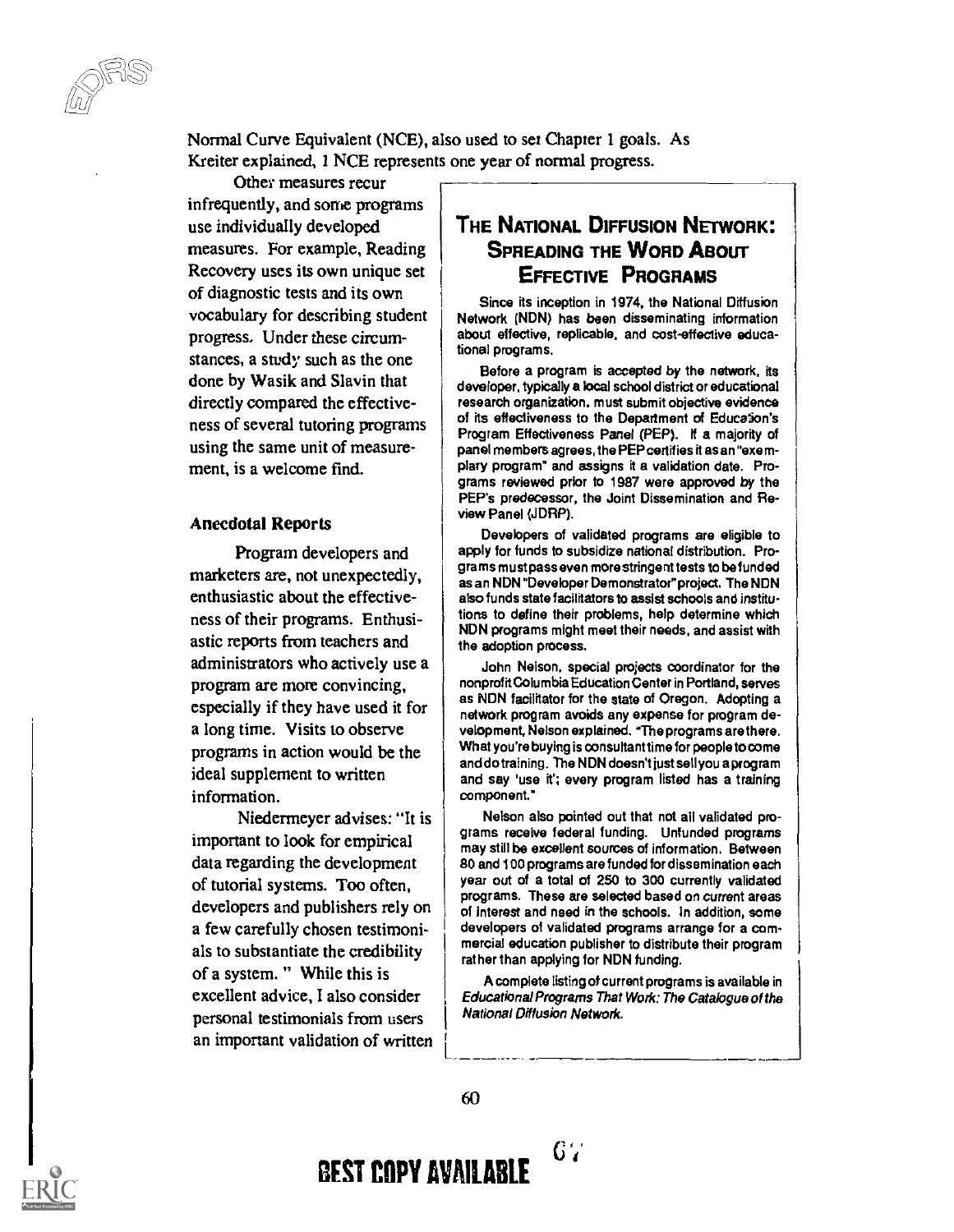data. Whatever the statistical evidence for a program's effectiveness, I found it disquieting when ardent proponents of a program could not provide names of any schools currently using it, and when calls to former purchasers could not unearth any school staff who remembered the program.

#### Maintaining Effectiveness

Program effectiveness can be eroded if users gradually drift away from correct use of recommended procedures. In some cases, as with HOSTS and Reading Recovery, ongoing evaluation is an integral part of program design, and program staff maintain contact with users to guard against this kind of drift. But less expensive programs are vulnerable to misuse. Educators who obtain programs through the mail should design their own evaluation component if one is lacking.

Unfortunately, systematic assessment is expensive in terms of staff time. What is a school to do if funds can barely be stretched to purchase an inexpensive program, and assessment seems an unaffordable luxury? What if a choice must be made between tutoring without evaluation and no tutoring? If a program has been carefully designed and tested by others, isn't it a reasonable compromise to use it and rely on the subjective impressions of teachers, administrators, and students to confirm its effectiveness? Educators and policy-makers must use their own judgment in answering these difficult questions.

#### Appropriateness for Local Needs

A program may be certified as effective, but it is important to ascertain whether it is effective for specific local needs.

#### Who Is At-Risk?

Which program is chosen depends on the number and characteristics of at-risk students in a school or district. The fact that one Reading Recovery teacher can provide intensive help to only four students at a time while the Companion Reading Program simultaneously affects entire classes might influence a district with a large percentage of at-risk students to choose the latter program.

Another issue is the nature and severity of the risk factors affecting targeted students. For example, the intensive, multipronged approach of Success for All would be overkill in a moderate- to high-income district where variations from standard pace and learning style are the main problems. Conversely, a program modeled on the Willamette High School Peer

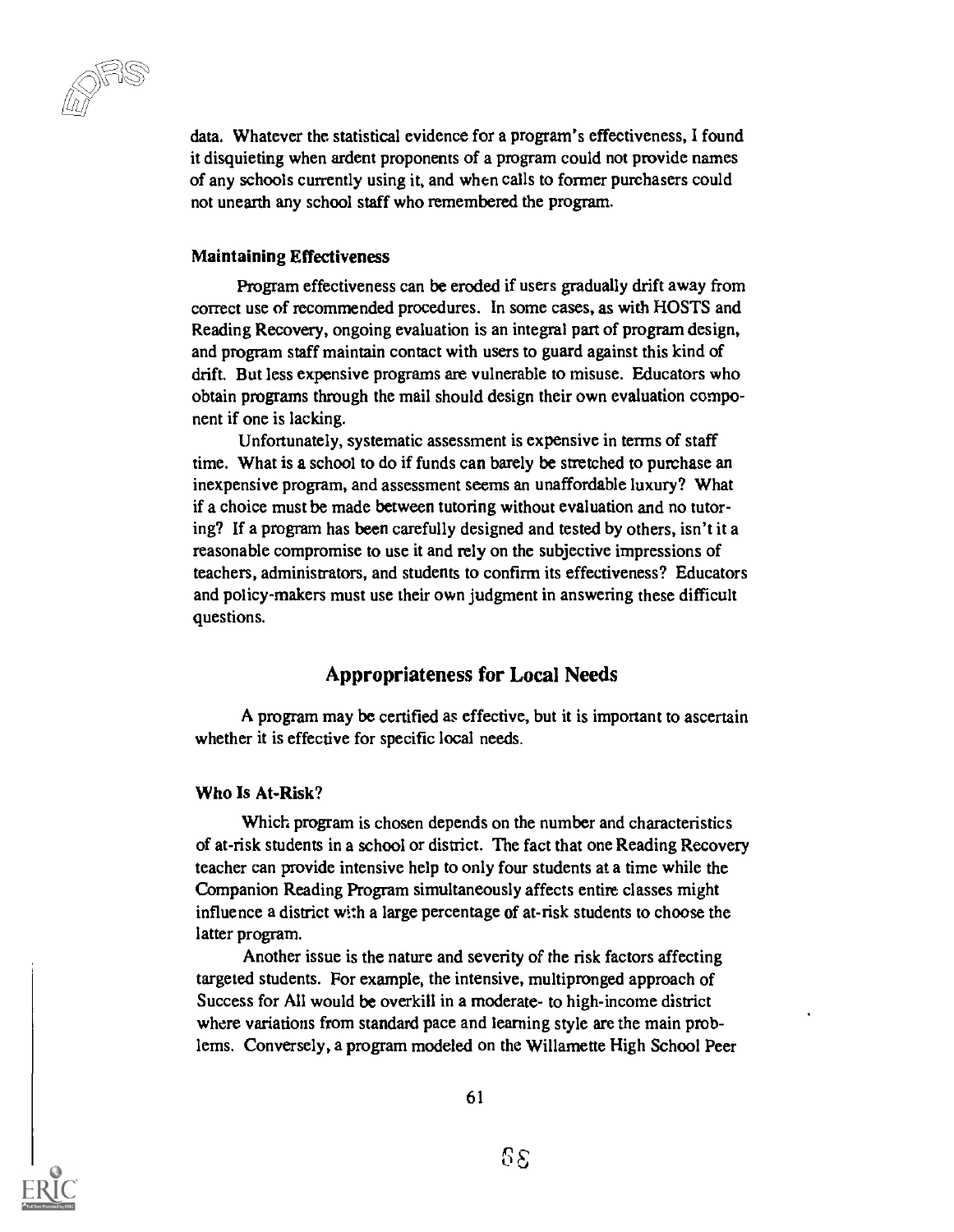Tutoring Program might be woefully inadequate in an innercity school where many students have severe, multiple risk factors and problems are deeply established by the ninth grade.

The age of students needing help is also important. An intensive early intervention program like Reading Recovery would seem an ideal choice for a community like Faribault, Minnesota, which is facing a sudden influx of young children with unusually severe problems. For a district with at-risk students of all ages, the Valued Youth Program has the advantage of simultaneously providing benefits to older and younger students.

#### Curriculum and Educational Philosophy

The compatibility between a tutoring program and a district's curriculum and educational philosophy is another issue. Programmed Tutorial Reading would be a convenient choice for a district that already uses one of the basal series for which it is designed. Koford cites the alignment of Reading Recovery with Portland's "newly adopted literature-based philosophy of teaching language arts" as a key factor in the district's initial interest in the program. According to Summerhays, the Companion Reading approach can be effectively used with either a whole-language or a basal program, but some basal-oriented districts are reluctant to order the many additional reading books the program requires.

Other tutoring programs are designed to operate independently of classroom instruction or can be adapted to different types of content. The design of the Willamette High School Peer Tutoring program and the Valued Youth Program are not dependent on specific curricula, while the HOSTS program uses whatever curricular materials the school already possesses. At the other end of the spectrum, Success for All requires the use of its own complete curriculum.

#### Availability of Resources

The immediate, upfront cost of a tutoring program is undeniably important, but planners must also consider hidden and long-range costs such as staff time.

#### Human Resources

Human resources are just as important as financial resources in determining a program's affordability. At first glance, it might seem cheaper to have local staff develop a program tailored exactly to school or district needs. But according to Oregon NDN facilitator John Nelson, developing a program

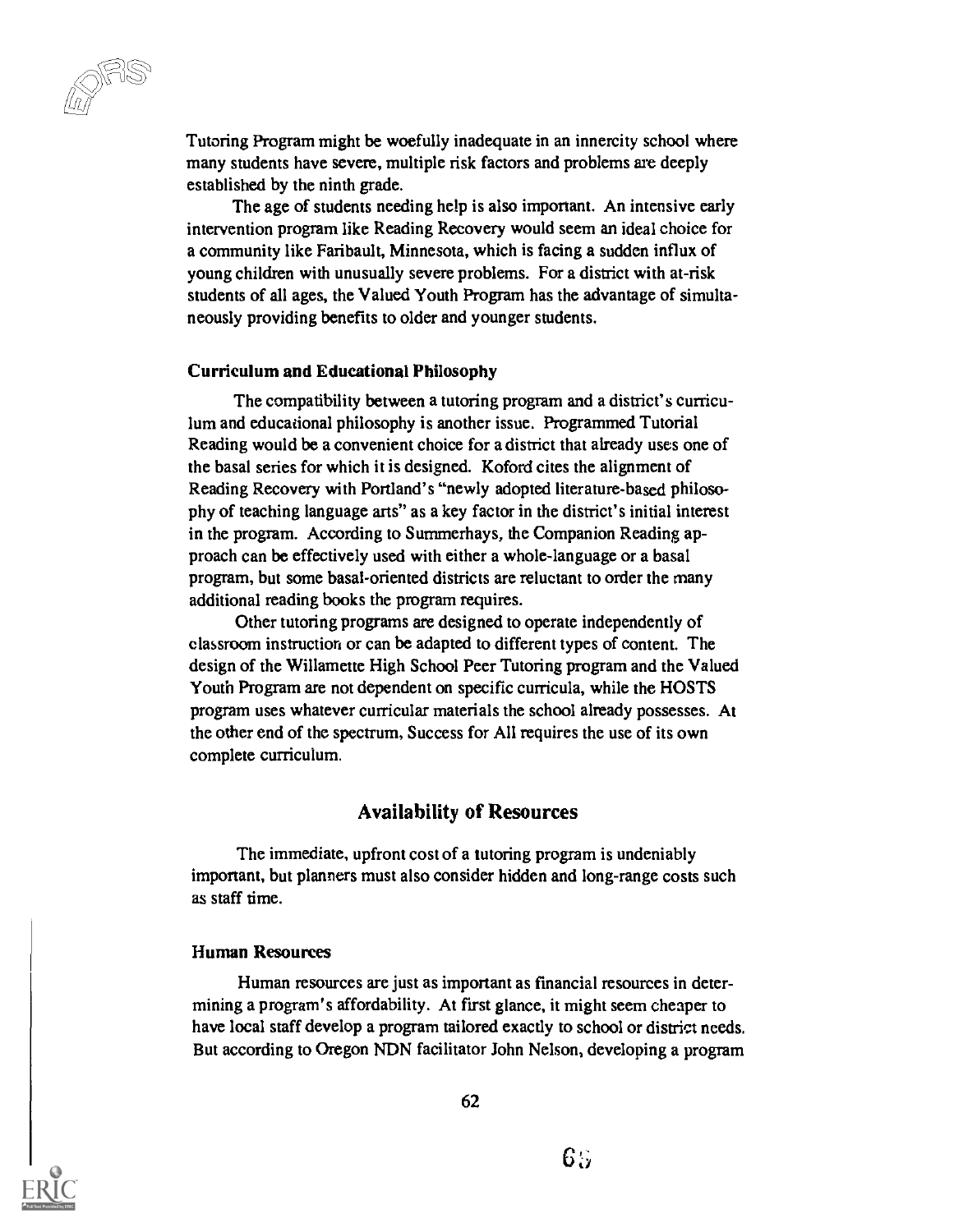from scratch is far more expensive and inefficient than replicating and adapting an existing effective program, once the cost of staff time is taken into account. "You're paying too much, and the people end up feeling overburdened," he said.

Similarly, when considering the use of volunteer tutors, staff time required for recruiting, coordinating, and supervising them must be balanced against the cost of hiring paid tutors.

Sometimes school staff will generously donate time to support a program in which they strongly believe. While this may seem like a bargain for the school district, it may be a prescription for teacher burnout. Staff support for any program, no matter how worthwhile, eventually erodes when people must contribute extra, unpaid hours year after year. According to Oregon Department of Education Specialist Shirley Gidley, this problem has contributed to the downfall of other programs in the past (Joan Gaustad 1992).

Finally, Melaragno urges administrators to express appreciation of staff efforts. Such appreciation can make a major contribution to the successful maintenance of a tutoring program (Melaragno).

#### Redistributing Existing Resources

Redistributing existing human and financial resources may provide the means to implement a tutoring program. Examples include reassigning instructional aides as Programmed Tutorial Reading tutors, or assigning a school's Chapter 1 teacher to coordinate a HOSTS Reading program.

Many schools use Chapter 1 funds to support tutoring programs. Chapter 1 concentration grants have enabled some schools in high-poverty areas to fully implement Success for All (Madden and others 1992). However, Woods points out that using Chapter 1 funding has some disadvantages. The fact that the Sutherlin HOSTS program is directly funded by the district enables the school to avoid paperwork and to "reach certain targets that we want to reach, that Chapter 1 would prohibit us from reaching."

#### Cost-Effectiveness

An analysis of costs and benefits may reveal that, over time, an initially expensive program is a worthwhile investment. A number of tutoring programs reviewed in this Bulletin provide estimates of their cost-effectiveness.

As an argument for the cost-effectiveness of Success for All, Madden and others (1992) point out that the annual cost of educating one Baltimore student is nearly \$4,800 per year. "Retaining a student may be seen as investing a very expensive remedial year. Reducing retentions from 11% to

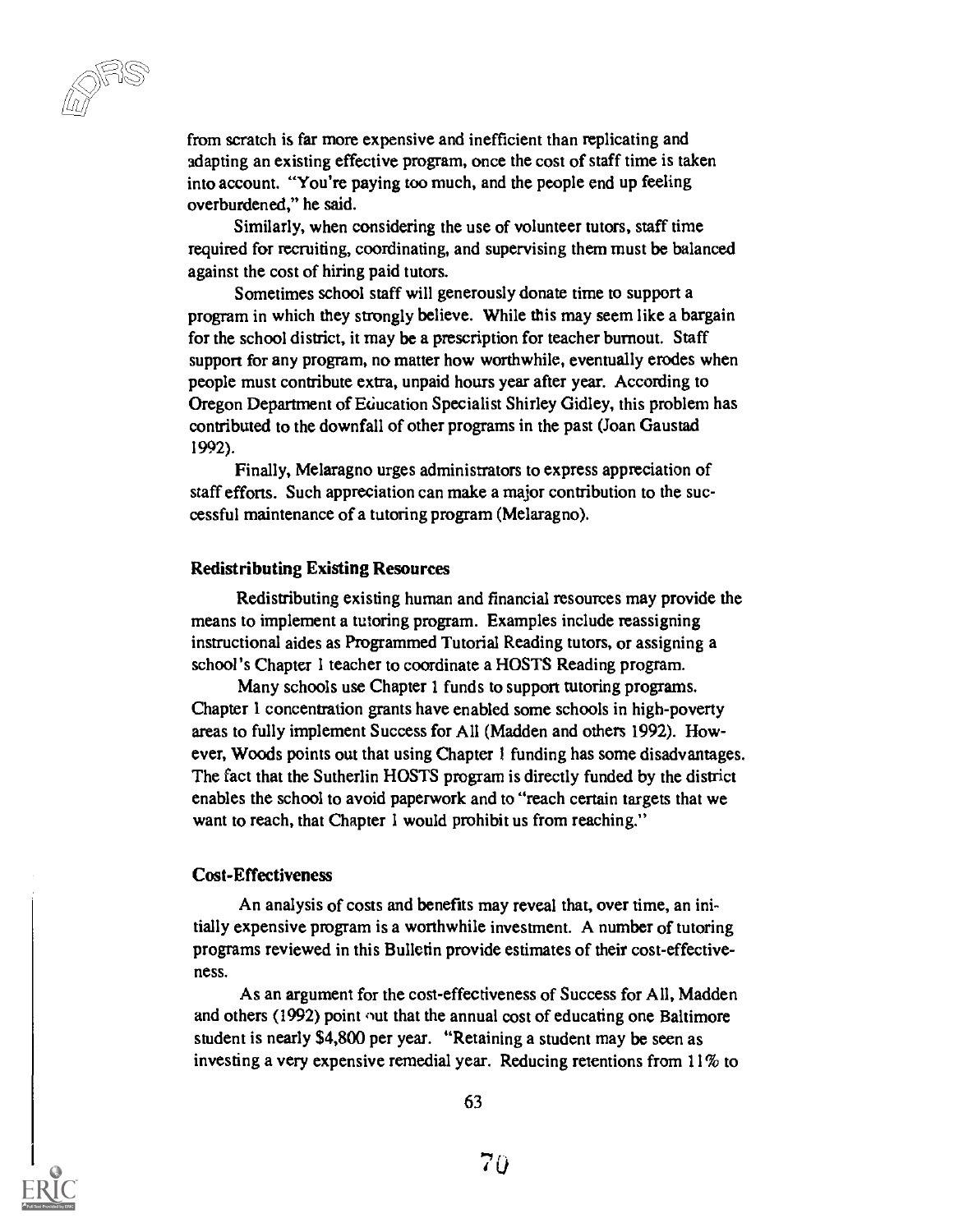zero in a school of 500 students thus saves \$264,000 per year." The Portland School District calculates its annual cost-per-pupil to be over \$4,500 (Portland Public Schools undated).

The HOSTS Corporation asserts that a HOSTS program serving 60- 120 children can be implemented for a cost equal to that of retaining six children for one year or of prosecuting one juvenile for a burglary (HOSTS undated d). The cost of tutoring certainly appears in a different perspective when compared with the long-range costs of school failure to the district and the community.

#### Augmenting Local Resources

Pooling resources or seeking outside funding sources can open up new options for districts with limited resources.

As Dunkeld explained, school districts too small to need the full-time services of a Reading Recovery teacher leader often form a consortium with neighboring districts. The school district of McMinnville, Oregon, is a case in point. That district's teacher leader worked exclusively with McMinnville teachers for the first year after completing her training at Portland State University. "Now she's offering the services to other Yamhill County districts. When she trains other people beyond her district, those districts contribute toward her salary through tuition fees," said Dunkeld.

The program information gathered by the NDN is a treasure trove of resources for school districts. Nelson describes implementation costs for most NDN-approved programs as "cheap, cheap, cheap" by comparison to costs for commercially developed programs. Oregon districts should also be aware that the Columbia Education Center, for which Nelson works, will aid districts in finding grant support for more expensive NDN programs. The private, nonprofit Portland agency does not charge fees for its services.

#### Combining Programs

This Bulletin has presented considerable evidence supporting the superiority of tutoring to other types of intervention and the greater effectiveness of some tutoring programs compared to others. Yes, programs using certified teachers as tutors appear more effective than programs using paraprofessionals; and yes, tutoring first-graders appears more cost-effective than later remediation. But it's not a matter of choosing one tutoring program over all others or choosing tutoring instead of using other forms of intervention. A better choice is to decide which effective approaches can be combined to achieve the greatest possible overall success.

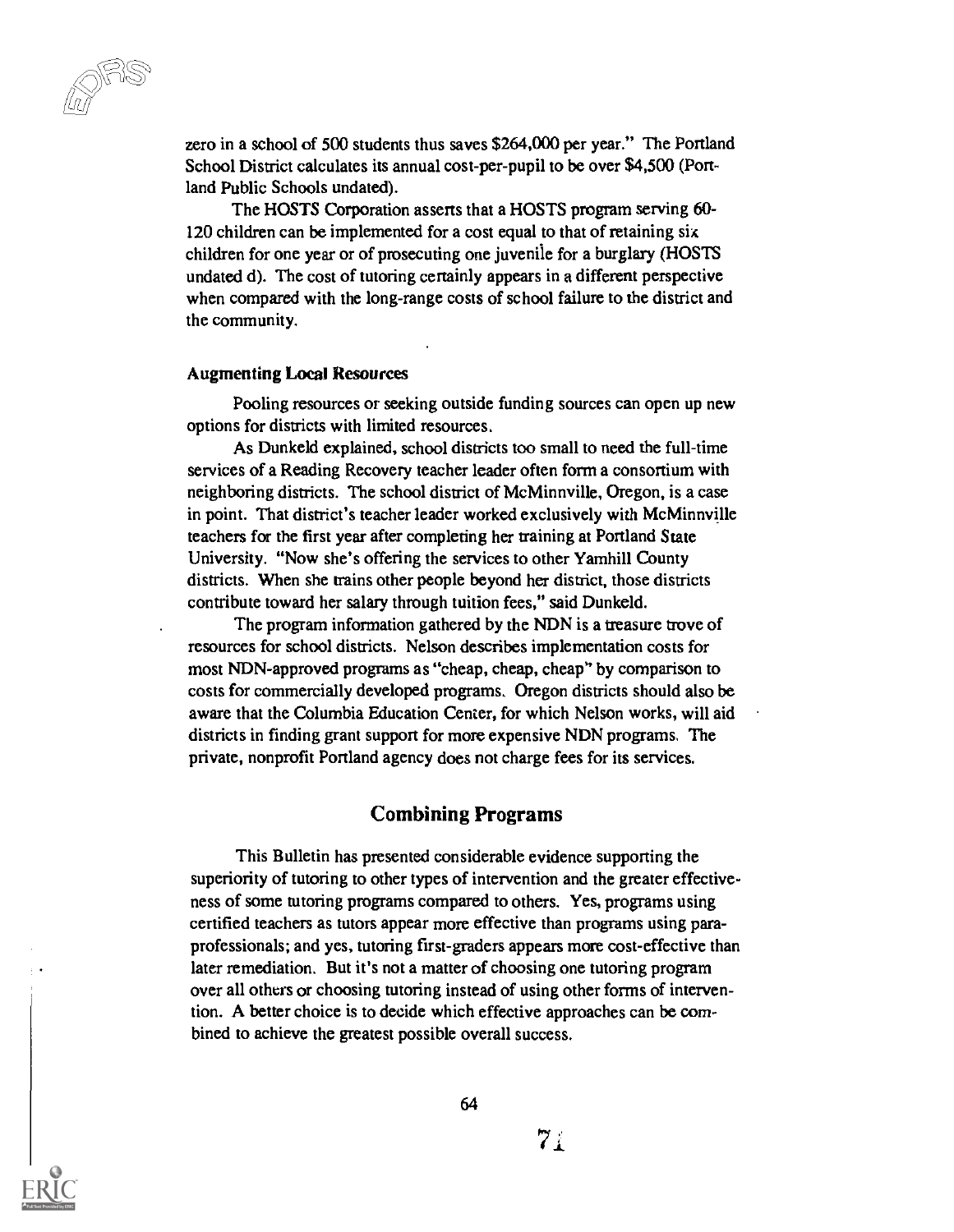#### Implementing Complementary Tutoring Programs

Tutoring programs that target different student populations can be used to complement each other. The Portland School District's Franklin/Marshall Cluster of schools is taking this approach by implementing the Valued Youth Program in addition to the already established Reading Recovery. According to Nelson, the Columbia Education Center assisted in obtaining funding to support the new program.

Reading Recovery and the Companion Reading Program are also highly compatible. As different as they are in design, these programs share a number of common assumptions. For example, both combine elements of phonics with a strong literature-based approach to reading. One cost-effective combination might be for a district to use Companion Reading in all its classrooms, benefiting at-risk students, middle achievers, and high achievers alike, and to refer the few children with particularly severe problems to the more expensive Reading Recovery.

#### Supporting Tutoring with Additional Interventions

Several programs presented here already include nontutoring components. Success for All provides extensive support services for extremely disadvantaged students affected by many risk factors. The Valued Youth Program, developed for a target population with one of the highest dropout rates in the nation, reinforces the benefits of tutoring by enlisting parental support, exposing tutors to positive adult role models, and validating tutors' efforts with payment and public recognition. Additional interventions could be added to any of the tutoring-only programs described in this Bulletin.

Less intensive, longer lasting interventions may be necessary to maintain the effects of an intensive, short-term tutoring program, at least for students affected by multiple risk factors. After reviewing the results of early intervention programs, Slavin and others drew the following conclusion:

Maintaining reading success after it is established in first grade is easier, cheaper, and more effective than trying to remediate deficits, but some form of maintenance is necessary if at-risk students are to continue to grow in reading skills beyond first grade, to be promoted each year, and to stay out of special education.

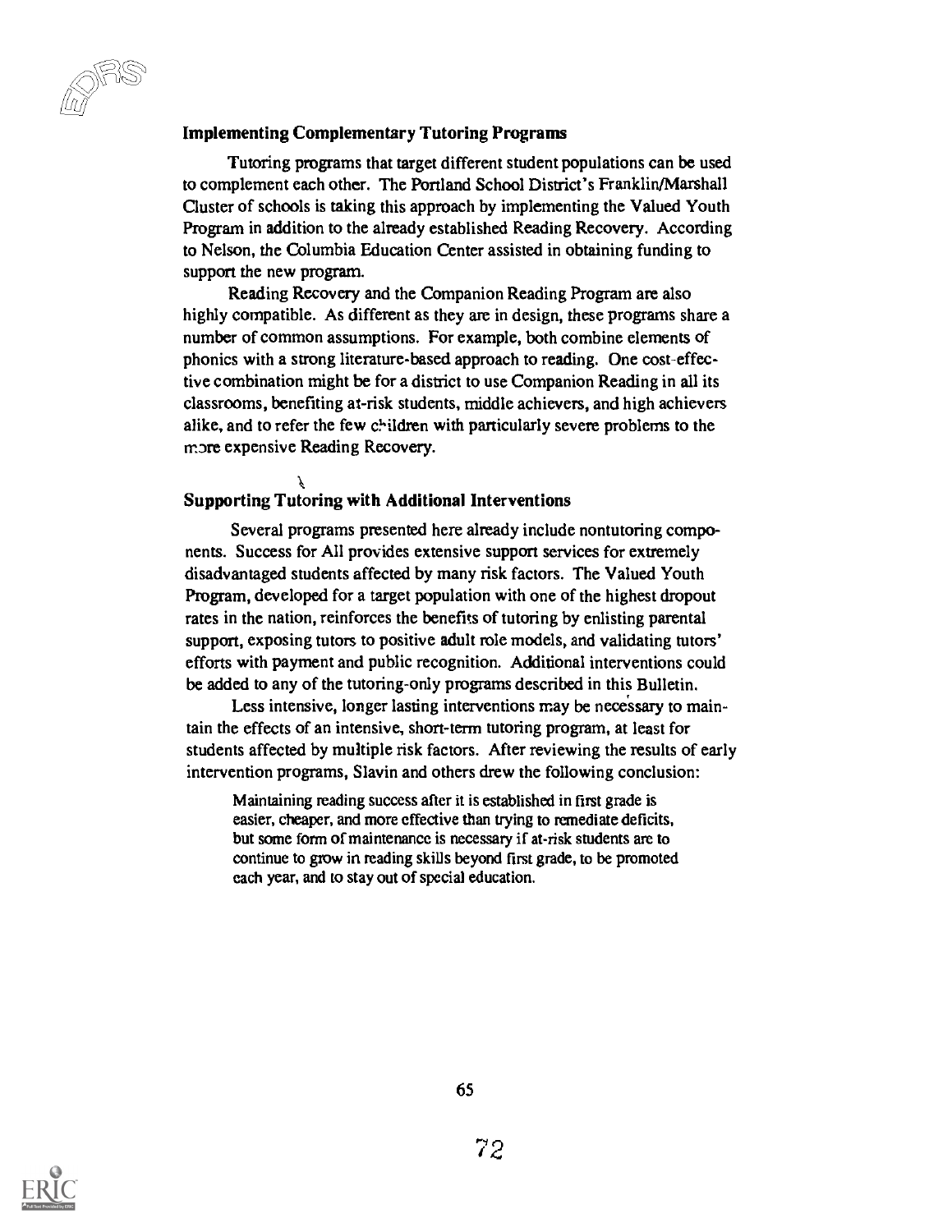## Conclusion

Research and practice unquestionably support the effectiveness of well-planned tutoring. As this Bulletin has shown, effective programs incorporating tutoring are available in amazing variety. Tutoring can be the sole focus of a program or one element in a comprehensive approach. It can involve several schools, an entire district, consortia of several districts, or a single tutor and tutee. Certified teachers, five-year-old students, retired volunteers, and disruptive low-achievers can all tutor effectively when given the right training and support. The experience of tutoring can enrich their own lives as a result.

To paraphrase HOSTS founder Gibbons, given the wealth of possibilities there is no reason every at-risk child should not have a tutor or, perhaps, be a tutor. Not every tutor will be perfect, and not every program will reach all at-risk children equally well. But some form of effective tutoring is within the reach of every school, no matter how small its resources. Alone or linked with other efforts, tutoring can help schools move a little closer to the ultimate goal of preventing student failure.

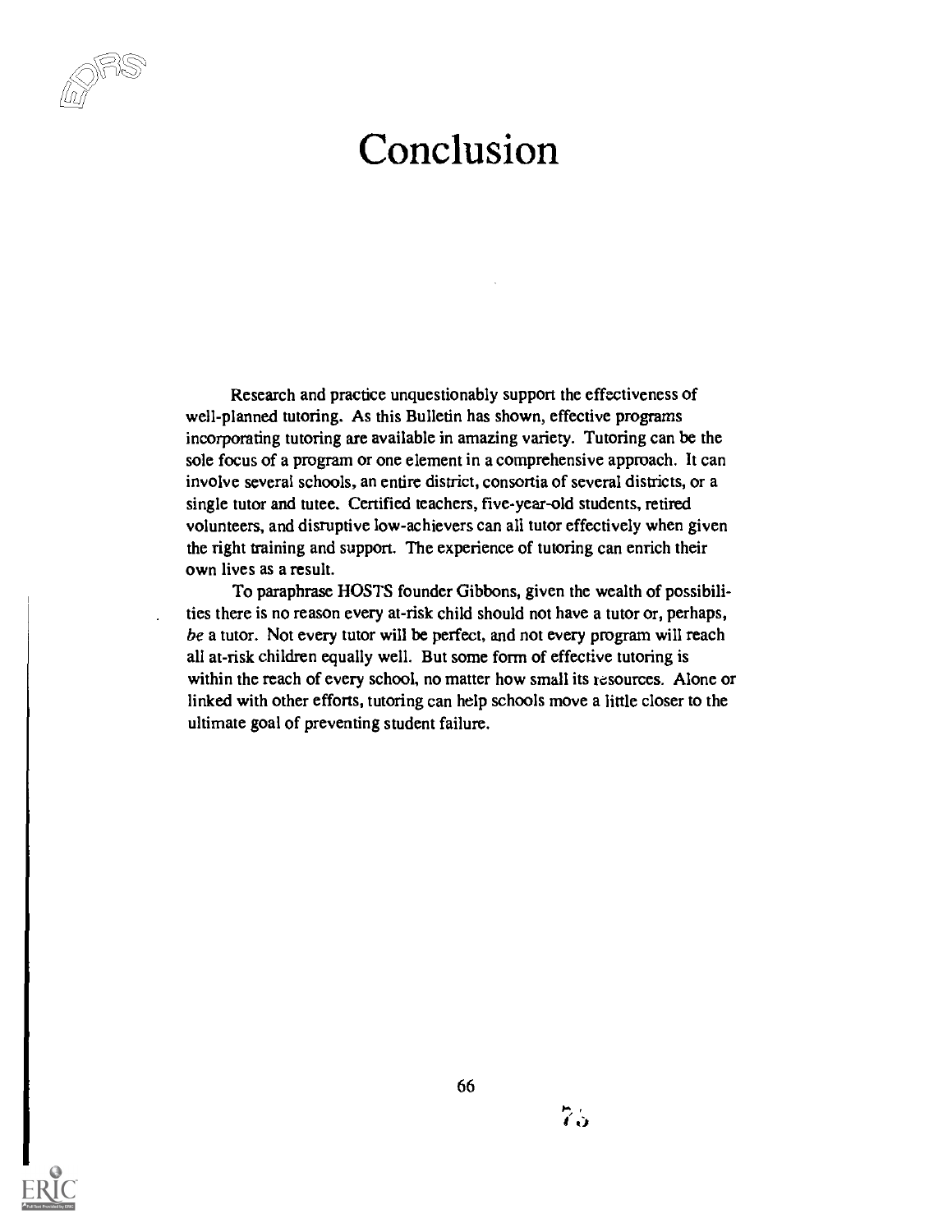

# Appendix: Sources of Information About Tutoring Programs

## Companion Reading Program

Terry Sumrnerhays Metre Publishing 150 South 600 East #2D Salt Lake City, Utah 84102 (801) 521-8593 or (800) 232- 3168

Dr. Grant Harrison Department of Instructional Science Brigham Young University Provo, Utah 84601 Phone (801) 378-2637

## HOSTS (Help One Student To Succeed) Structured Mentoring Program in Language Arts

William E. Gibbons, CEO HOSTS Corporation 1801 D Street Suite 2 Vancouver, Washington 98663-3332 Phone (206) 694-1705 or (800) 8334678

Tom Woods, HOSTS Program Director East Sutherlin Primary School Sutherlin School District 730 West Central Ave., PO Box 500 Sutherlin, Oregon 97479 Phone (503) 459-2912

## Programmed Tutorial Reading

Susan Ross, Chapter 1 **Director** Davis County School District Farmingham, Utah 84025 Phone (801)451-1117

### Project Success

Dr. Ronald Smith, Director of Special Education North Kitsap School District No. 400 8998 NE West Kingston Rd. Kingston, Washington 98346 Phone (206) 297-2969

Edmark Corporation P.O. Box 3218 Redmond, WA 98073-3218 Phone (206) 861-8200 or (800) 426-0856

#### Reading Recovery

#### National Headquarters;

Dr. Carol A. Lyons, Director, or Andrea McCarrier, Coordinator Reading Recovery Program 200 Ramseyer Hall 29 West Woodruff Avenue Columbus, Ohio 43210-1177 Phone (614) 292-7807, FAX (614) 292-42W

Oregon Regional Training Site:

Dr. Colin Dunkeld, Teacher Leader Trainer Reading Recovery Program Department of Education Portland State University PO Box 751 Portland, Oregon 97207 Phone (503) 725-4685

Oregon Programs:

Julie Haggerty, Coordinator and Teacher Leader Reading Recovery Portland Public Schools Curriculum Development and Services 513 SE 14th Avenue Portland, Oregon 97214 Phone (503) 280-5840 ext. 445

Lin Colwell, Reading Recovery Teacher Leader Lincoln County School **District** Delake Elementary School 540 NE Hwy 101 Lincoln City, OR 97367 Phone (503) 994-8191

Structured Tutoring (see Companion Reading Program)



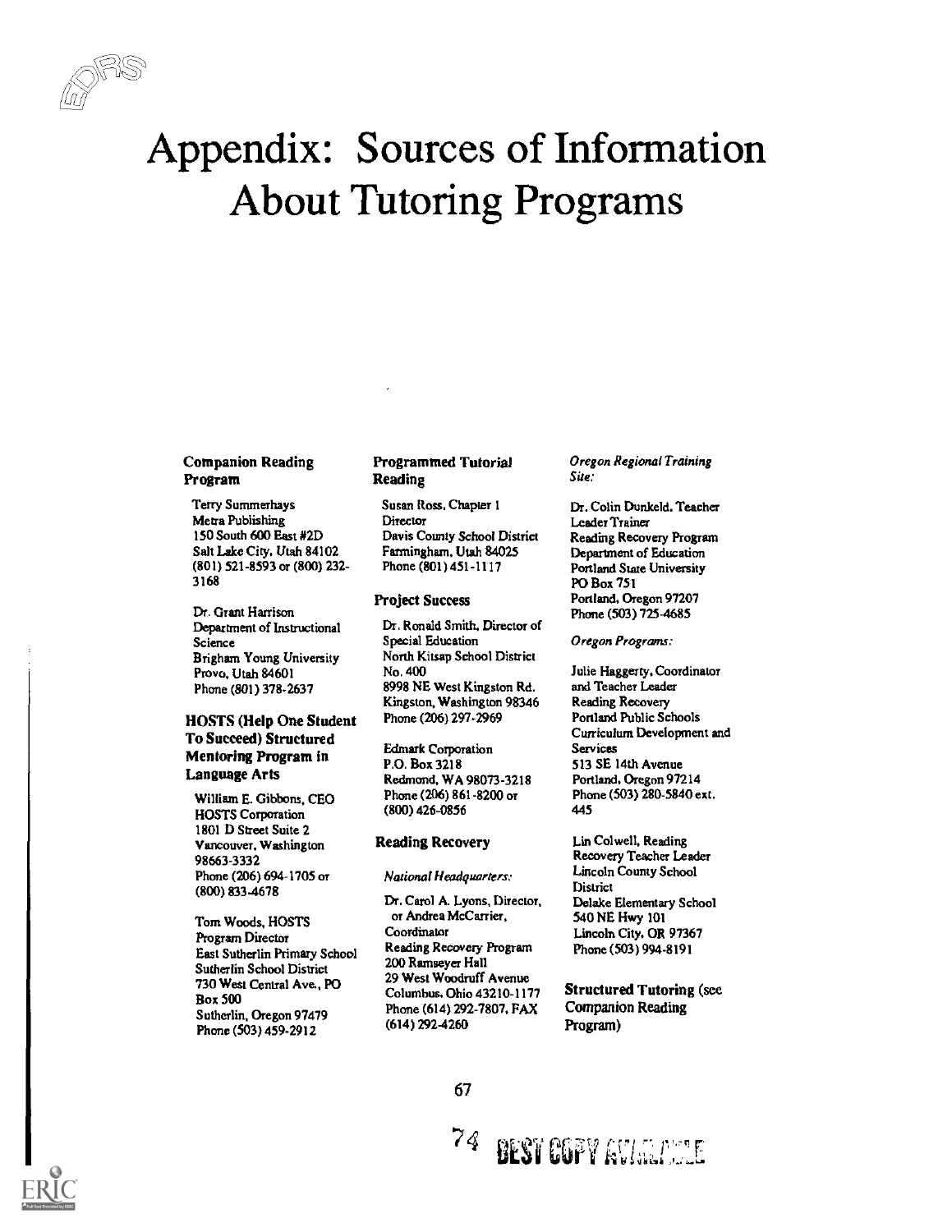#### Success for All

LL21.r1/

Center for Research on Effective Schooling for Disadvantaged Students The Johns Hopkins University 3505 North Charles Street Baltimore, Maryland 21218 Phone (410) 516-0370

## Valued Youth Program

#### National Headquarters:

Josie D. Supik, Director Center for Prevention and Recovery of Dropouts Intercultural Development Research Association 5835 Callaghan, Suite 350 San Antonio, Texas 78228 Phone (512) 684-8180

#### Oregon:

Leigh Wilcox, Director of Instruction Franklin/Marshall Cluster Portland School District P.O. Box 3107 Portland, Oregon 97208 (503) 280-5797

Dalia Torres, Director for Special Projects Woodburn School District 965 North Boones Ferry Rd. Woodburn. Oregon 97071 (503) 981-9555 FAX (503) 981-8018

### Willamette High School Peer Tutoring Program

Cassie Malecha, School Counselor Willamette High School 1801 Echo Hollow Road Eugene, OR 97402 Phone (503) 689-0739

Revised Peer Tutoring Manual will be available approximately April 1993 from either of the following two sources:

Confederation of Oregon School Administrators 707 13th St. SE, Suite 100 Salem. Oregon 97301-4035 Phone (503) 531-3140

Oregon Department of Education Office of Student Services Oregon Tower Building 700 Pringle Parkway Salem, Oregon 97301-0290 Phone (503) 378-5585

For information about the National Diffusion Network:

Educational Programs Thal Work: The Catalogue of the National Diffusion

Network is available for purchase from:

Sopris West. Inc. P.O. Box 1809 Longmont, Colorado 80502- 1809 Phone (303) 651-2829

National Diffusion Network U.S. Department of Education 555 New Jersey Avenue NW Washington, D.C. 20208- 5645 Phone (202) 219-2134

Oregon State Facilitator Project John Nelson, Special Projects Coordinator Columbia Education Center 11325 SE Lexington Portland, Oregon 97266 Phone (503) 771-1072

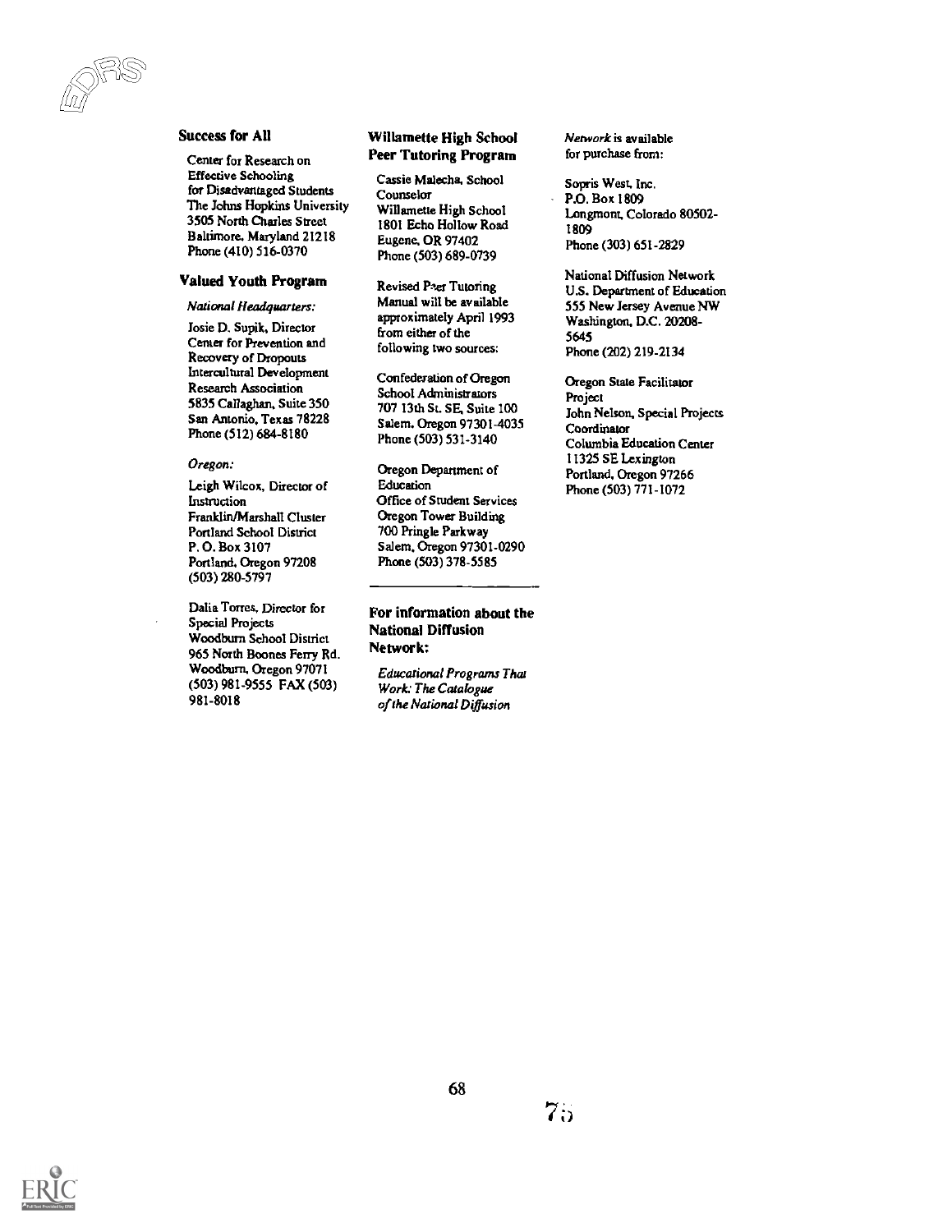

# Bibliography

- Allen, Vernon L. "The Helping Relationship and Socialization of Children: Some Perspectives on Tutoring." In Children as Teachers: Theory and Research on Tutoring, edited by Vernon L. Allen. New York: Academic Press, 1976. 276 pages.
- Allen, Vernon L., and Robert S. Feldman. "Studies on the Role of Tutor." In Children as Teachers: Theory and Research on Tutoring, edited by Vernon L. Allen. New York: Academic Press, 1976. 276 pages.
- Anania, Joanne. The Influence of Instructional Conditions on Student Learning and Achievement." Evaluation in Education: An International Review Series 7, 1 (1983). EJ 294 214.
- Bloom, Benjamin S. "The Search for Methods of Instruction as Effective as One-to-One Tutoring." Educational Leadership 41, 8 (May 1984): 4-17. EJ 299 535.
- Bredekamp, Sue, Editor. Developmentally Appropriate Practice in Early Childhood Programs Serving Children from Birth Through Age 8. Washington, D.C.: National Association for the Education of Young Children, 1987. 92 pages.
- Cardenas, Jose A., and others. "Valued Youth Program: Dropout Prevention Strategies for At-Risk Students." Paper presented at the Annual Meeting of the American Educational Research Association, Chicago, Illinois, April 1991.25 pages.
- Center for Research on Effective Schooling for Disadvantaged Students, CDS. Undated. 4 pages.
- Center for Social Organization of Schools. CSOS. Undated. 4 pages.
- Cloward, Robert D. "Teenagers as Tutors of Academically Low-Achieving Children: Impact on Tutors and Tutees." In Children as Teachers: Theory and Research on Tutoring, edited by Vernon L. Allen. New York: Academic Press, 1976. 276 pages.
- Cohen, Jiska. "Theoretical Considerations of Peer Tutoring." Psychology in the Schools 23, 2 (April 1986): 175-86. EJ 335 640.
- Cohen, Peter A., and others. "Educational Outcomes of Tutoring: A Meta-Analysis of Findings."American Educational Research Journal 19, 2 (Summer 1982): 237- 48. ES 272 101.
- Davis County School District. Programed Tutorial Reading. Farmingham, Utah: Author, undated. 19 pages.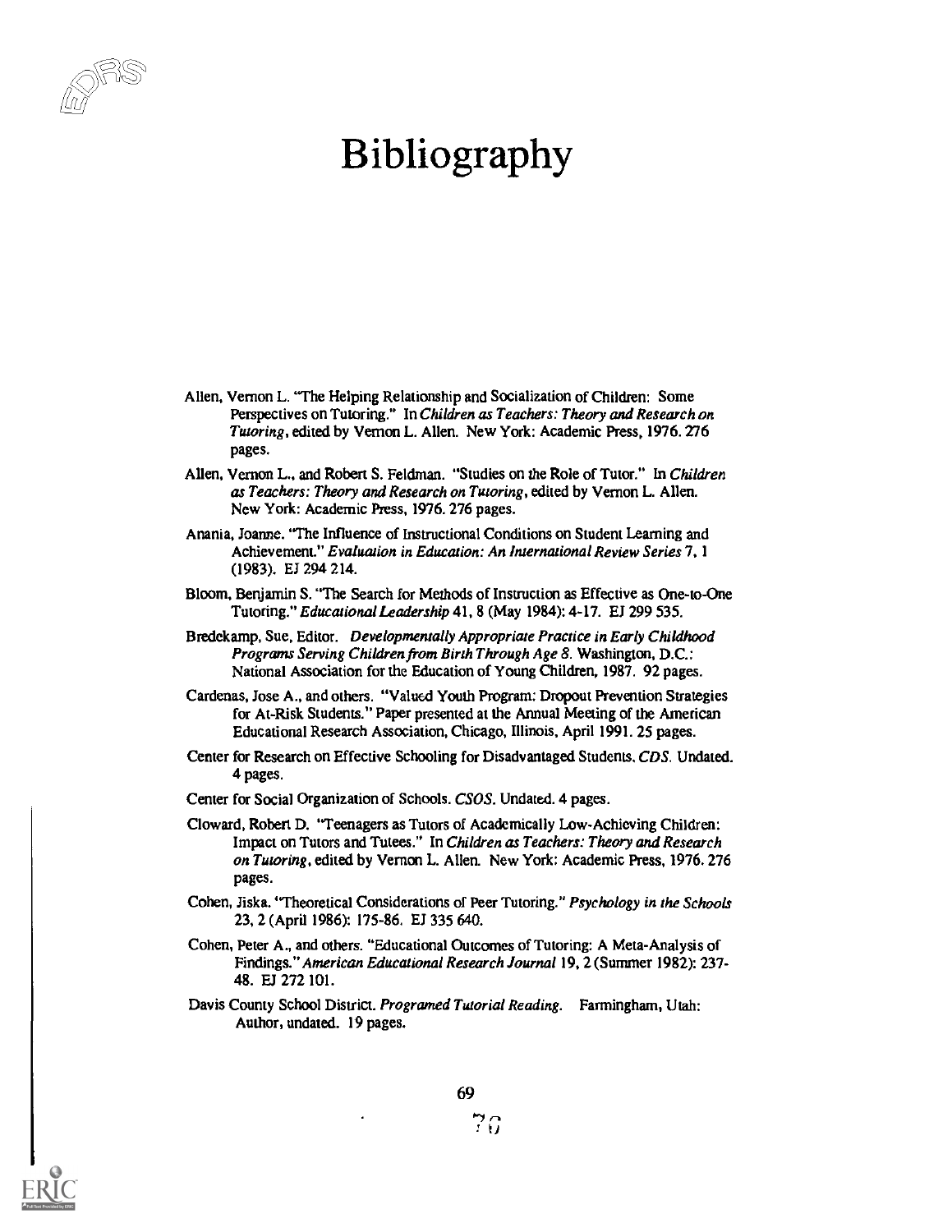- Devin-Sheehan, Linda, and Vernon L. Allen. "Implementing Tutoring Programs: Some Alternatives for Practitioners and Researchers." In Children as Teachers: Theory and Research on Tutoring, edited by Vernon L. Allen. New York: Academic Press, 1976. 276 pages.
- Feshbach. Norma D, 'Teaching Styles in Young Children." In Children as Teachers. Theory and Research on Tutoring, edited by Vernon L. Allen. New York: Academic Press, 1976. 276 pages.
- Gardner, Howard. Frames of Mind: The Theory of Multiple Imelligences. New York: Basic Books, Inc., 1983. 440 pages.
- Gaustad, Joan. "Identifying Potential Dropouts." ERIC Digest. Eugene, Oregon: ERIC Clearinghouse on Educational Management, 1991. ED 339 092.

. Making the Transition from Graded to Nongraded Primary Education. OSSC Bulletin. Eugene, Oregon: Oregon School Study Council, 1992. 41 pages. ED 343 282.

- Gibbons, William E. Correspondence, August 19. 1992.
- Goodlad, John I., and Robert A. Anderson. The Nongraded Elementary School. Revised Edition. Reissued with a New Introduction. New York: Teachers College Press, Columbia University, 1987. 248 pages. ED 279 084.
- Groom, Joseph, and others, Eds. The Reading Recovery Program: Executive Summary 1984-91. Columbus. Ohio: The Ohio State University, 1992. 13 pages.
- Haisley, Fay B.; Christine A. Tell; and John Andrews. "Peers as Tutors in the Mainstream: Trained 'Teachers' of Handicapped Adolescents." Journal of Learning Disabilities 14, 4 (April 1981): 224-26, 238.
- Harrington, Diane. "Reaching Beyond the Self: Service Learning for Middle Schoolers." American Educator 16, 2 (Summer 1992): 3643.
- Harrison, Grant V. "Structured Tutoring: Antidote for Low Achievement." In Children as Teachers: Theory and Research on Tutoring, edited by Vernon L. Allen. New York: Academic Press, 1976. 276 pages.
- Hollingsworth, Paul M., and Grant V. Harrison. "Comparing Whole Class with Traditional Grouping: First Grade Reading Instruction." Reading Improvement 28, 3 (Fall 1991): 183-87
- HOSTS Corporation. Mentor -Tutor Guide for the HOSTS Structured Mentoring System in Language Arts. Vancouver, Washington: Author, 1990. 41 pages.

. The HOSTS (Help One Student To Succeed) Structured Mentoring Program in Language Arts. Vancouver, Washington: Author, undated.

- . HOSTS Structured Mentoring System in Language Arts. Vancouver, Washington: Author, undated a. 8 pages.
- . Research Summary and Independent Evaluations of the HOSTS Structured Mentoring System in Language Arts. Vancouver, Washington: Author, undated b. 8 pages.
- . Pricing Schedule, HOSTS Structured Mentoring System in Language Arts. Vancouver, Washington: Author, undated c. 2 pages.

Value, HOSTS Structured Mentoring System in Language Arts. Vancouver, Washington: Author, undated d. 2 pages.



77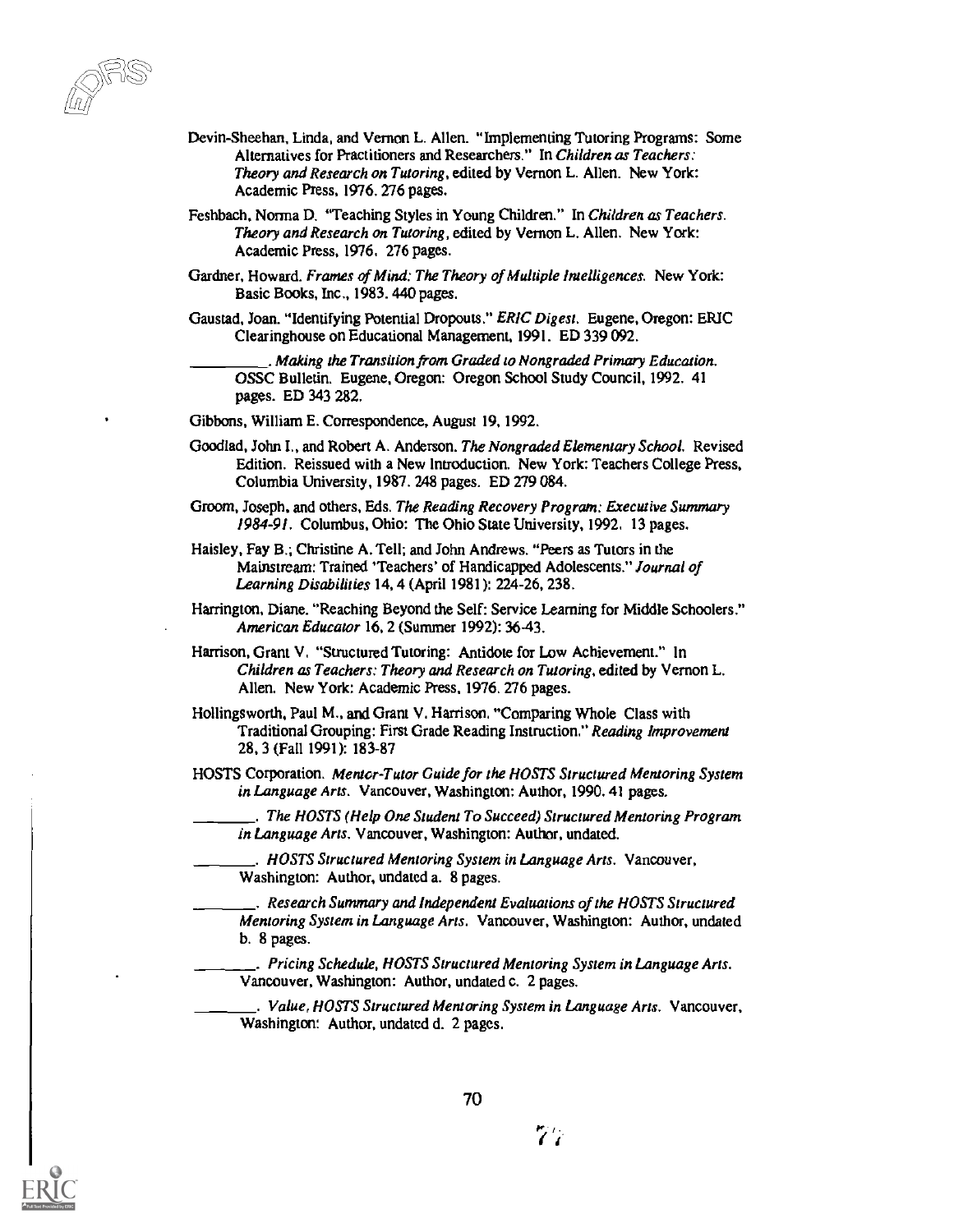. Focus on Success: Reading Is "Hot' in Arizona. Vancouver, Washington: Author, undated e. 1 page.

Intercultural Development Research Association. Valued Youth Anthology: Articles on Dropout Prevention. San Antonio, Texas: Author, 1989. 110 pages. ED 333 282.

. Coca-Cola Valued Youth Program. San Antonio, Texas: Author, 1991. 6 pages.

. The Coca-Cola Valued Youth Program: A National Network of Schools. San Antonio, Texas: Author, undated. 1 page.

- Jenkins, Carri P. "1st- Graders Prove Companionship Reading Program Really Works." BYU Today, July 1990. 3 pages.
- Kalmoe, Sharon K. A Comparative Study of Two Approaches to Teaching First Grade Reading. Master's Thesis submitted to St. Cloud State University, St. Cloud, Minnesota, August 1989. 72 pages.
- Koford, Judy. The Reading Recovery Project, Portland, Oregon Site, Year II: I 990- 1991. Portland, Oregon: Portland Public Schools, 1991. 32 pages.
- Lippett, Peggy. "Learning Through Cross-Age Helping: Why and How." In Children as Teachers: Theory and Research on Tutoring, edited by Vernon L. Allen. New York: Academic Press, 1976. 276 pages.
- Lyons, Carol, and Andrea McCarrier. Untitled information letter. Columbus, Ohio: The Ohio State University Reading Recovery Program, undated. 8 pages.
- Madden, Nancy A., and others. SUCCESS FOR ALL: Multi-Year Effects of a Schoolwide Elementary Restructuring Program. Report No. 18. Baltimore, Maryland: Center for Research on Effective Schooling for Disadvantaged Students, 1991. 31 pages. ED 336 492.

. SUCCESS FOR ALL: Longitudinal Effects of a Restructuring Program For Inner-City Elementary Schools. Report No. 28. Baltimore, Maryland: Center for Research on Effective Schooling for Disadvantaged Students, 1992. 21 pages.

Melaragno. Ralph J. "The Tutorial Community." In Children as Teachers: Theory and Research on Tutoring, edited by Vernon L. Allen. New York: Academic Press, 1976. 276 pages.

Metra Publishing. Metra 1992 Catalog. Salt Lake City, Utah: Author, 1992a. 6 pages.

. Companion Reading Program, Second Grade. Salt Lake City, Utah: Author, 1992b. 700 pages.

Finally...A Reading Program that Doubles Reading Achievement in Half the Time. Salt Lake City, Utah: Author, undated a. 2 pages.

New Reading Program Eliminates Reading Failure with over 75 % of High Risk Students. Salt Lake City, Utah: Author, undated b. 4 pages.

. Statistical Data Regarding Companion Reading. Salt Lake City, Utah: Author, undated c. 4 pages.

Companion Reading Data. Salt Lake City, Utah: Author, undated d.

National Diffusion Network. Educational Programs That Work. 18th Edition. Longmont, Colorado: Sopris West Incorporated, 1992.



78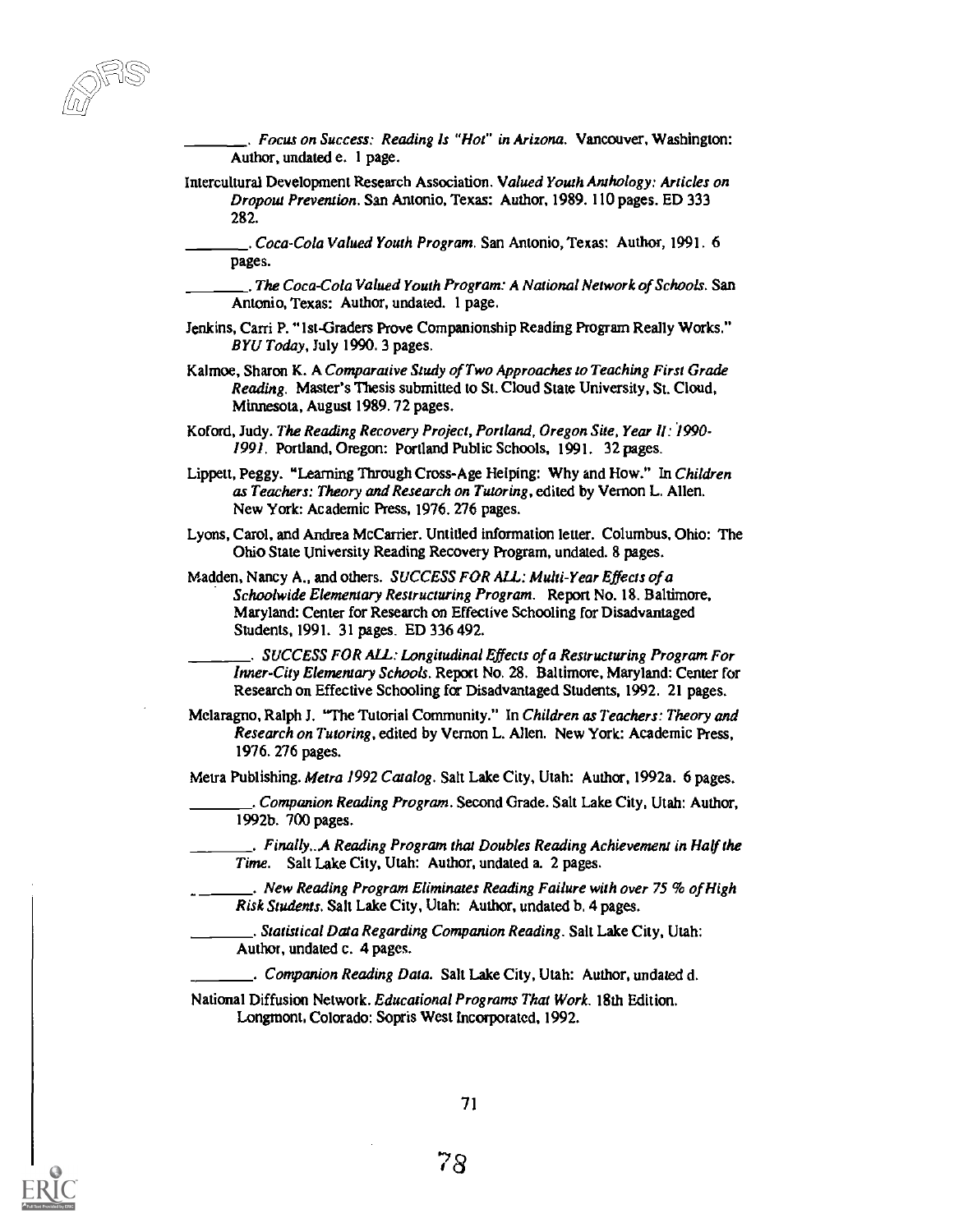Niedenneyer, Fred C. "A Model for the Development or Selection of School-Based Tutorial Systems." In Children as Teachers: Theory and Research on Tutoring, edited by Vernon L. Allen. Ncw York: Academic Press, 1976. 276 pages.

Portland Public Schools. Reading Recovery. Portland, Oregon: Author, undated.

- Rolzinski, Catherine A. The Adventure of Adolescence: Middle School Students and Community Service. Washington, D.C.: Youth Service America, 1990. 157 pages. ED 330 469.
- Sambs, Charles E., and Randy Schenkat. "Meeting Special Reading Needs in the Regular Classroom." Counterpart, Fall 1987. 1 page.
- Sarbin, Theodore R. "Cross-Age Tutoring and Social Identity." In Children as Teachers: Theory and Research on Tutoring, edited by Vernon L. Allen. New York: Academic Press, 1976. 276 pages.
- Shoemaker, Betty Jean Eklund. Integrative Education: A Curriculum for the Twenty-First Century. OSSC Bulletin. Eugene, Oregon: Oregon School Study Council, 1989.57 pages. ED 311 602.
- Slavin, Robert E. "Learning Together." American Educator 10, 2 (Summer 1986): 6-11. EJ 338 410.
- Slavin, Robert E., and others. Preventing Early School Failure: What Works? Report No. 26. Baltimore, Maryland: Center for Research on Effective Schooling for Disadvantaged Students, 1991. 17 pages. ED 340 475.
- Slavin, Robert E., and Nancy A. Madden. "Effective Classroom Programs for Students at Risk." Paper presented at the Annual Meeting of the American Educational Research Association, Washington, D.C., April 1987. 49 pages. ED 288 922.

"What Works for Students at Risk: A Research Synthesis." Educational Leadership 46, 5 (February 1989): 4-13. El 383 923.

- Smith, Ronald F. PROJECT SUCCESS: Strategies to Improve Basic Reading Skills for Students. Kingston, Washington: North Kitsap School District, undated. 22 pages.
- Stofferahn, Beverly A. Report on the Pilot Use of Metra Reading in Five District 656 First Grade Classrooms. Faribault, Minnesota: Faribault Public Schools, 1988: 13 pages.
- Supik, Josie D. "Partners for Valued Youth: The Final Report." Intercultural Development Research Association Newsletter XVIII, 1 (January 1991):1-4.
	- . Correspondence, dated July 30, 1992. 1 page.
- Wasik, Barbara A., and Robert E. Slavin. Preventing Early Reading Failure with Oneto-One Tutoring: A Best-Evidence Synthesis. Report No. 6. Baltimore, Maryland: Center for Research on Effective Schooling for Disadvantaged Students, 1990. 21 pages. ED 324 122.
- Western Reading Recovery Program. Reading Recovery-Early Intervention Makes a Regional Impact. Portland State University, undated a. 2 pages.

. flow Do We Get a Reading Recovery Teacher Leader Trained? Portland, Oregon: Portland State University, undated b. 4 pages.

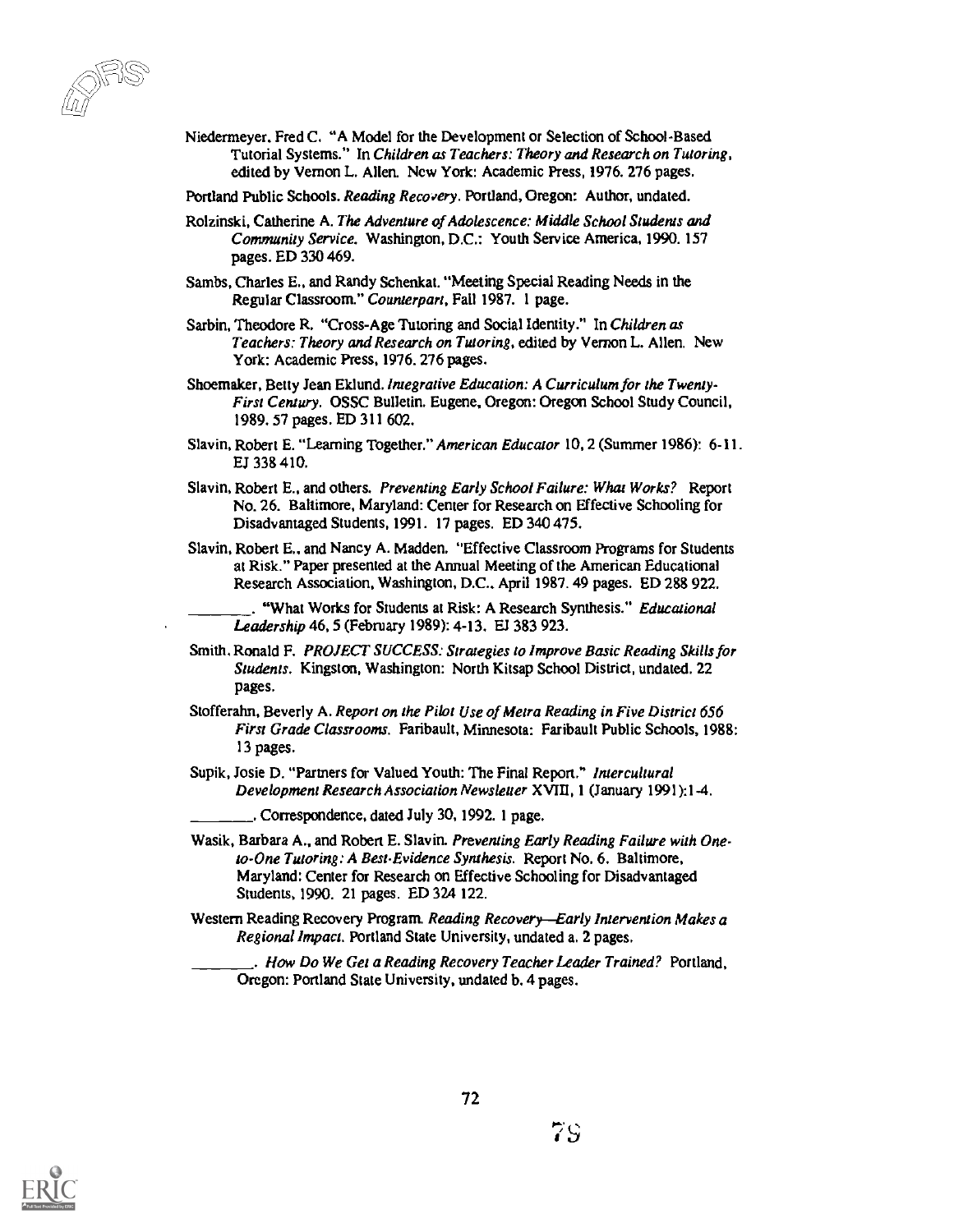

## Interviews

- Lin Colwell, Reading Recovery Teacher Leader, Lincoln County School District. Telephone interview August 22, 1992.
- Colin Dunkeld, Teacher Leader Trainer, Reading Recovery Program, Department of Education. Portland State University, Portland, Oregon 97207. Telephone interview August 25, 1992.
- Cliff Eberhart, Specialist for Chapter 1, Oregon Department of Education. Telephone interview September 3, 1992,
- William E. Gibbons, CEO, HOSTS Corporation, Vancouver, Washington. Telephone interview August 26, 1992.
- Julie Haggerty, Coordinator and Teacher Leader, Reading Recovery Program, Portland Public Schools. Telephone interview August 18, 1992.
- Anita Harder, Principal of Glenfair Elementary School, Reynolds School District. Portland, Oregon. Telephone interview August 27, 1992.
- Grant Harrison, Professor. Department of Instructional Science, Brigham Young University, Provo, Utah. Telephone interview August 21, 1992.
- Judy Koford, Principal of Arleta Elementary School, Portland, Oregon. Former Coordinator and Teacher Leader, Reading Recovery Program, Portland Public Schools. Telephone interview August 19, 1992.
- Kathy Kreiter, Assistant to the Director of Special Education, Reynolds School District, Portland, Oregon. Telephone interview September 10, 1992.
- John Lensson, Education Specialist in Student Services, Oregon Department of Education. Telephone interview August 6, 1992.
- Cassie Malecha, Counselor, Willamette High School, Bethel School District, Eugene, Oregon. Telephone interview August 22, 1992.
- John Nelson, Special Projects Coordinator, Columbia Education Center, Portland, Oregon 97266. Telephone interview September 1, 1992.
- Susan Ross, Chapter 1 Director, Davis County School District, Farmingham, Utah 84025. Telephone interview August 25, 1992.
- Dr. Ronald Smith, Director of Special Education, North Kitsap School District #400, Kingston, Washington. Telephone interview August 25, 1992.
- Beverly A. Stofferahn, Director of Curriculum and Instruction, Faribault Public Schools, Faribault, Minnesota. Telephone interview September 1. 1992.

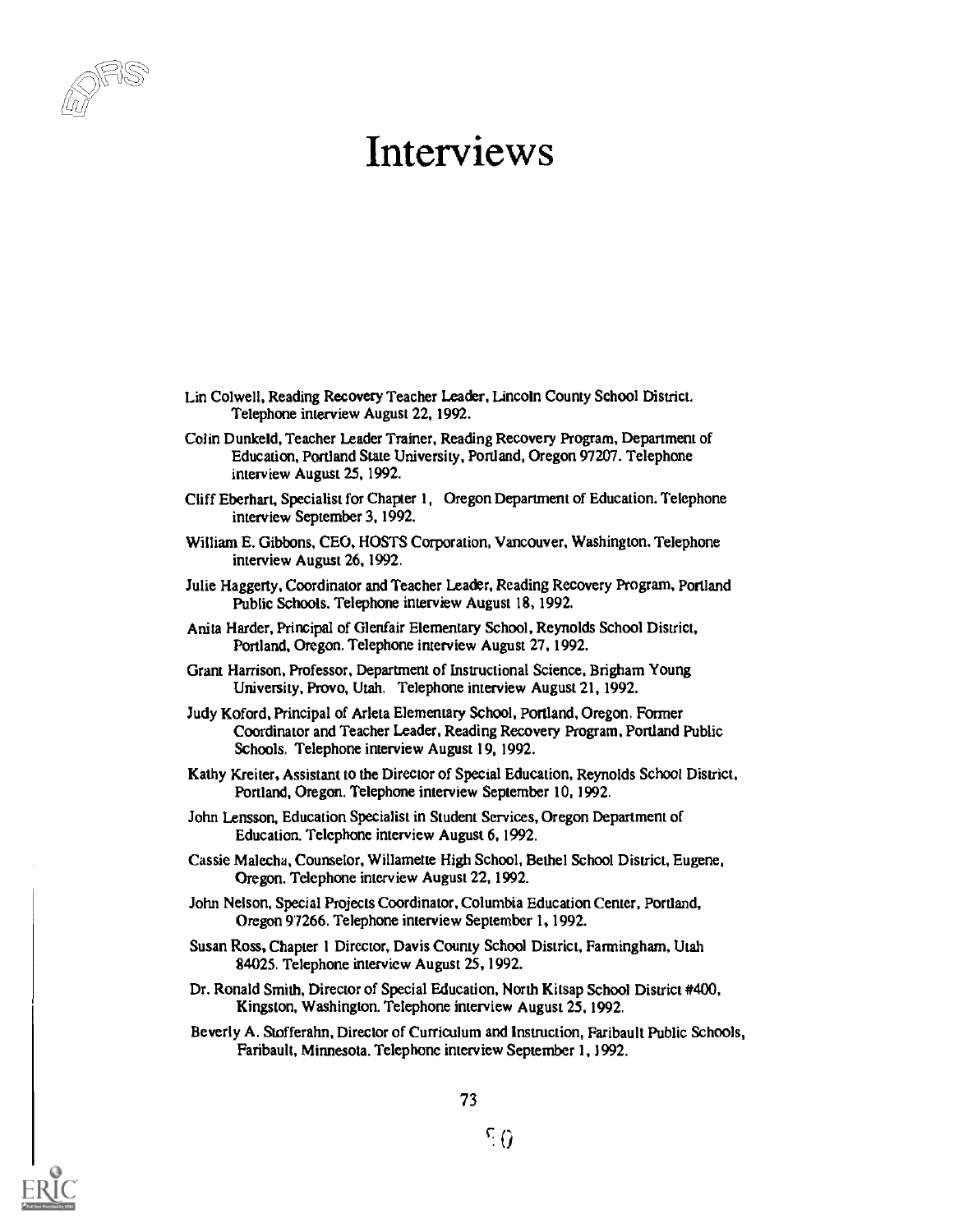- Terry Summerhays, Owner, Metra Publishing, Salt Lake City, Utah. Telephone Interviews August 21 and September 10, 1992.
- Josie D. Supik, Director, Center for Prevention and Recovery of Dropouts, Intercultural Development Research Association. Telephone interview August 18, 1992.
- Chris Tell, Director of Staff Development, Confederation of Oregon School Administrators, Salem, Oregon. Telephone interview September 1, 1992.
- Sheila Tretter, Vice President Support Services, HOSTS Corporation, Vancouver, Washington. Telephone interview July 10, 1992.
- Dalia Torres, Director for Special Projects, Woodbum School District, Woodburn, Oregon. Telephone interview September I, 1992.
- Tom Woods, Reading Specialist / HOSTS Program Director, East Sutherlin Primary School, Sutherlin, Oregon. Telephone interview September 1, 1992.
- Leigh Wilcox, Director of Instruction for Ihe Franklin/Marshall Cluster, Portland School District, Portland, Oregon. Telephone interview July 10, 1992.